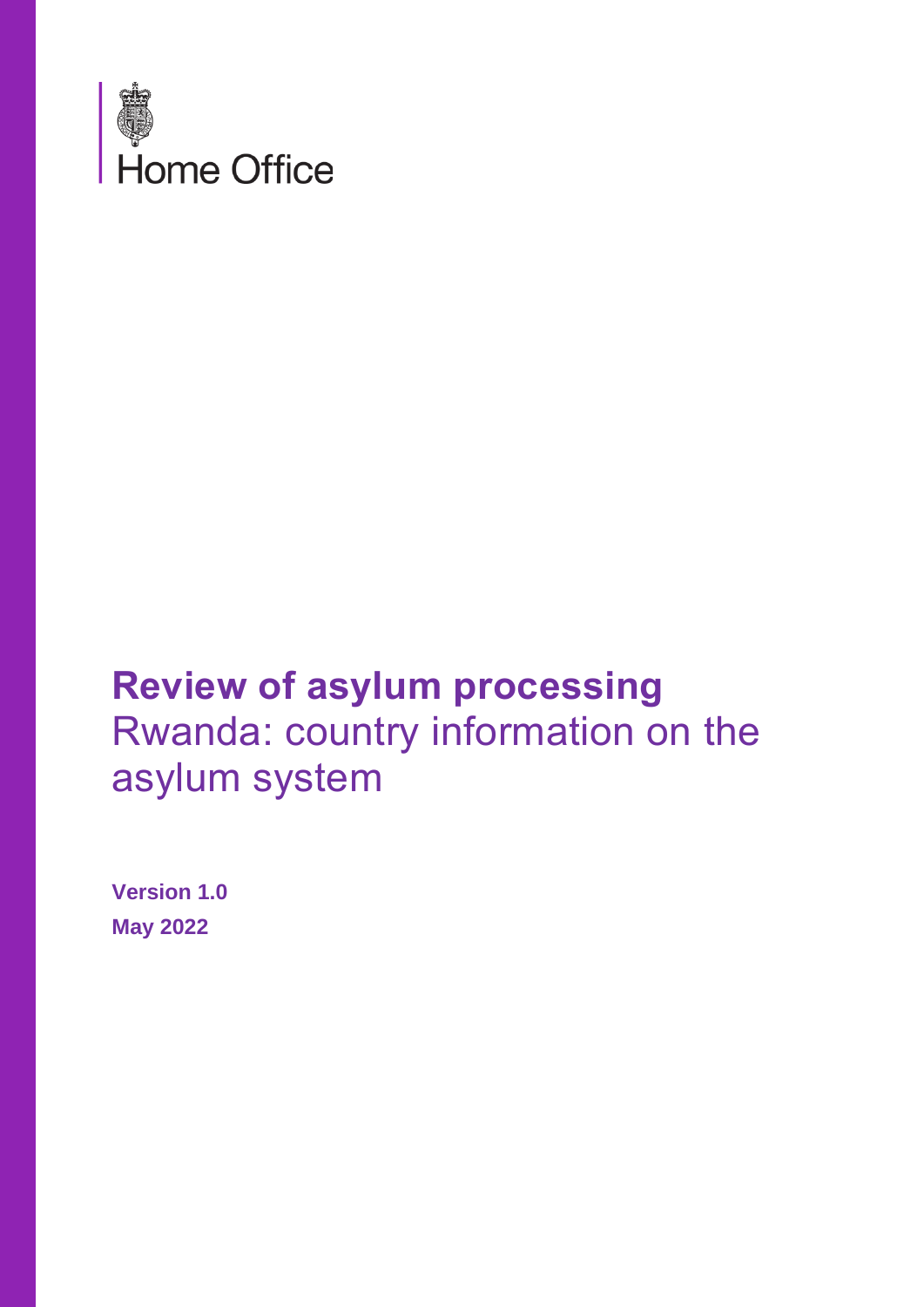# <span id="page-1-0"></span>Preface

## **Purpose**

Country policy and information notes (CPINs) provide country of origin information (COI) on the most common and/or more complex issues arising in protection claims in the UK. We currently have around 150 published on the Gov. Uk website covering around 40 countries.

CPINs include information from a wide range of sources including media outlets; local, national and international organisations; and the Foreign, and Commonwealth and Development Office.

Where possible, we conduct primary research in countries of origin to fill information gaps we have identified through data analysis which cannot be addressed through desk-based research.

In addition to background information obtained from a range of sources, they also include relevant caselaw and the Country policy and information team's (CPIT) general assessment of the key aspects of the refugee status determination process (that is risk, availability of protection, possibility of internal relocation, and whether the claim is likely to be certified as 'clearly unfounded').

This note provides objective country information about Rwanda's asylum system, support provisions and integration opportunities.

It is not intended to be an exhaustive survey of a particular subject or theme.

It must be read in conjunction with the assessment and separate country information reports:

- Review of asylum processing Rwanda: assessment
- Review of asylum processing Rwanda: country information on general human rights in Rwanda and;
- Review of asylum processing Rwanda: notes of interviews

Decision makers **must**, however, still consider all claims on an individual basis, taking into account each case's specific facts.

## **Review**

Our goal is to provide accurate, reliable, and up-to-date COI and clear guidance. We are therefore committed to reviewing the assessment, and the underlying evidence on which it is based, during 2022.

## **Gathering and presentation of country information**

The country information has been carefully selected in accordance with the general principles of COI research as set out in the [Common EU \[European Union\]](http://www.refworld.org/docid/48493f7f2.html)  [Guidelines for Processing Country of Origin Information \(COI\),](http://www.refworld.org/docid/48493f7f2.html) April 2008, and the Austrian Centre for Country of Origin and Asylum Research and Documentation's (ACCORD), [Researching Country Origin Information –](https://www.coi-training.net/researching-coi/) Training Manual, 2013. Namely, taking into account its relevance, reliability, accuracy, balance, currency,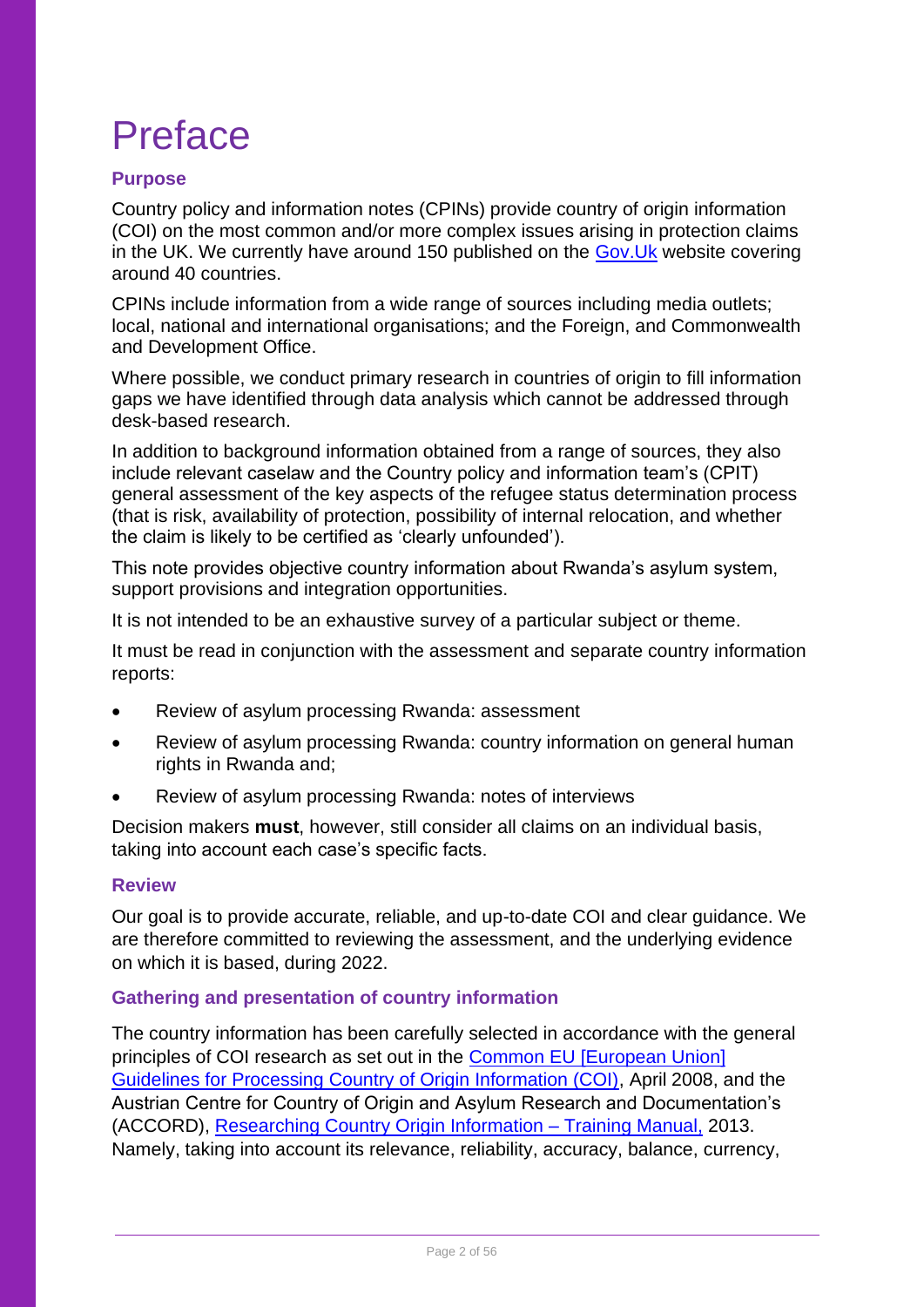#### transparency, and traceability.

All information included in the note was published or made publicly available on or before the 'cut-off' date(s) in the country information section. Any event taking place or report/article published after these date(s) is not included.

All the open-source country information is publicly accessible or can be made publicly available. Sources and the information they provide are carefully considered before inclusion. Factors relevant to the assessment of the reliability of sources and information include:

- the motivation, purpose, knowledge, and experience of the source
- how the information was obtained, including specific methodologies used
- the currency and detail of information
- whether the country information is consistent with and/or corroborated by other sources.

Multiple sourcing is used to ensure that the information is accurate and balanced. It is compared and contrasted where appropriate so that a comprehensive and up-todate picture is provided of the issues relevant to this note at the time of publication.

The inclusion of a source is not, however, an endorsement of it or any view(s) expressed.

## **Feedback**

Our goal is to provide accurate, reliable, and up-to-date COI and clear guidance. We welcome feedback on how to improve our products. If you would like to comment on this note, please email the [Country Policy and Information Team.](mailto:cipu@homeoffice.gov.uk)

## **Independent Advisory Group on Country Information**

The [Independent Advisory Group on Country Information](https://www.gov.uk/government/organisations/independent-chief-inspector-of-borders-and-immigration/about/research) (IAGCI) was set up in March 2009 by the Independent Chief Inspector of Borders and Immigration to support him in reviewing the efficiency, effectiveness and consistency of approach of COI produced by the Home Office.

The IAGCI welcomes feedback on the Home Office's COI material. It is not the function of the IAGCI to endorse any Home Office material, procedures, or policy. The IAGCI may be contacted at:

**Independent Advisory Group on Country Information**  Independent Chief Inspector of Borders and Immigration 5th Floor Globe House 89 Eccleston Square London, SW1V 1PN Email: [chiefinspector@icibi.gov.uk](mailto:chiefinspector@icibi.gov.uk)

Information about the IAGCI's work and a list of the documents which have been reviewed by the IAGCI can be found on the Independent Chief Inspector's pages of the [gov.uk website.](https://www.gov.uk/government/organisations/independent-chief-inspector-of-borders-and-immigration/about/research#reviews)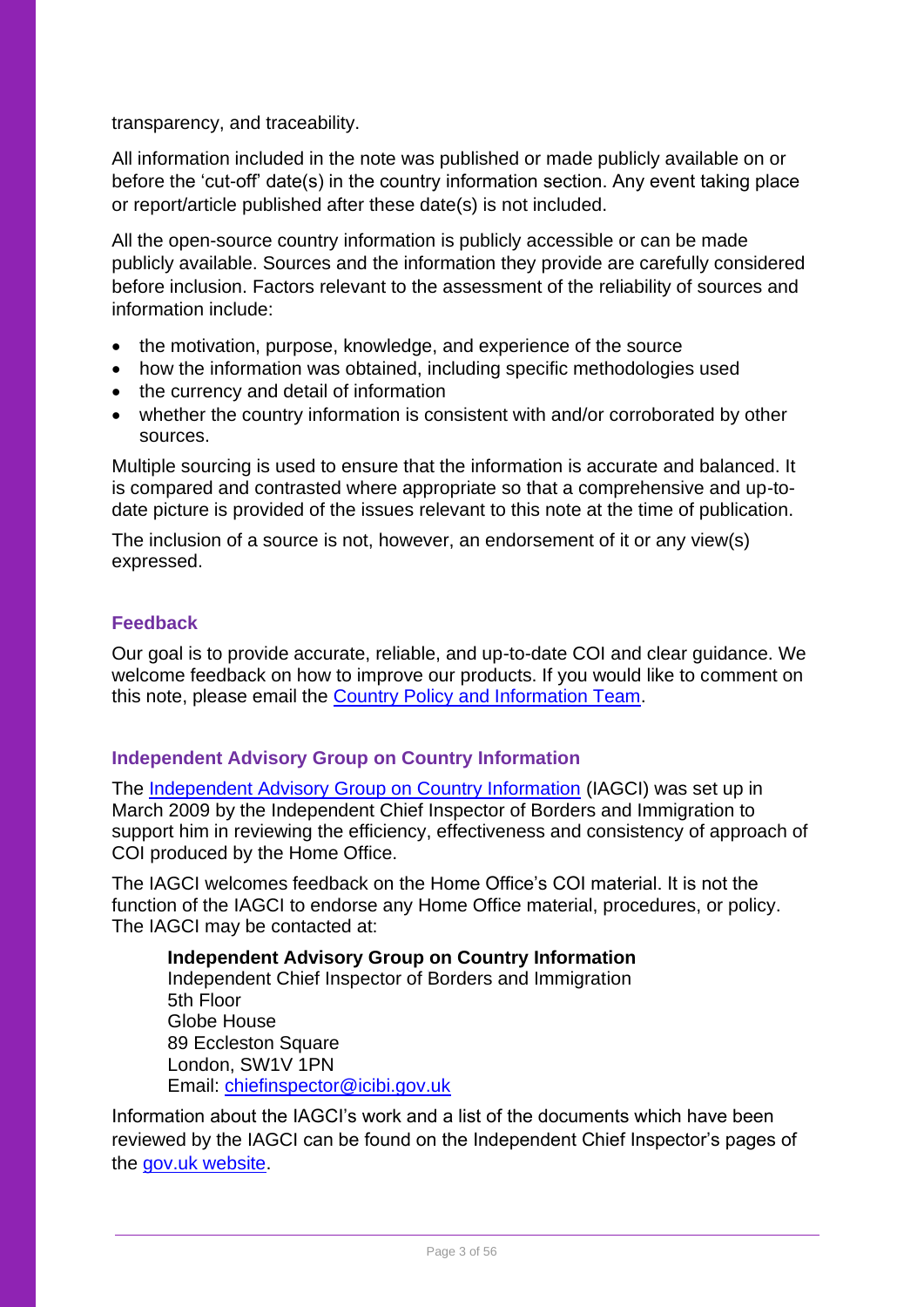# <span id="page-3-0"></span>**Contents**

| 1. |  |
|----|--|
|    |  |
|    |  |
| 2. |  |
| 3. |  |
|    |  |
|    |  |
| 4. |  |
|    |  |
|    |  |
|    |  |
|    |  |
|    |  |
|    |  |
|    |  |
|    |  |
|    |  |
|    |  |
|    |  |
|    |  |
|    |  |
|    |  |
| 5. |  |
|    |  |
| 6. |  |
|    |  |
|    |  |
| 7. |  |
| 8. |  |
|    |  |
|    |  |
|    |  |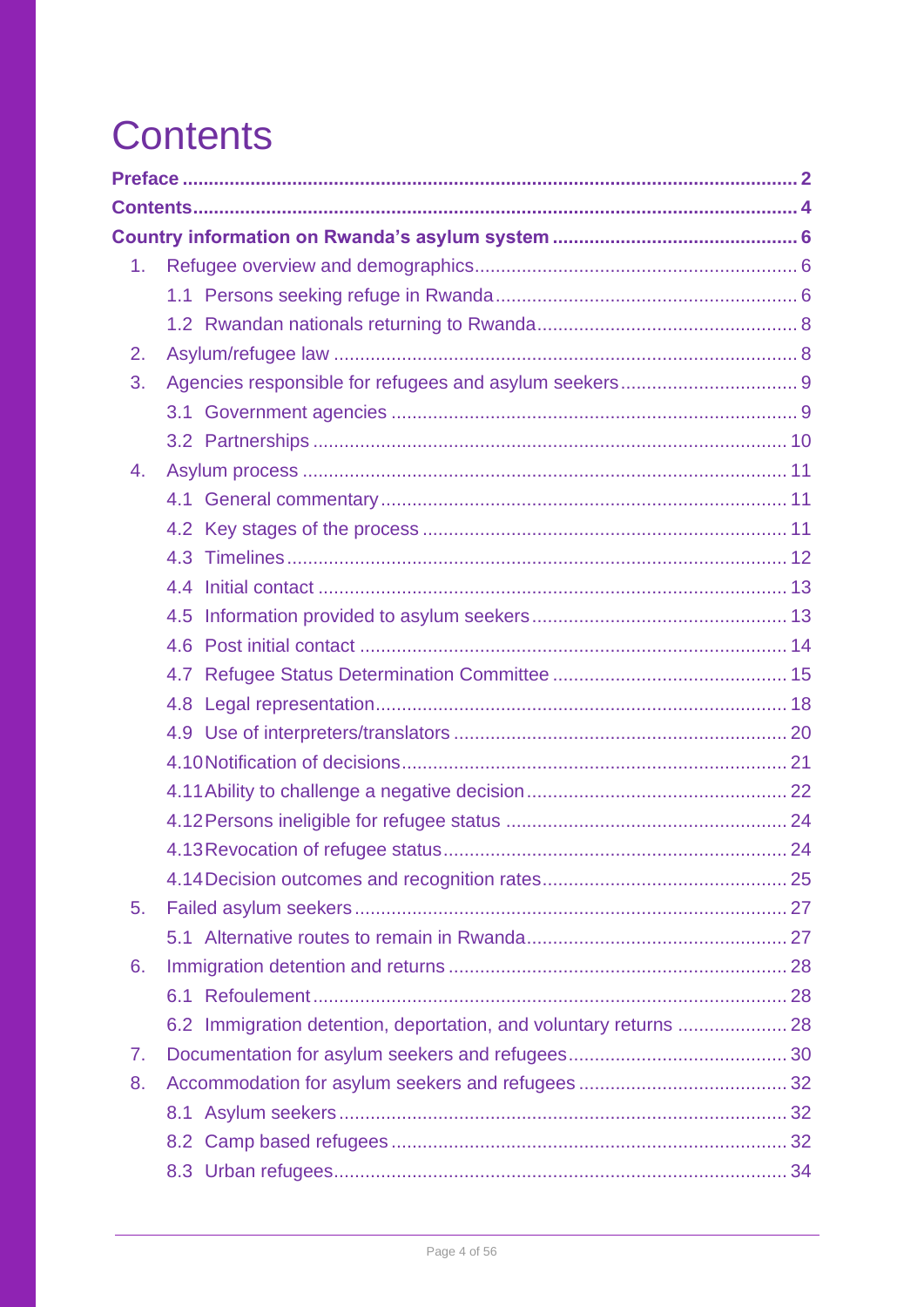| 9. | Proposed alternative accommodation for relocated persons36    |  |
|----|---------------------------------------------------------------|--|
|    |                                                               |  |
|    | 9.2 Kinigi Integrated Development Program Model Village  36   |  |
|    |                                                               |  |
|    |                                                               |  |
|    |                                                               |  |
|    |                                                               |  |
|    |                                                               |  |
|    |                                                               |  |
|    | 10.5 Freedom to travel out of, and return to, the country  44 |  |
|    |                                                               |  |
|    | 11. Rwandan asylum seekers in the UK and other countries  45  |  |
|    | 11.1 Rwandan asylum seekers and refugees worldwide 45         |  |
|    |                                                               |  |
|    |                                                               |  |
|    |                                                               |  |
|    |                                                               |  |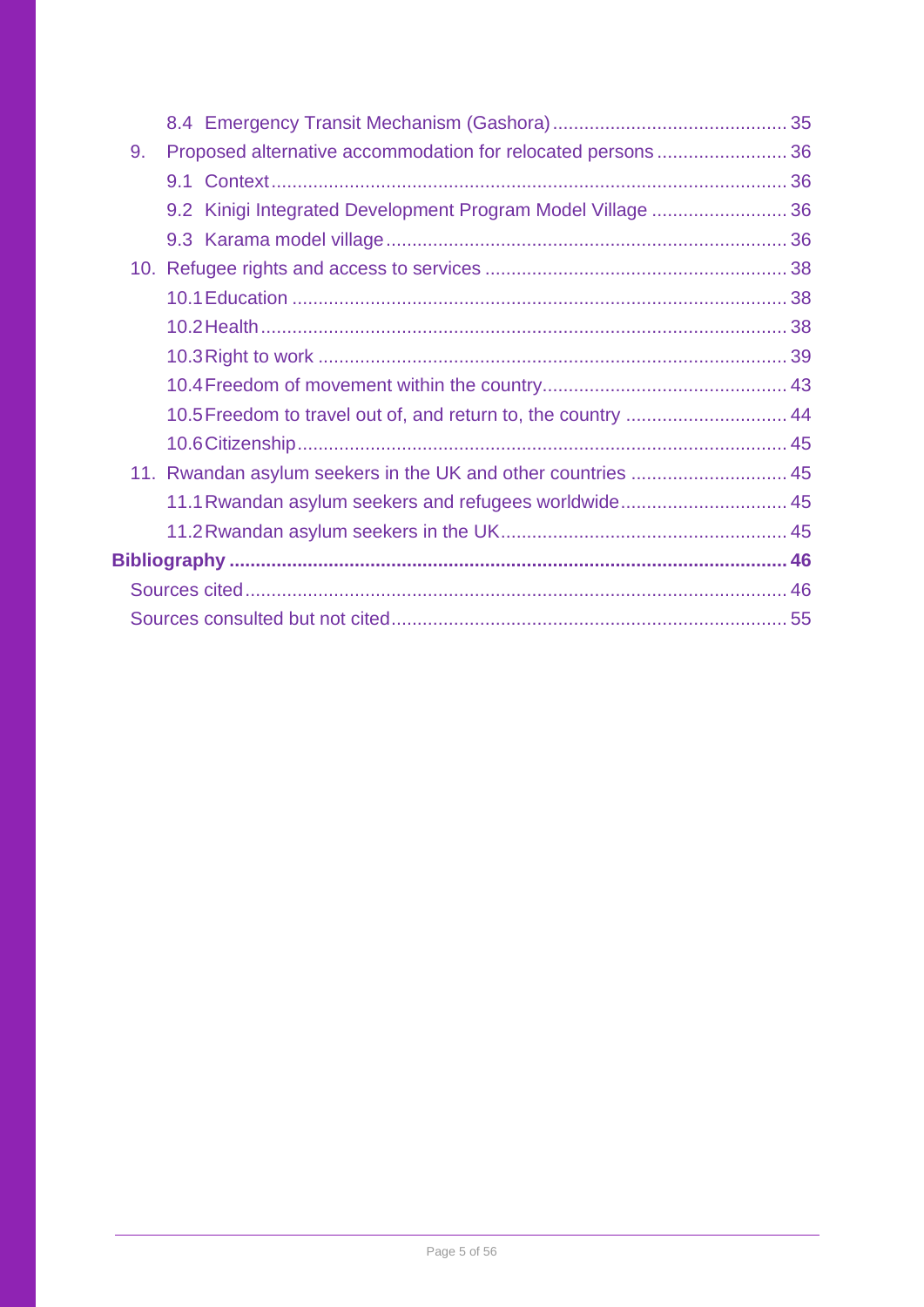# <span id="page-5-0"></span>Country information on Rwanda's asylum system

**Note:** This note does not contain the Home Office's assessment of the asylum system in Rwanda, neither is it intended to be an exhaustive survey of this particular subject or theme. It contains quotes from material written by a range of sources. The inclusion of a source is not, however, an endorsement of it or any view(s) expressed.

It is part of the objective evidence base for the Home Office's assessment of whether Rwanda is a 'safe third country' (in line with paragraph 345B of the immigration rules), which is set out in the [Review of asylum processing -](https://www.gov.uk/government/publications/rwanda-country-policy-and-information-notes) Rwanda – Assessment.

Section 1 updated: 24 March 2022

#### <span id="page-5-1"></span>**1. Refugee overview and demographics**

#### <span id="page-5-2"></span>1.1 Persons seeking refuge in Rwanda

- 1.1.1 According to the UN High Commissioner for Refugees (UNHCR), Rwanda is committed to respecting its international obligations and '…has adhered to all major international conventions and human rights instruments.'<sup>1</sup> and: 'Since the 1990s, Rwanda has maintained an open door policy towards refugee influxes from the neighbouring countries.'<sup>2</sup>
- 1.1.2 At a meeting with Home Office (HO) officials on 21 March 2022, a representative of UNHCR commented: 'UNHCR is here to support the asylum process in order to fulfil international obligations. The Government appreciates what  $\text{Iitl}$  means to be a refugee.<sup>3</sup>
- 1.1.3 As of August 2021, the total population of refugees and asylum seekers in Rwanda was 127,382, consisting of 61.0% from the Democratic Republic of Congo (DRC), 38.6% from Burundi, 0.2% from Eritrea and 0.2% Other. Children (from birth to age 17) made up 49% of the refugee/asylum seeker population<sup>4</sup>.
- 1.1.4 Many of the DRC refugees arrived in Rwanda over 20 years ago, while a more recent influx occurred between 2012 and 2014. The Burundian refugees began arriving in 2015, when the country's political situation deteriorated, but some are now being voluntarily repatriated. There are 6 refugee camps, 5 of which house predominantly DRC refugees and one which accommodates predominantly Burundian refugees<sup>5</sup>.
- 1.1.5 Approximately 90% of refugees live in camps, with the remainder settled in urban areas, mainly Kigali and Huye (12,881 as of 31 August 2021). While a

<sup>1</sup> UNHCR, ['Rwanda country refugee response plan Jan to Dec 2021'](https://reporting.unhcr.org/sites/default/files/2021%20Rwanda%20Country%20Refugee%20Response%20Plan.pdf) (page 10), 19 April 2021

<sup>2</sup> UNHCR, ['Submission to OCHCR'](https://www.refworld.org/type,COUNTRYREP,UNHCR,RWA,607763c64,0.html) (page 2), July 2020

<sup>3</sup> [Notes of interviews,](https://www.gov.uk/government/publications/rwanda-country-policy-and-information-notes) Annex A8, Meeting between HO and UNHCR, 21 March 2022

<sup>4</sup> UNHCR, ['Operational Data Portal: Rwanda'](https://data2.unhcr.org/en/country/rwa), 31 August 2021

<sup>5</sup> UNHCR, ['Submission to OCHCR'](https://www.refworld.org/type,COUNTRYREP,UNHCR,RWA,607763c64,0.html) (page 1), July 2020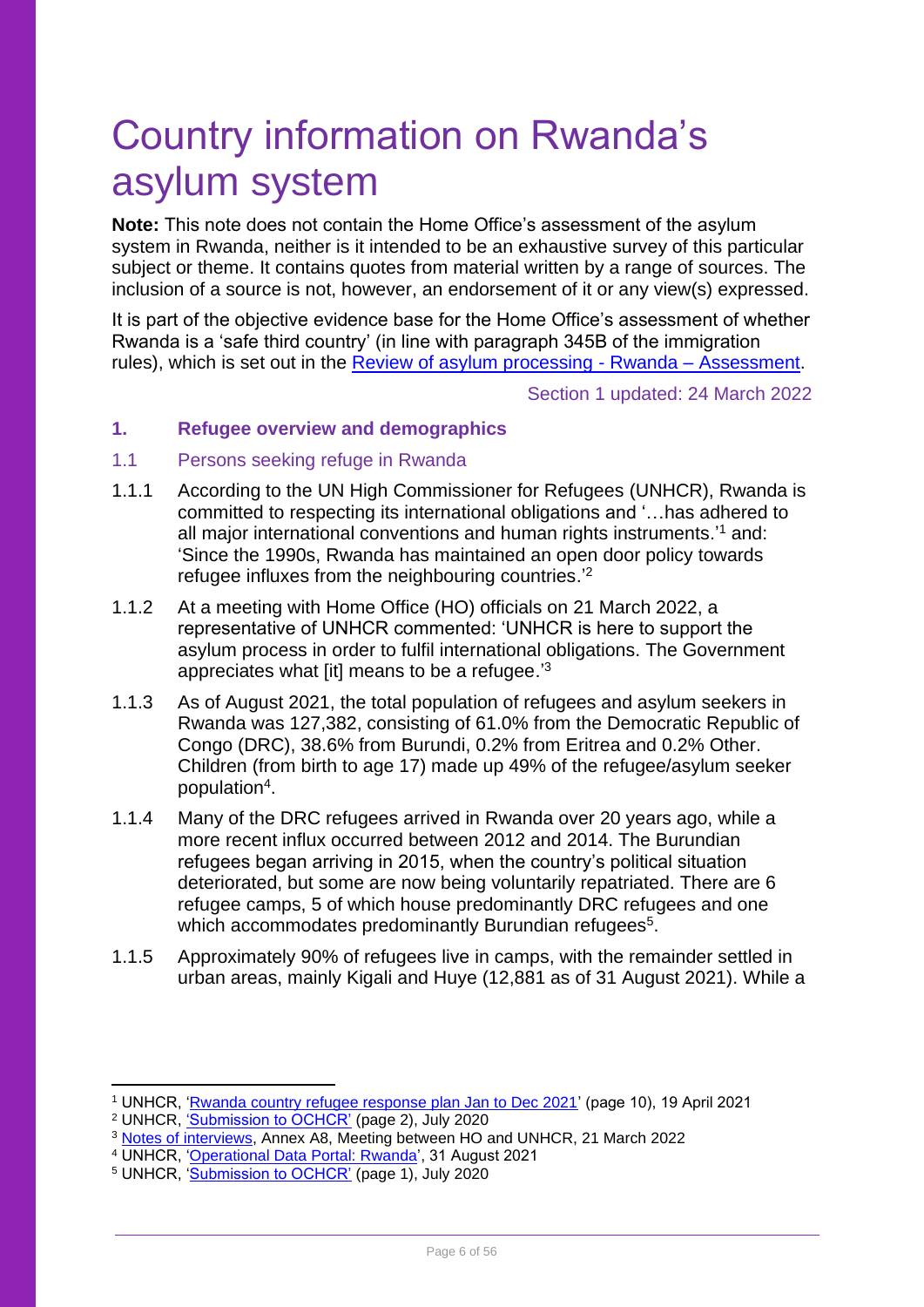majority of the refugees in the camps are reliant upon humanitarian support, refugees in the urban areas live largely independently $6.7$ .

- 1.1.6 During a meeting between the HO and the Rwandan Government on 18 January 2022, senior officials from the Ministry of Foreign Affairs and International Cooperation (MINAFFET) and the Ministry in charge of Emergency Management (MINEMA) explained that most of the urban refugees live in Kigali city [9,841] with a good number of them living in Huye [842] and Nyamata [2,299] and very few in other cities (Muhanga, Rubavu, Musanze and Rusizi)<sup>8</sup>
- 1.1.7 In 2016, the Rwandan government made 4 commitments with regards refugees:
	- To facilitate camp-based refugees to move from assistance programmes and in to work.
	- To issue valid refugee ID cards to all eligible persons.
	- To integrate refugee students into the national education system.
	- To provide urban refugees access to the national health insurance system<sup>9</sup>.
- 1.1.8 In collaboration with UN Agencies, Non-governmental organisations (NGOs) and the private sector, the government is on track to fulfil the last 3 commitments (on documentation, education, and health) and continues to work towards the first commitment of making refugees self-reliant<sup>10</sup>.
- 1.1.9 At the Global Refugee Forum (GRF) in December 2019, Rwanda made an additional 9 pledges to improve the situation of refugees, which builds upon the pledges made in 2016 $11$ .
- 1.1.10 In January 2021, the UN's Rwanda team provided an update on the country's progress towards meeting its pledges. The UN described progress on the 2016 commitments as 'impressive' and commented:

'Despite the challenges of COVID-19 – an unprecedented pandemic, all nine [additional] pledges have on-going activities. Donors such as the World Bank, IKEA Foundation, the EU, and the Danish Government are supporting UNHCR, the Government of Rwanda and its partners on initiatives such as classroom construction, linked to the pledge on education; agricultural projects linked to the livelihoods pledge, and on a feasibility study on ravine rehabilitation in the camps for environment preservation. In addition, broad support for the GRF pledges is ongoing with the World Bank as part of its funding to the country.

'Rwanda is determined to fulfil its pledges, assisted by UNHCR, donors, and other stakeholders. One of the key objectives of the GRF was to expand

<sup>6</sup> UNHCR, ['Submission to OCHCR'](https://www.refworld.org/type,COUNTRYREP,UNHCR,RWA,607763c64,0.html) page 1), July 2020

<sup>7</sup> UNHCR, ['Rwanda country refugee response plan Jan to Dec 2021'](https://reporting.unhcr.org/sites/default/files/2021%20Rwanda%20Country%20Refugee%20Response%20Plan.pdf) (page 10), 19 April 2021

<sup>8</sup> [Notes of interviews,](https://www.gov.uk/government/publications/rwanda-country-policy-and-information-notes) Annex A1, Meeting between HO and Govt of Rwanda, 18 January 2022

<sup>&</sup>lt;sup>9</sup> UNHCR, '<u>An overview … on Refugees</u> ', 15 March 2021

<sup>&</sup>lt;sup>10</sup> UNHCR, 'An overview ... on Refugees', 15 March 2021

<sup>11</sup> UN Rwanda, ['Rwanda: 1000 hills and a big heart',](https://rwanda.un.org/en/110419-rwanda-1000-hills-and-big-heart) 15 January 2021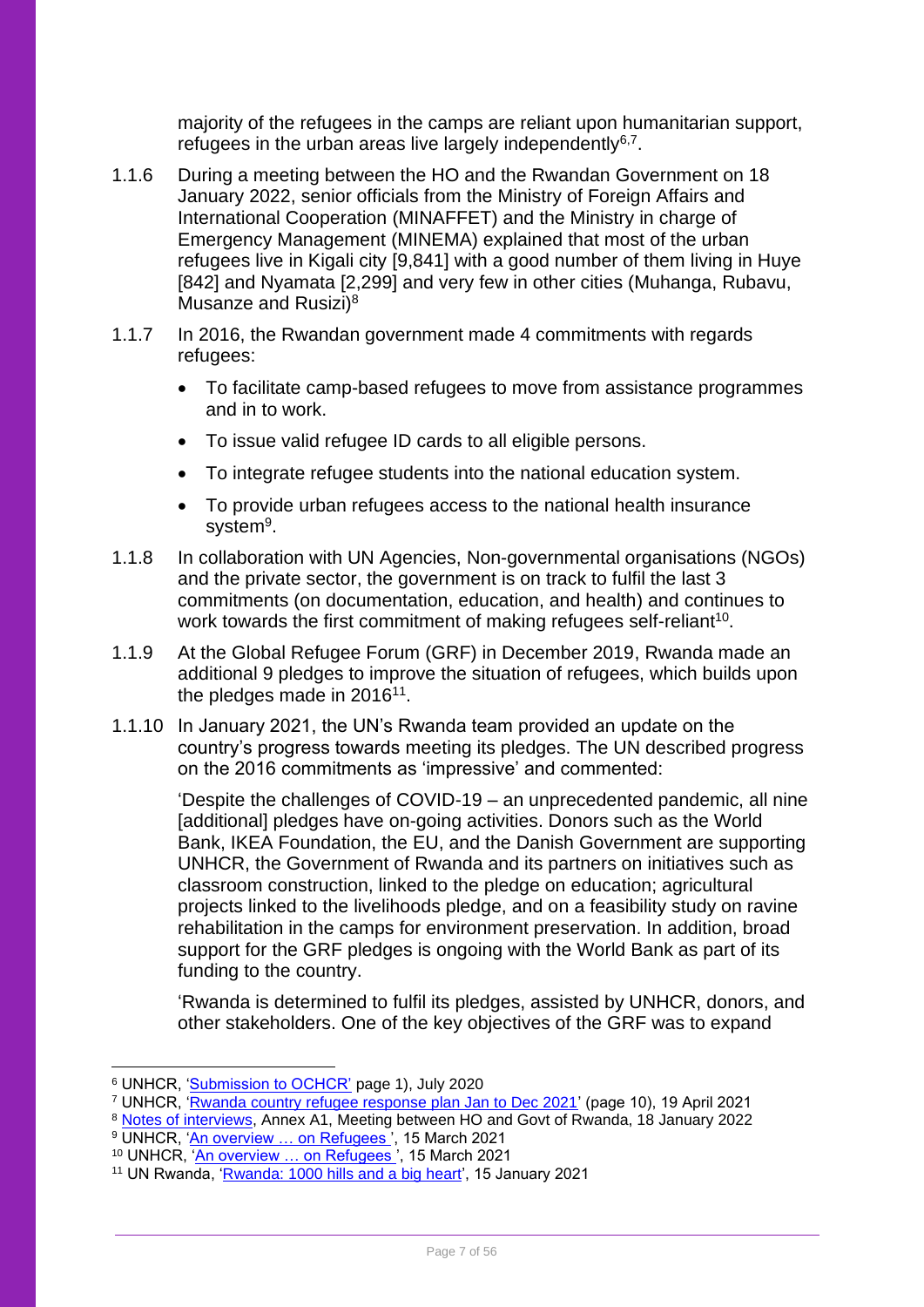funding sources, to support countries like Rwanda who are making an inclusive and laudable effort to help refugees access national services.' 12

- 1.1.11 In December 2021, UNHCR's Kigali-based representative said: 'Rwanda has done an excellent job integrating refugees in the national education system, including urban refugees in the national community-based health insurance plan, providing them with national ID cards and offering them livelihoods opportunities.'<sup>13</sup>
- 1.1.12 The UNHCR High Commissioner visited Rwanda in April 2021 and praised the Rwandan Government for its response to refugees and asylum-seekers. In May 2021, following the eruption of Mount Nyiragongo volcano in the DRC, the Rwandan government provided support to 8,000 Congolese who crossed the border<sup>14</sup>.

[Back to Contents](#page-3-0)

#### <span id="page-7-0"></span>1.2 Rwandan nationals returning to Rwanda

1.2.1 In 2015, the UNHCR recommended the invocation of the "ceased circumstances" clause for Rwandans who had fled the country between 1959 and 1998. As per the 1951 Refugee Convention, the cessation clause is applied when there have been durable changes in a refugee's country of origin, with the result that they no longer have a well-founded fear of persecution. As of September 2020, approximately 3.5 million exiled Rwandans had returned. The Rwandan government worked with UNHCR and other organisations to assist the returnees, most of whom resettled in their districts of origin<sup>15</sup>.

[Back to Contents](#page-3-0)

Section 2 updated: 24 March 2022

## <span id="page-7-1"></span>**2. Asylum/refugee law**

2.1.1 Refugee-related conventions signed by Rwanda<sup>16</sup> are:

| International refugee law                                                                                                             | <b>Ratification/</b><br><b>Accession</b> |
|---------------------------------------------------------------------------------------------------------------------------------------|------------------------------------------|
| 1951 Convention relating to the Status of Refugees (and its<br>1967 Protocol)                                                         | 1980                                     |
| The Organisation of African Unity Convention Governing the<br>Specific Aspects to the Problems of the Refugees in Africa              | 1979                                     |
| African Union Convention for the Protection and Assistance<br>of Internally Displaced Persons in Africa (the "Kampala<br>Convention") | 2012                                     |
| 1954 Convention relating to the Status of Stateless Persons<br>and the 1961 Convention on the Reduction of Statelessness              | 2006                                     |

<sup>12</sup> UN Rwanda, ['Rwanda: 1000 hills and a big heart',](https://rwanda.un.org/en/110419-rwanda-1000-hills-and-big-heart) 15 January 2021

<sup>13</sup> UNHCR, ['A new approach to refugee integration bears fruit in Rwanda',](https://www.unhcr.org/uk/news/stories/2021/12/61b853c64/new-approach-refugee-integration-bears-fruit-rwanda.html) 14 December 2021

<sup>14</sup> UNHCR, ['…Operational Update: April -](https://data2.unhcr.org/en/documents/details/87965) June 2021', 28 July 2021

<sup>15</sup> USSD, ['USSD report 2020'](https://www.state.gov/reports/2020-country-reports-on-human-rights-practices/rwanda/) (section 2), 30 March 2021

<sup>&</sup>lt;sup>16</sup> UNHCR, ['Submission to OCHCR'](https://www.refworld.org/type,COUNTRYREP,UNHCR,RWA,607763c64,0.html) (page 1), July 2020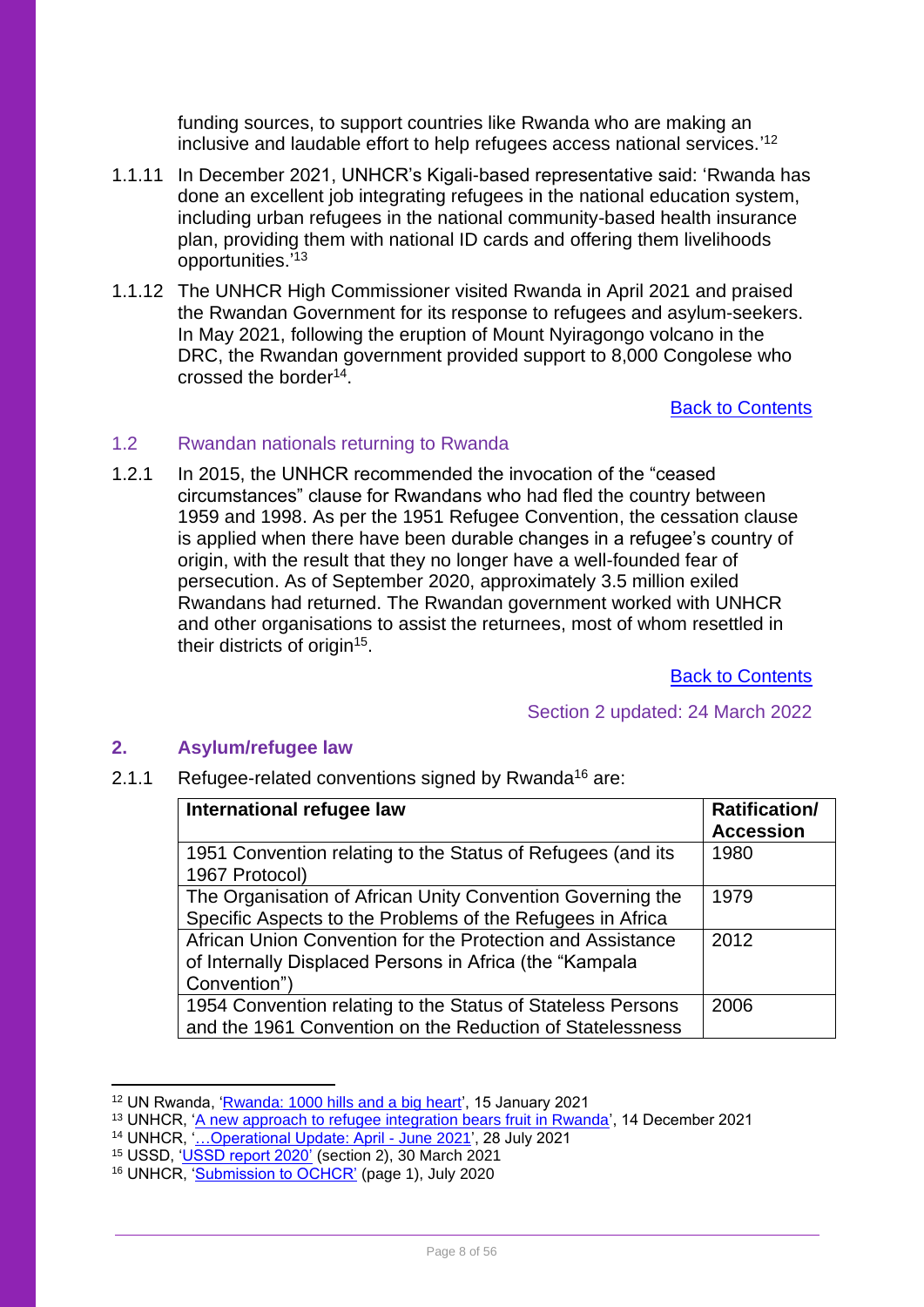2.1.2 National asylum/refugee law<sup>17</sup> <sup>18</sup> <sup>19</sup> <sup>20</sup> <sup>21</sup>:

| Law                                    | <b>Key points</b>                   |
|----------------------------------------|-------------------------------------|
| Constitution of the Republic of Rwanda | Recognises the right of refugees to |
| (2003, amended 2015), Article 28       | seek asylum                         |
| Law No. 13 ter/2014 of 21/05/2014      | Sets out:                           |
| relating to refugees                   | Refugee status determination        |
|                                        | (RSD) procedures and timelines      |
|                                        | Refugees' rights and obligations    |
| No. 112/03 of 19/06/2015 Prime         | Sets out:                           |
| Minister's Order determining the       | Composition and duties of the       |
| organisation and functioning of the    | <b>NRSDC</b>                        |
| National Refugee Status Determination  |                                     |
| Committee (NRSDC) and benefits         |                                     |
| granted to its members                 |                                     |
| Ministerial Instructions No. 02/2016   | Sets outs:                          |
| Determining the Management of          | Rules for living in camps           |
| Refugees and Refugee Camps             | Responsibilities of government and  |
|                                        | stakeholders                        |
| No. 30/2018 of 02/06/2018 Law          | Sets out:                           |
| determining the jurisdiction of courts | Right of Appeal to High Court       |
|                                        | <b>Back to Contents</b>             |

## Section 3 updated: 24 March 2022

## <span id="page-8-0"></span>**3. Agencies responsible for refugees and asylum seekers**

#### <span id="page-8-1"></span>3.1 Government agencies

- 3.1.1 The Ministry in Charge of Emergency Management (MINEMA) leads on refugees and asylum seekers and has declared the Rwandan government's commitment to receiving and protecting refugees $22,23$
- 3.1.2 Other government departments involved in the refugee/asylum seeker response are: the Ministry of Foreign Affairs and International Cooperation (MINAFFET), Directorate of Immigration/Emigration (DGIE), the National Identification Agency (NIDA), and the National Refugee Committee<sup>24</sup>
- 3.1.3 While MINEMA leads the refugee response, UNHCR and other partners provide operational support, funding and advice<sup>25</sup>.

See also [Refugee Status Determination Committee](#page-14-0)

[Back to Contents](#page-3-0)

<sup>17</sup> Government of Rwanda, ['Official Gazette number 26 of 30/06/2014'](https://www.minema.gov.rw/fileadmin/user_upload/Minema/Publications/Laws_and_Policies/Law_relating_to_refugees.pdf) (pages 71 to 93), 30 June 2014

<sup>&</sup>lt;sup>18</sup> Government of Rwanda, ['Official Gazette number 26 of 29/06/2015'](https://www.minema.gov.rw/fileadmin/user_upload/Minema/Publications/Laws_and_Policies/Prime_Minister___s_Order_determining_the_organisation_and_functioning_of_the_National_Refugee_Status_determination_committee_and_benefits_granted_to_its_members.pdf) (pages 3 to 12), 19 June 2015

<sup>19</sup> Government of Rwanda, ['Ministerial Instructions No. 02/2016',](https://www.minema.gov.rw/fileadmin/user_upload/Minema/Publications/Laws_and_Policies/Ministerial_instructions_relating_to_the_management_of_refugees_and_refugee_camps.pdf) 1 June 2016

<sup>20</sup> Government of Rwanda, ['Constitution'](https://www.refworld.org/docid/5ebc184e4.html), 24 Dec 2015

<sup>21</sup> Government of Rwanda, ['Official Gazette No. Special of 02/06/2018'](https://gazettes.africa/gazettes/rw-government-gazette-dated-2018-06-02-no-special) (Article 47), 2 June 2018

<sup>22</sup> MINEMA, ['Refugee management',](https://www.minema.gov.rw/refugees-management) no date

<sup>23</sup> MINEMA,' ['Statement by the Minister in charge of emergency management …](https://www.minema.gov.rw/news-detail/statement-by-the-minister-in-charge-of-emergency-management-on-world-refugee-day-20-june-2020)', 20 June 2020

<sup>24</sup> UNHCR, ['UNHCR Rwanda fact sheet March 2021'](https://data2.unhcr.org/en/documents/details/85742) (page 2), 26 March 2021

<sup>25</sup> UNHCR, ['UNHCR Rwanda fact sheet March 2021'](https://data2.unhcr.org/en/documents/details/85742) (page 2), 26 March 2021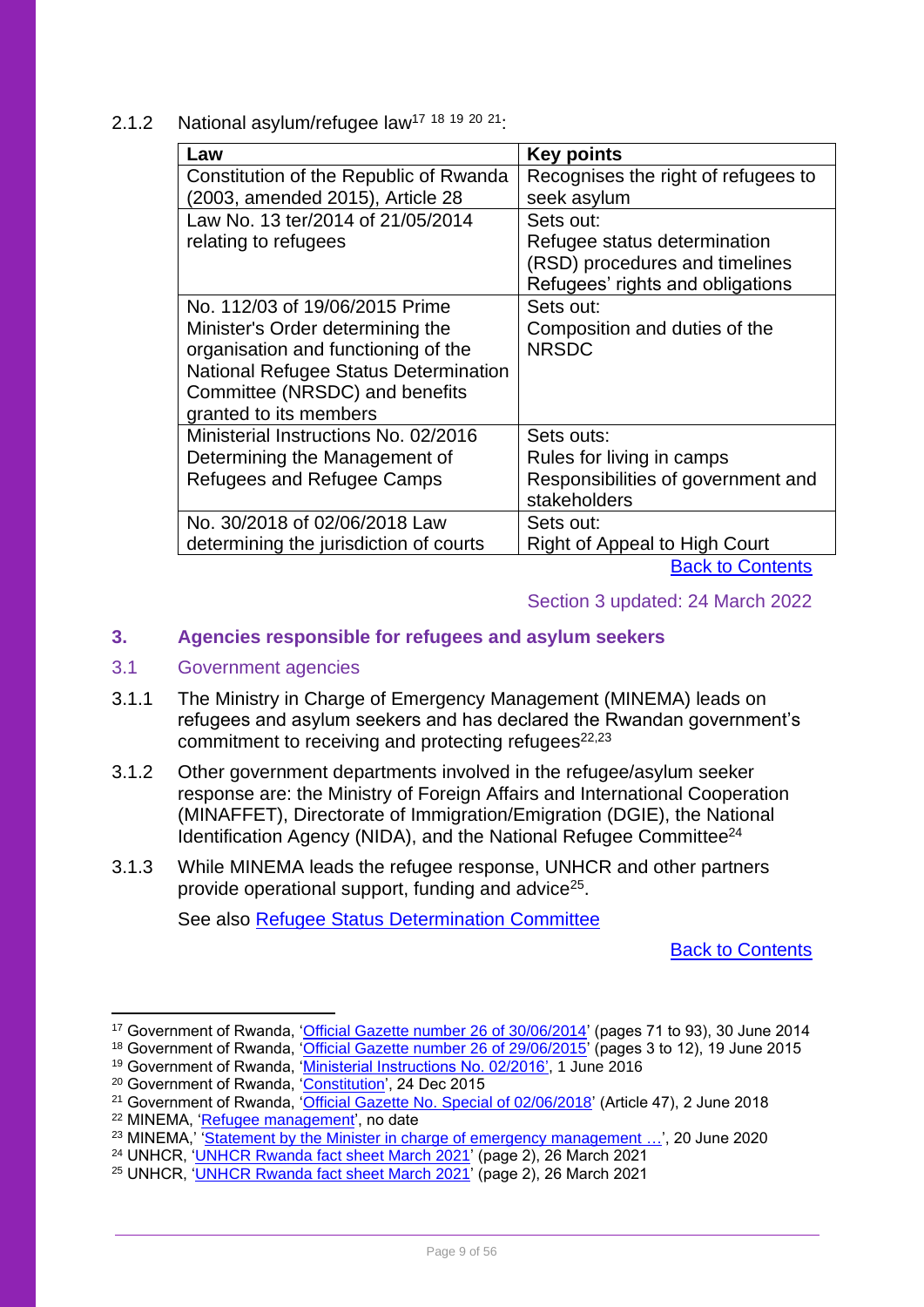## <span id="page-9-0"></span>3.2 Partnerships

- 3.2.1 In May 2019, Rwanda received US\$60 million funding from the World Bank Group to improve access to services and economic opportunities for refugees and host communities in the six districts that host refugee camps. The Socio-Economic Inclusion of Refugees and Host Communities Project (also called the Jya Mbere Project) will run from August 2019 to October 2024 and is intended to upgrade schools, health facilities, roads and water/ sanitation systems in districts which host refugee camps. The project will also fund access to finance to promote entrepreneurship and employment skills training for refugees and host communities and strengthen social relations between refugees and host communities. In December 2020, construction work began on 40 new classrooms in Gisagara District, with an additional 210 classrooms to be built in Gicumbi, Gatsibo, Kirehe and Nyamagabe Districts. In June 2021, the World Bank approved an additional US\$20 million dollars of funding. The World Bank estimated that since the project's inception in 2019, Jya Mbere has provided improved access to services such as health, education and clean water to over 450,000 Rwandans and refugees<sup>26</sup> <sup>27</sup> <sup>28</sup>.
- 3.2.2 In September 2019, Rwanda signed an MoU with the UNHCR and the African Union to receive refugees and asylum seekers evacuated from Libya. Under the so-called Emergency Transit Mechanism (ETM), the UNHCR conducts refugee status determination processes and issues documentation which enables refugees and asylum seekers to access services while they wait for an outcome. Possible outcomes include: resettlement in a third country, return to country of origin, return to a country where asylum had been granted or local integration in Rwanda, subject to agreement with the authorities<sup>29 30 31</sup>.
- 3.2.3 As part of the ETM agreement, the UNHCR has upgraded the Gashora Transit Centre, including the health facilities, sanitation and accommodation units. All persons transiting through the ETM are offered counselling or referral to mental health services and legal assistance. The Centre also provides refugees with employment training and opportunities<sup>32</sup>.
- 3.2.4 Operation of the ETM has been hindered by COVID-19 restrictions on travel and between September 2019 and December 2020, 515 people were relocated from Libya to Rwanda. Of these, 327 have undergone refugee status determination and 203 refugees have departed for resettlement, of whom a minimum of 121 were resettled in Sweden and Canada. The

<sup>26</sup> World Bank, ['World Bank supports improved basic services...'](https://www.worldbank.org/en/news/press-release/2021/06/23/world-bank-supports-improved-basic-services-and-economic-opportunities-for-refugees-and-host-communities-in-rwanda), 23 June 2021

<sup>27</sup> MINEMA, ['Jya Mbere project… Oct to Dec 2020'](https://www.minema.gov.rw/fileadmin/user_upload/Minema/Publications/Reports/Jya_Mbere_project_Quarter_two_2020-2021_Report.pdf) (page 6 to 7), March 2021

<sup>28</sup> MINEMA, ['Jya Mbere project launches construction of classrooms'](https://www.minema.gov.rw/news-detail/jya-mbere-project-launches-construction-of-classrooms), no date

<sup>29</sup> MINEMA, ['…refugees and asylum seekers from Libya safely arrived in Rwanda'](https://www.minema.gov.rw/news-detail/fourth-group-of-refugees-and-asylum-seekers-from-libya-safely-arrived-in-rwanda-1), no date

<sup>&</sup>lt;sup>30</sup> Altai Consulting, 'EUTF ... 2020 yearly report' (page 42), June 2021

<sup>31</sup> UN Human Rights Council, ['Summary of Stakeholders' submissions' \(](https://www.ohchr.org/EN/HRBodies/UPR/Pages/RWindex.aspx)page 10), 16 Nov 2020

<sup>32</sup> Altai Consulting, ['EUTF… 2020 yearly report'](https://ec.europa.eu/trustfundforafrica/sites/default/files/eutf_hoa_yearly_2020_report.pdf) (page 42), June 2021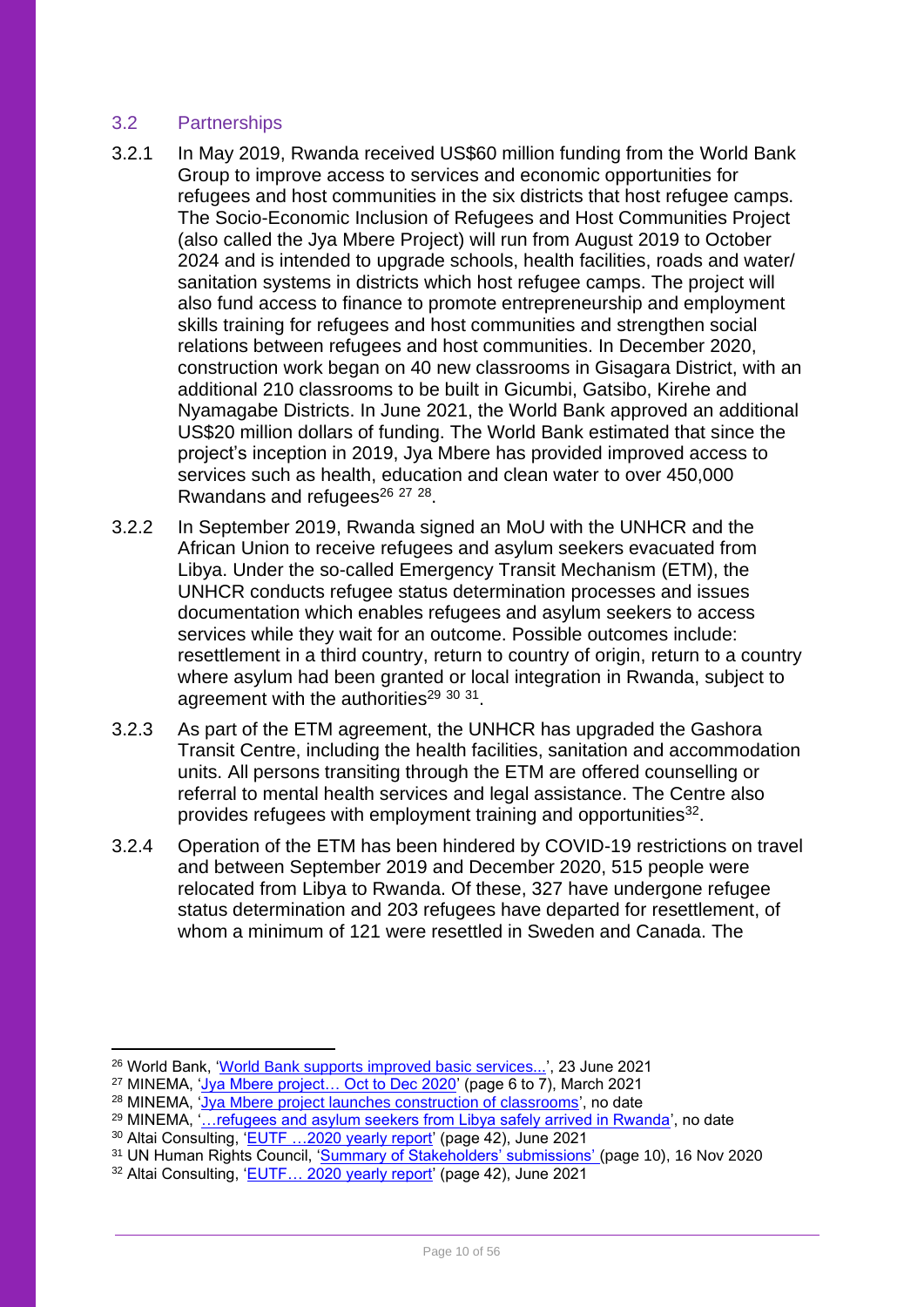UNHCR estimates that 1,500 evacuees from Libya will be relocated to Rwanda in 2021<sup>33 34 35</sup>.

See also [Emergency Transit Mechanism \(Gashora\)](#page-34-0)

[Back to Contents](#page-3-0)

Section 4 updated: 24 March 2022

#### <span id="page-10-0"></span>**4. Asylum process**

#### <span id="page-10-1"></span>4.1 General commentary

4.1.1 In its review of access to the asylum system, UNHCR stated: 'The 2014 Law relating to Refugees, is fully compliant with international standards and sufficiently details the [Refugee Status Determination] RSD procedures. The PM Order frames not only the composition of the [National Refugee Status Determination Committee] NRSDC, but also contains provisions outlining access to the asylum procedure. While the legal framework is progressive, its implementation appears challenging in practice.'**<sup>36</sup>**

[Back to Contents](#page-3-0)

#### <span id="page-10-2"></span>4.2 Key stages of the process

4.2.1 Based primarily upon information gathered during meetings with Rwandan Government officials on 18 January 2022 and 22 March 2022<sup>37</sup>, alongside other sources consulted in this document, CPIT has summarised the key stages of the RSD process in the diagram below:



<sup>33</sup> MINEMA, ['…refugees and asylum seekers from Libya safely arrived in Rwanda'](https://www.minema.gov.rw/news-detail/fourth-group-of-refugees-and-asylum-seekers-from-libya-safely-arrived-in-rwanda-1), no date

- <sup>35</sup> UNHCR, ['Rwanda country refugee response plan Jan to Dec 2021'](https://reporting.unhcr.org/sites/default/files/2021%20Rwanda%20Country%20Refugee%20Response%20Plan.pdf) (page 9), 19 April 2021
- 36 UNHCR, ['Submission to OCHCR'](https://www.refworld.org/type,COUNTRYREP,UNHCR,RWA,607763c64,0.html) (page 4), July 2020
- <sup>37</sup> [Notes of interviews,](https://www.gov.uk/government/publications/rwanda-country-policy-and-information-notes) Annex A1, Meeting between HO and Govt of Rwanda, 18 January 2022

<sup>34</sup> Altai Consulting, ['EUTF… 2020 yearly report'](https://ec.europa.eu/trustfundforafrica/sites/default/files/eutf_hoa_yearly_2020_report.pdf) (page 10), June 2021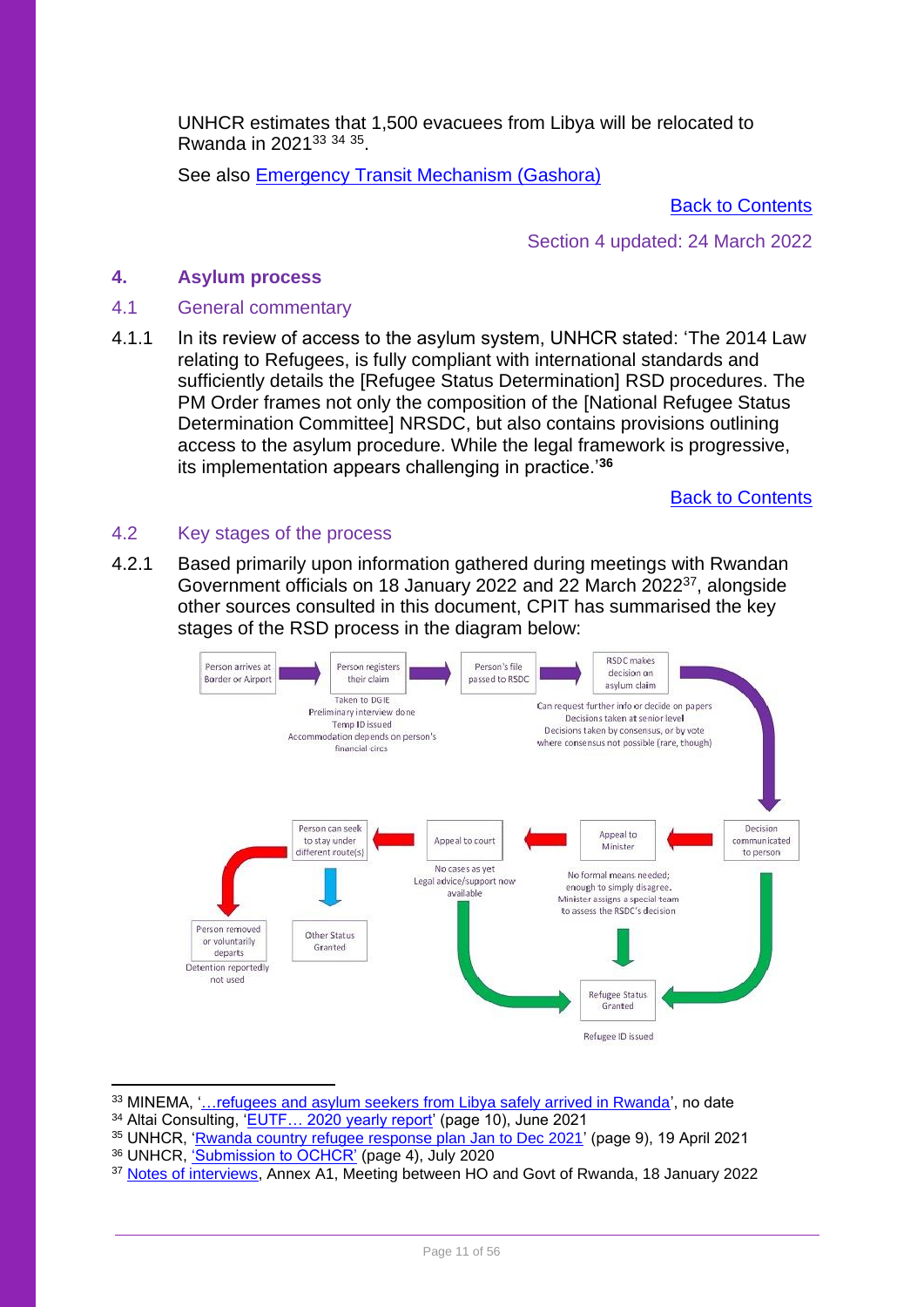## <span id="page-11-0"></span>4.3 Timelines

- 4.3.1 Senior Rwandan Government officials from MINAFFET and MINEMA provided the following information on 18 January 2022: and 22 March 2022, Rwandan government officials provided the timeline for key stages in the process:
	- 'Submission of application files by DGIE: within 15 days
	- Decision by RSDC: within 45 calendar days (can be made sooner, sometimes 5 or 10 days)
	- Notification of the decision: Within 10 days the committee to communicate to the applicant. Provided by a letter in one of the 3 official languages of Rwanda – English, French or Kinyarwanda
	- Appeal: within 30 days
	- Appeal decision: within 30 days<sup>'38</sup>
- 4.3.2 HO officials asked whether there is any monitoring of the targets or the RSD process and the Director of Response and Recovery Unit at MINEMA explained:

'The timelines are the limit. When they receive the application from DGIE it takes between 2-3 weeks to organise the meeting and make a decision. If the applicant wants to appeal, they usually do it immediately rather than at the 30 days.

'We don't have someone responsible for monitoring those targets, but there is someone who sets meetings, chases missing information to keep on track. If we are not able to complete on target that forms a strong basis for appeal to the 2nd level. For example, if it took 6 months that is a strong reason for the court to revoke the decision of RSDC.'<sup>39</sup>

- 4.3.3 The US State Department 2020 Human Rights Practices Report (USSD report 2020), covering events in 2020 noted delays in the process for making individual refugee status determinations and that the committee with responsibility for making decisions on individual cases met infrequently<sup>40</sup>.
- 4.3.4 At a meeting with HO officials on 21 March 2022, UNHCR explained:

'There are two weeks (15 days) for the DGIE to pass the application to NRSDC. They [the NRSDC] should ideally issue the result within 2 weeks, although that often doesn't happen – it's a slow process, it can take a while to receive results. The process should take 45 days from application to initial decision but sometimes people wait one to two years.

'As mentioned, due to the shifting of the policy from Prima Facie to individual recognition, there are some bottle neck[s] at DGIE and NRSDC to comply with the timeframe '41

<sup>38</sup> [Notes of interviews,](https://www.gov.uk/government/publications/rwanda-country-policy-and-information-notes) Annex A1, Meeting between HO and Government of Rwanda, 18 January 2022 <sup>39</sup> [Notes of interviews,](https://www.gov.uk/government/publications/rwanda-country-policy-and-information-notes) Annex A1, Meeting between HO and Government of Rwanda, 18 January 2022

<sup>40</sup> USSD, ['USSD](https://www.state.gov/reports/2020-country-reports-on-human-rights-practices/rwanda/) report 2020' (section 2), 30 March 2021

<sup>41</sup> [Notes of interviews,](https://www.gov.uk/government/publications/rwanda-country-policy-and-information-notes) Annex A8, Meeting between HO and UNHCR, 21 March 2022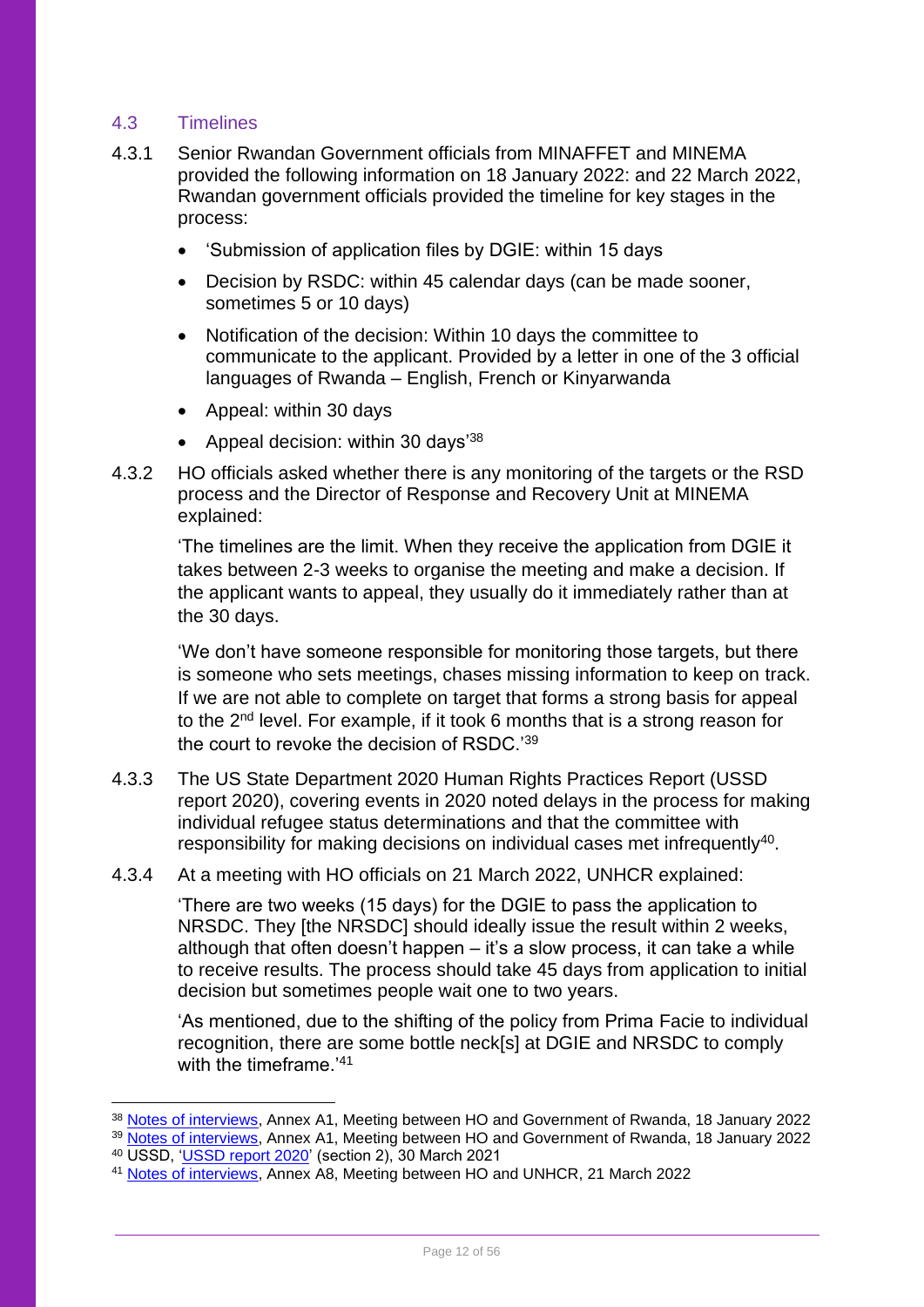#### <span id="page-12-0"></span>4.4 Initial contact

- 4.4.1 Asylum seekers must report to a local authority and are then taken to an immigration and emigration office where they are registered. The DGIE reviews the case and grants a temporary residence permit (valid for 3 months). The DGIE then submits the applicant's file to the Refugee Status Determination Committee (RSDC) within 15 days<sup>42</sup>.
- 4.4.2 In its submission to the UPR, UNHCR raised concerns that some asylum seekers, particularly lesbian, gay, bisexual, trans and intersex [LGBTI] persons, faced challenges when attempting to submit asylum claims, with requests being verbally rejected<sup>43</sup>.
- 4.4.3 During the meeting between HO officials and the Rwandan Government on 18 January 2022, the Colonel and Special Advisor on Migration explained: 'Once an asylum seeker is in the country the local authorities on the ground take them to immigration. They [the local authorities] don't process them. There are immigration offices at all borders and throughout Rwanda. So that is when the formal process starts.'<sup>44</sup>
- 4.4.4 And: 'When received by the local authority (LA) they are taken to immigration which starts the process. This is usually straightaway but if they arrive at night for example, they will be accommodated by the LA.'<sup>45</sup> And: 'They are received by the LA (they are responsible for catering for vulnerable people). They may stay over-night for example. They have offices where they can sustain them there or they can stay with family, or open a shelter.<sup>'46</sup>

See also the section Lesbian, gay, bisexual, trans, intersex and questioning (LGBTIQ+) persons in the [note on human rights](https://www.gov.uk/government/publications/rwanda-country-policy-and-information-notes)

[Back to Contents](#page-3-0)

## <span id="page-12-1"></span>4.5 Information provided to asylum seekers

- 4.5.1 During the meeting with the Rwandan Government on 18 January 2022, HO officials asked what information an asylum seeker receives during the registration of his/her claim about how the asylum system works. The Director of Response and Recovery Unit MINEMA explained:
	- 'A person receives information at the first application point during first reception with DGIE. The officer who receives the person will provide the initial information.
	- 'For the first level claim: they are provided information on their right to/how to claim. This can take place during the interview with RSDC or during the handover of the notification. For example: information about further level of appeal, support from NGOs/UNHCR frameworks and where they can get legal assistance etc.

<sup>42</sup> Government of Rwanda, ['Official Gazette number 26 of 30/06/2014'](https://www.minema.gov.rw/fileadmin/user_upload/Minema/Publications/Laws_and_Policies/Law_relating_to_refugees.pdf) (page 82), 30 June 2014

<sup>43</sup> UNHCR, ['Submission to OCHCR''](https://www.refworld.org/type,COUNTRYREP,UNHCR,RWA,607763c64,0.html) (page 5), July 2020

<sup>44</sup> [Notes of interviews,](https://www.gov.uk/government/publications/rwanda-country-policy-and-information-notes) Annex A1, Meeting between HO and Government of Rwanda, 18 January 2022

<sup>45</sup> [Notes of interviews,](https://www.gov.uk/government/publications/rwanda-country-policy-and-information-notes) Annex A1, Meeting between HO and Government of Rwanda, 18 January 2022

<sup>46</sup> [Notes of interviews,](https://www.gov.uk/government/publications/rwanda-country-policy-and-information-notes) Annex A1, Meeting between HO and Government of Rwanda, 18 January 2022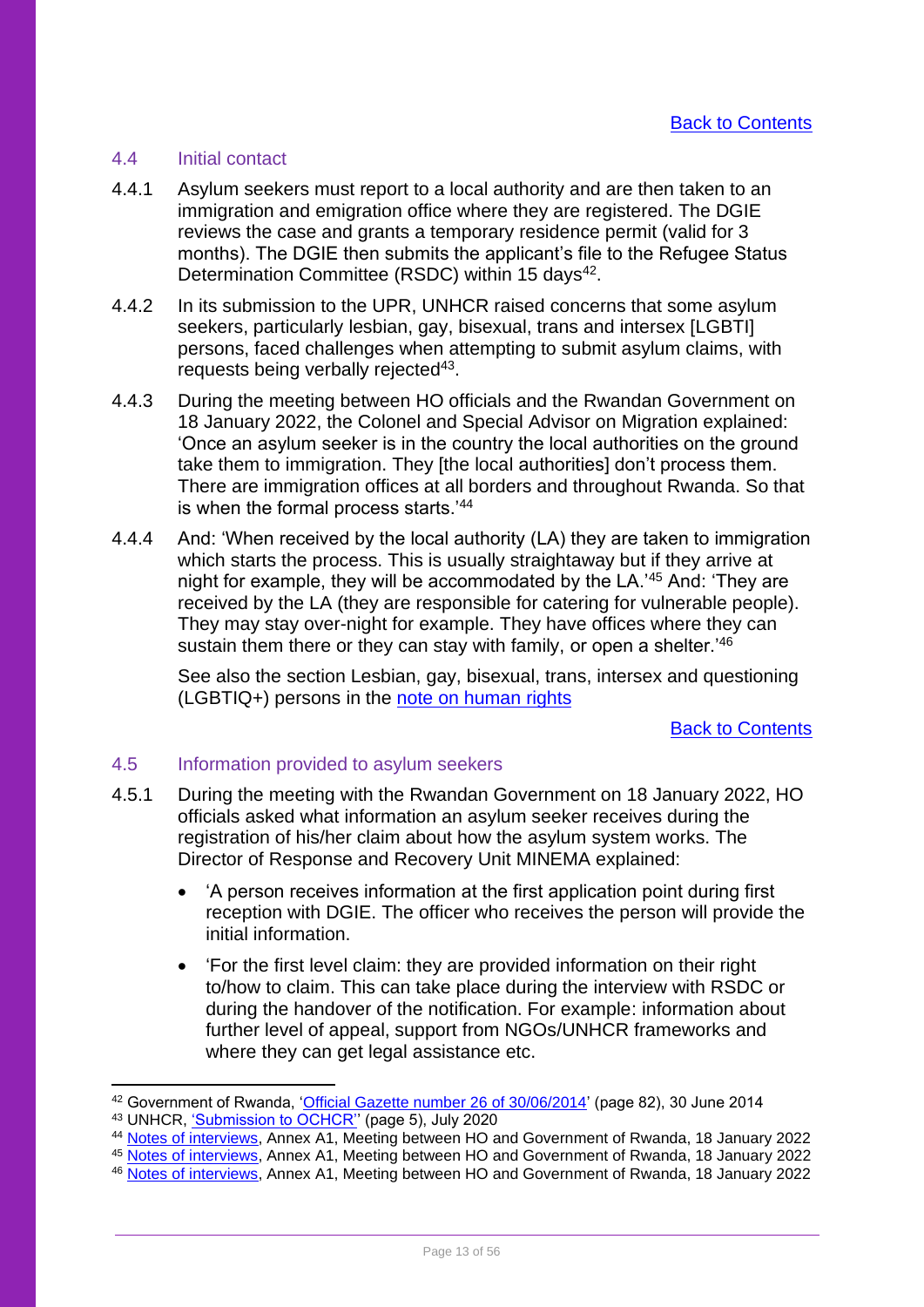- 'For the second level of claim rights and responsibilities of submitting an appeal to the High Court and gaining assistance, this information would be provided when the first decision notification was handed over.<sup>'47</sup>
- 4.5.2 During a meeting with the Legal Aid Forum (LAF) on 21 March 2022, the LAF representative said that he: 'did not know if there are leaflets available at the border to explain the asylum process, but Immigration staff at the borders are told what to say. The law says that they have to explain. There is information on the Rwandan government's website.'<sup>48</sup>
- 4.5.3 In a meeting between HO and the Government of Rwanda on 22 March 2022, a DGIE official explained that the steps in the asylum process are outlined to applicants verbally and that: 'There are no documents provided to outline the process.'<sup>49</sup>
- 4.5.4 In a meeting between HO and the Government of Rwanda on 22 March 2022, a MINEMA official showed the HO team examples of documents taken from case files and stated they were:
	- a written application for asylum;
	- a DGIE summary of a case;
	- a decision outcome: Dated 8<sup>th</sup> June 2020:
	- a written appeal to the Minister of Immigration: Dated 1<sup>st</sup> July 2020;
	- a ministerial appeal outcome: Dated 3rd August 2020;
	- a temporary residence permit; and
	- a refugee identity card.

Due to privacy concerns, timing, language barriers and the scope of experience of the MINEMA official, the HO team were unable to obtain further detail from the source on the substance of the documents<sup>50</sup>.

#### [Back to Contents](#page-3-0)

#### <span id="page-13-0"></span>4.6 Post initial contact

- 4.6.1 During the meeting with the Rwandan Government on 18 January 2022, the Director of Response and Recovery Unit MINEMA explained: 'If someone enters the border and claims asylum, the LA [Local Authority] reports the person to the nearest immigration centre. Temporary resident permit is issued. The LA reports immediately to the reception centre, transit centre or camp. In that period the process continues as per the RSD.'<sup>51</sup>
- 4.6.2 HO officials asked whether asylum applicants have a choice to go to a transit centre, reception centre, urban area or camp, and the Director of Response

<sup>47</sup> [Notes of interviews,](https://www.gov.uk/government/publications/rwanda-country-policy-and-information-notes) Annex A1, Meeting between HO and Government of Rwanda, 18 January 2022

<sup>48</sup> [Notes of interviews,](https://www.gov.uk/government/publications/rwanda-country-policy-and-information-notes) Annex A7, Meeting between HO and LAF, 21 March 2022

<sup>49</sup> [Notes of interviews,](https://www.gov.uk/government/publications/rwanda-country-policy-and-information-notes) Annex A1, Meeting between HO and Government of Rwanda, 22 March 2022

<sup>50</sup> [Notes of interviews,](https://www.gov.uk/government/publications/rwanda-country-policy-and-information-notes) Annex A1, Meeting between HO and Government of Rwanda, 22 March 2022

<sup>51</sup> [Notes of interviews,](https://www.gov.uk/government/publications/rwanda-country-policy-and-information-notes) Annex A1, Meeting between HO and Government of Rwanda, 18 January 2022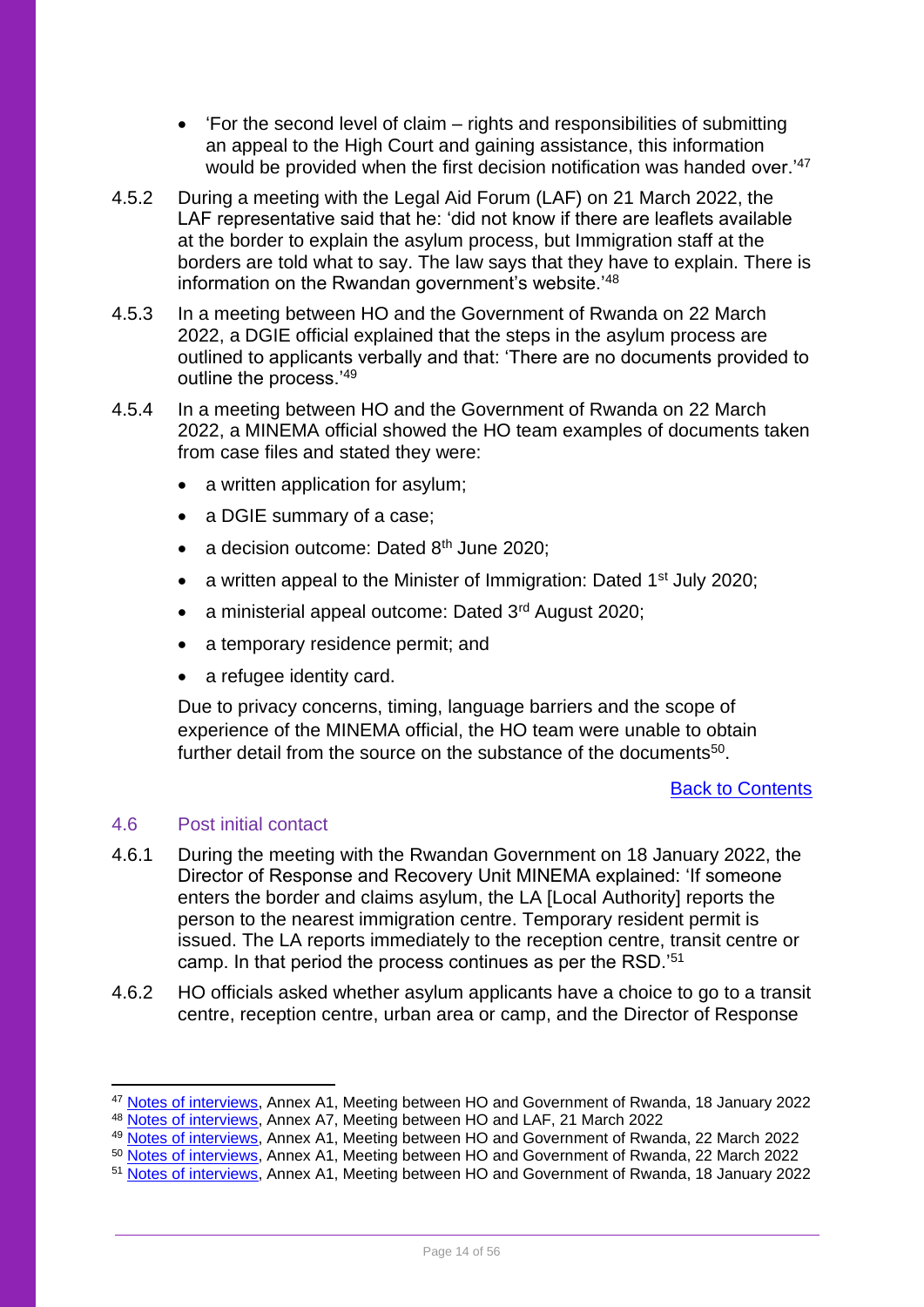and Recovery Unit of MINEMA explained: 'Yes, within the structures or outside of the refugee camp if the person can sustain themselves.<sup>'52</sup>

4.6.3 HO officials asked about interviews of asylum seekers and the Colonel and Special Advisor on Migration explained: 'There are two points of contact. Preliminary interview is just registering basic information and issuing the temporary residence permit so the applicant can stay legally. That is then passed on to DGIE and they can do a subsequent interview. However, if they have enough information from immigration, then the RSDC can use that. The RSDC can also ask for more information from the person, within the 3 months.'<sup>53</sup>

[Back to Contents](#page-3-0)

## <span id="page-14-0"></span>4.7 Refugee Status Determination Committee

- 4.7.1 Based upon information gathered during a meeting with Rwandan Government officials on 18 January 2022, the Refugee Status Determination Committee (RSDC) is made up of senior government officials representing eleven member institutions<sup>54</sup>
- 4.7.2 At the same meeting, an official from MINAFFET and the Director of Response and Recovery Unit at MINEMA reported:

'The eligibility and protection office in MINEMA does day-to-day management. Scope of the Refugee Status Determination Committee (RSDC) is to take decisions on applications for refugee status and decisions on revocation of the RSD according to international laws.

'For example, where an applicant faced terrorist charges, the committee could take the decision to revoke.'<sup>55</sup>

- 4.7.3 Rwandan Government officials from MINAFFET and MINEMA explained how the RSDC functions:
	- 'The process begins at the airport/border (first dealing with immigration) which is entry clearance and preliminary processing.
	- 'DGIE receives file and provides a preliminary analysis of the application. DGIE submits the application to RSDC.
	- 'Once files are received, the MINEMA Eligibility and Protection Office ensures all information is received. If something missing, further information can be requested to be submitted by the applicant. The RSDC can request to meet the applicant to verify information (in a 20-40 min interview).
	- 'A meeting with RSDC is organised within 2-3 weeks of receipt of the application to decide the claim.'<sup>56</sup>

<sup>52</sup> [Notes of interviews,](https://www.gov.uk/government/publications/rwanda-country-policy-and-information-notes) Annex A1, Meeting between HO and Government of Rwanda, 18 January 2022

<sup>53</sup> [Notes of interviews,](https://www.gov.uk/government/publications/rwanda-country-policy-and-information-notes) Annex A1, Meeting between HO and Government of Rwanda, 18 January 2022

<sup>54</sup> [Notes of interviews,](https://www.gov.uk/government/publications/rwanda-country-policy-and-information-notes) Annex A1, Meeting between HO and Government of Rwanda, 18 January 2022

<sup>55</sup> [Notes of interviews,](https://www.gov.uk/government/publications/rwanda-country-policy-and-information-notes) Annex A1, Meeting between HO and Government of Rwanda, 18 January 2022

<sup>56</sup> [Notes of interviews,](https://www.gov.uk/government/publications/rwanda-country-policy-and-information-notes) Annex A1, Meeting between HO and Government of Rwanda, 18 January 2022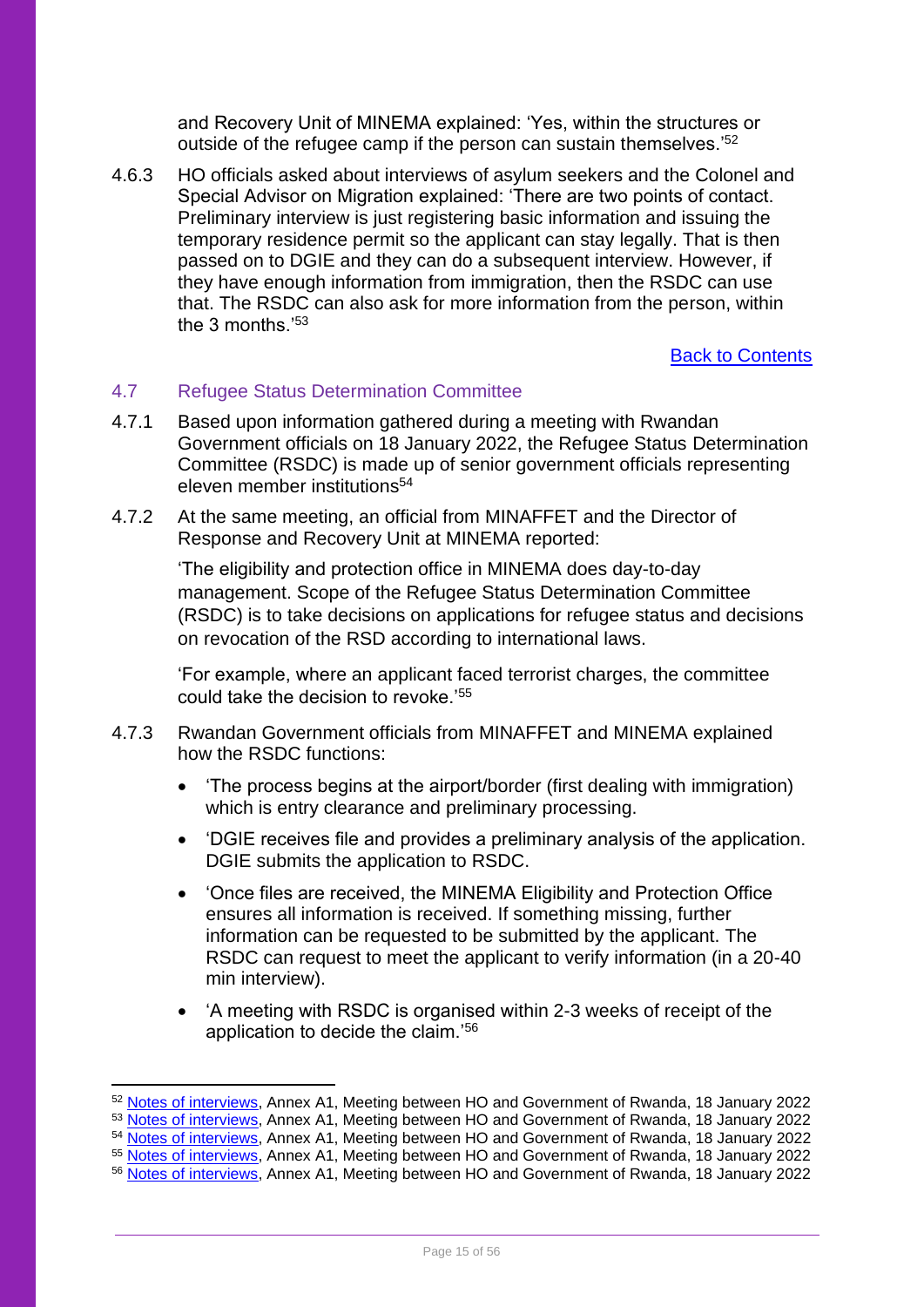4.7.4 During the meeting, Rwandan Government officials discussed the RSDC's capacity:

'MINEMA ensures continuous capacity for effective RSD process – refresher training is provided every year for RSDC members and officers from MINEMA and DGIE.

'Two officers in the Eligibility and Protection office have also benefited from professional training on eligibility in a specialised centre (Italy) during the last 4 years.

'The RSDC has decided cases from a variety of nationalities in the last 3 years (DRC, Burundi, Eritrea, Ethiopia, Sudan, South Sudan, Cameroon, Chad, Syria, Lebanon).

'The readiness of RSDC to handle a potential increased number of applications would be achieved through increasing the number of RSDC sittings and to group similar cases together.<sup>'57</sup>

- 4.7.5 When asked by HO officials whether all claimants are interviewed or if some claims are decided on paper, a senior Rwandan Government official clarified: 'Depending on the case, a claimant may be called for additional interview. A decision can also be taken basing on the available information<sup>'58</sup>
- 4.7.6 HO officials asked about the regularity of RSDC meetings and whether claims are considered individually or as a group and the Director of Response and Recovery Unit at MINEMA explained: 'The law dictates that the RSDC must meet twice a quarter but there is provision to meet on a weekly basis if we have many cases. If cases are similar, we can group them together. For example, applicants from the same country or similar claim type. This makes it easier to make decisions.'<sup>59</sup>
- 4.7.7 The Director added:

'Decisions are taken by consensus. If necessary, we can move to vote but this is in only a few cases, the majority [of the time] we are able to form a consensus. An additional meeting can be added if we need to further discuss to reach a consensus.

'If necessary additional institutions can be invited to the RSDC meeting to advise/provide info i.e. UNHCR. They are unable to vote/make a decision but can attend an advisory capacity. For example, on a country where there is not much information or the decision is more difficult, they can link us with officers in that country to obtain information to assist the decision-making process.

'We try to avoid pending cases – this only occurs where we lack information and need more time.'<sup>60</sup>

<sup>57</sup> [Notes of interviews,](https://www.gov.uk/government/publications/rwanda-country-policy-and-information-notes) Annex A1, Meeting between HO and Government of Rwanda, 18 January 2022

<sup>58</sup> [Notes of interviews,](https://www.gov.uk/government/publications/rwanda-country-policy-and-information-notes) Annex A1, Meeting between HO and Government of Rwanda, 18 January 2022

<sup>59</sup> [Notes of interviews,](https://www.gov.uk/government/publications/rwanda-country-policy-and-information-notes) Annex A1, Meeting between HO and Government of Rwanda, 18 January 2022

<sup>&</sup>lt;sup>60</sup> [Notes of interviews,](https://www.gov.uk/government/publications/rwanda-country-policy-and-information-notes) Annex A1, Meeting between HO and Government of Rwanda, 18 January 2022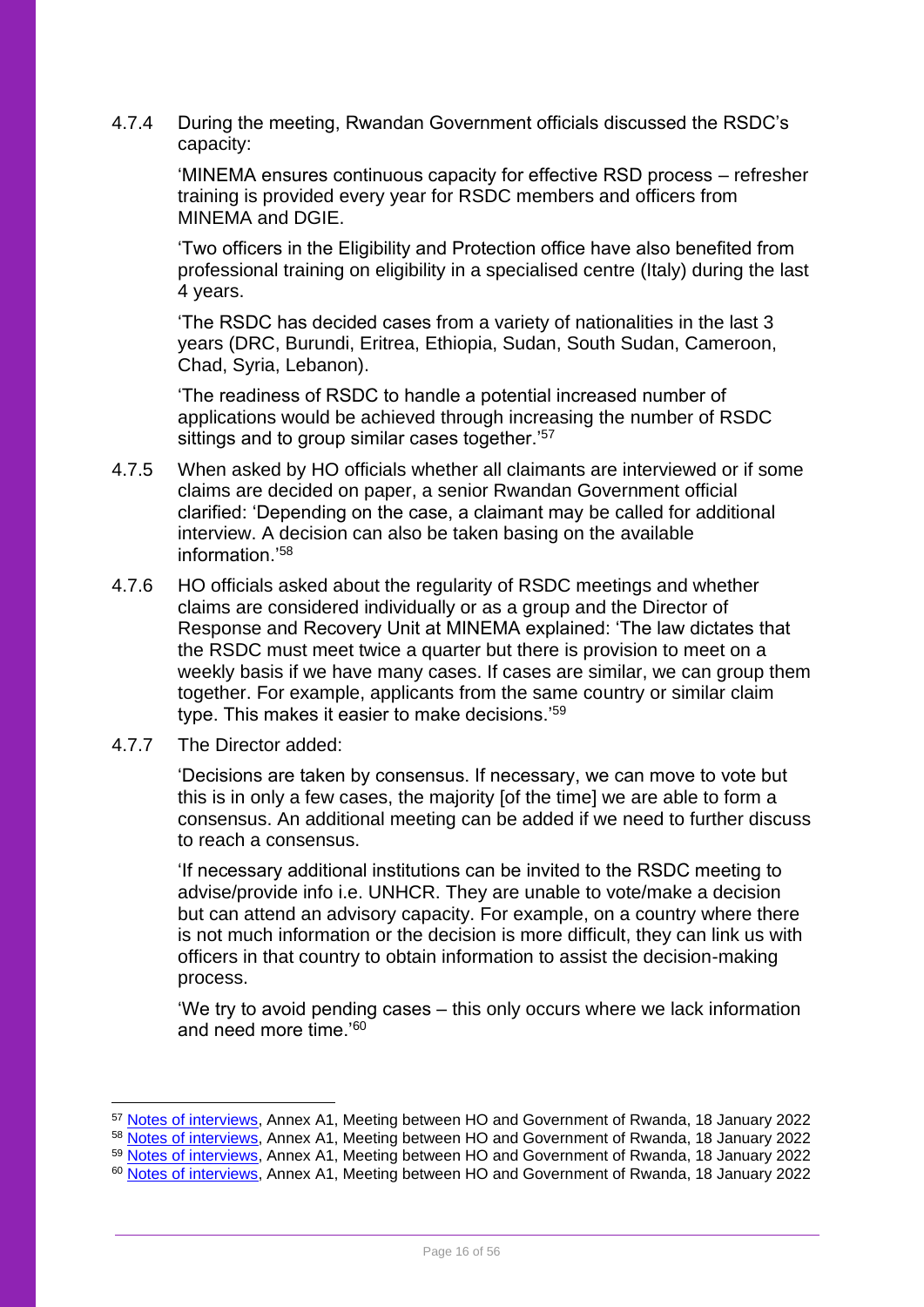- 4.7.8 HO officials asked whether everyone on the Committee had to attend to make the decision or is there was a minimum amount and a senior official from MINEMA explained: 'There is a core number provided by law. For example, if there are 11 people on the committee at least 7 should attend. We can always call a second meeting.'<sup>61</sup>
- 4.7.9 In a later meeting between HO and the Government of Rwanda on 22 March 2022, a DGIE official was asked how many cases were considered in a typical RSDC meeting but the official was unable to provide the information at the time of asking.<sup>62</sup>
- 4.7.10 The DGIE official was also asked what information the Committee receives to help them to make their decision and he explained:

'The Committee receive the initial written application from the claimant. The claimant then attends a meeting with DGIE during which the basis of claim is obtained from the claimant. The DGIE then pulls together a summary of the case, which is passed to the Eligibility Officer (EO). The EO may speak to the claimant again to obtain more information, if there are gaps in the information provided by DGIE. All the information is placed in a file and passed to the RSD committee to consider.'<sup>63</sup>

- 4.7.11 In a meeting with the Government of Rwanda on 22 March 2022, a HO official asked whether the RSD Committee looks at Country of Origin information (COI) and a DGIE official replied 'The Committee is not obligated to decide the case at the first sitting. They might need further information from other sources – or from the applicant and they can invite any other person to give extra information… For example, the Minister of Foreign Affairs (MINAFFET) use information from his own Ministry/foreign offices to verify the information the applicant has given. But the Committee doesn't always rely on independent information.'<sup>64</sup>
- 4.7.12 In its July 2020 submission to the UPR, the UNHCR commented: 'The NRSDC's capacity needs to be built, with currently only one eligibility officer assessing all of the cases. UNHCR, despite its observatory role, is often not invited to attend the RSD- reviewing panel discussions.' 65
- 4.7.13 At a meeting with HO officials on 21 March 2022, UNHCR commented: '[UNHCR] not allowed to be in the room when they have the interview and when they give their decision. [UNHCR] have tried several times to be observers.' 66
- 4.7.14 At the same meeting, the UNHCR representative said that while there were many positive aspects of protection in Rwanda, there were some ways in which RSD processing could be done better:
	- '[UNHCR] try to provide more support to authorities there are gaps to implementation of RSDC (mainly lack of capacity, turnover of RSDC

<sup>64</sup> [Notes of interviews,](https://www.gov.uk/government/publications/rwanda-country-policy-and-information-notes) Annex A1, Meeting between HO and Government of Rwanda, 22 March 2022

<sup>65</sup> UNHCR, ['Submission to OCHCR'](https://www.refworld.org/type,COUNTRYREP,UNHCR,RWA,607763c64,0.html) (page 4), July 2020

<sup>61</sup> [Notes of interviews,](https://www.gov.uk/government/publications/rwanda-country-policy-and-information-notes) Annex A1, Meeting between HO and Government of Rwanda, 18 January 2022

<sup>62</sup> [Notes of interviews,](https://www.gov.uk/government/publications/rwanda-country-policy-and-information-notes) Annex A1, Meeting between HO and Government of Rwanda, 22 March 2022

<sup>&</sup>lt;sup>63</sup> [Notes of interviews,](https://www.gov.uk/government/publications/rwanda-country-policy-and-information-notes) Annex A1, Meeting between HO and Government of Rwanda, 22 March 2022

<sup>66</sup> [Notes of interviews,](https://www.gov.uk/government/publications/rwanda-country-policy-and-information-notes) Annex A8, Meeting between HO and UNHCR, 21 March 2022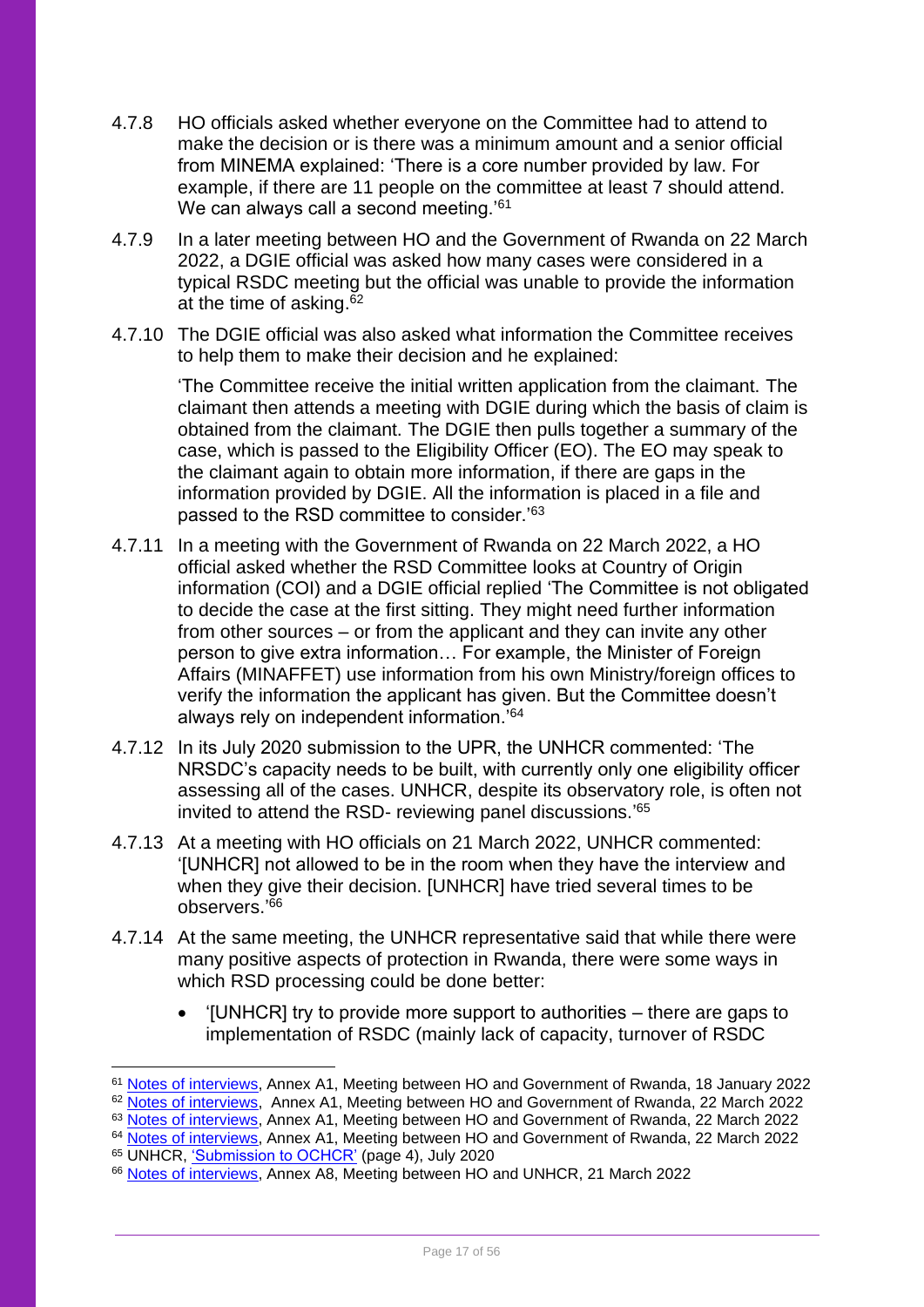members extremely high, some may not have right background/training) but the Rwandan government don't always agree with the support offered, for instance more Eligibility Officers to expedite the process and avoid backlog, or more consistent training for the panel members, or to assume our observatory role in the process.'

- 'The high turnover rate of appointed members in the RSD Committee further hinders the capacity of the refugee status determination's committee because inexperienced persons or with limited knowledge on international protection are onboarded in the committee. UNHCR cannot provide the support it thinks is needed. UNHCR has the expertise, the resource, the mandate, and the willingness to support the NRSDC anyway we can. The offers have been made frequently, and so far we only received invitation to conduct joint training for 3 days end of last year.'
- 'The structure [of appeals] could be better. The appeal is addressed to Minema, which is part of the NRSDC panel, so there is a question about independence.'
- 'UNHCR has offered training opportunities including on international refugee law (from San Remo institute) to government lawyers and are always turned down. But in December 2021, its offer was accepted to have joint training for NRSDC.'67

#### [Back to Contents](#page-3-0)

#### <span id="page-17-0"></span>4.8 Legal representation

- 4.8.1 According to Article 12 of the Ministerial Instructions determining the management of refugees and refugee camps, all refugees shall enjoy the rights provided by the 1951 Convention and other international instruments ratified by the Rwandan Government, including access to justice and legal representation. (To note, the terminology used throughout the document is 'refugee', asylum seekers are not specifically mentioned)<sup>68</sup>.
- 4.8.2 During the meeting with the Rwandan Government on 18 January 2022, HO officials asked about the availability of legal advice and support for asylum seekers during the RSD process. The Director of Response and Recovery Unit at MINEMA explained:

'Legal assistance is provided for the  $2<sup>nd</sup>$  level claim [referral to minister for review]. Up to now there have been no cases of an asylum seeker having a lawyer before the RSDC decision because the initial decisions are based on analysis of facts and explanations provided by the asylum seeker. For cases submitted to the High Court [appeal] we have an implementing partner (NGO) so if there is a need to provide legal assistance, that NGO would be able to provide help. The information on legal assistance is provided during the handing over of the notification of the first level decision [by the RSDC].'<sup>69</sup>

<sup>67</sup> [Notes of interviews,](https://www.gov.uk/government/publications/rwanda-country-policy-and-information-notes) Annex A8, Meeting between HO and UNHCR, 21 March 2022

<sup>68</sup> Government of Rwanda, ['Ministerial Instructions No. 02/2016'](https://www.minema.gov.rw/fileadmin/user_upload/Minema/Publications/Laws_and_Policies/Ministerial_instructions_relating_to_the_management_of_refugees_and_refugee_camps.pdf) (Article 12), 1 June 2016

<sup>69</sup> [Notes of interviews,](https://www.gov.uk/government/publications/rwanda-country-policy-and-information-notes) Annex A1, Meeting between HO and Government of Rwanda, 18 January 2022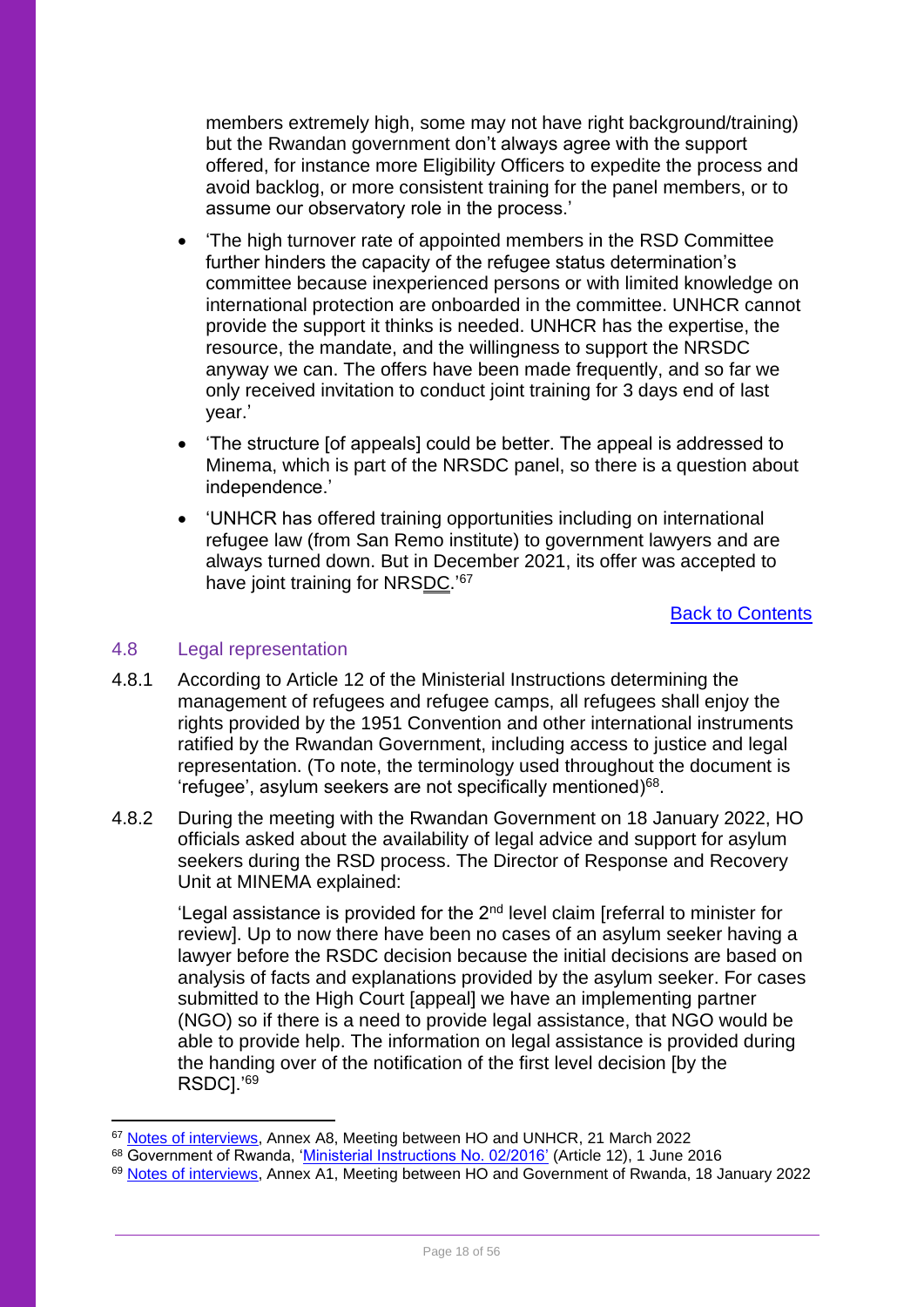- 4.8.3 HO officials asked whether claimants were allowed to have a legal adviser for the first level claim if they wanted one and the Director explained: 'No, only at the level where a case goes before the court. There is no legal assistance for appeal [review] to the minister.'70
- 4.8.4 Rwandan Government officials reported that legal assistance is paid for by the NGO<sup>71</sup> .
- 4.8.5 Free legal aid services are provided to refugees and asylum seekers by UNHCR partner organisations such as the Legal Aid Forum (LAF). LAF describes itself as: 'A non-governmental organisation bringing together 36 national and international organizations that provide or support legal aid services to [Rwanda's] poor and vulnerable population.' Services provided include legal advice and support on access to asylum and the refugee status determination process. Between 2015 and 2020, 77 asylum seekers received free legal aid<sup>72,73,74</sup>.
- 4.8.6 At a meeting with HO officials on 21 March 2022, UNHCR explained:

'UNHCR partners with 2 [other] organisations that help with legal assistance. UNHCR will provide advice/support as early as the person approaches [them] or a partner. UNHCR will refer asylum seekers who approached the office requesting assistance to the partners.

'The right of legal representation is not recognised during the RSD procedure but lawyers and legal aid organizations may prepare the application on behalf of the asylum-seekers. Lawyers give legal counselling on the process i.e. explain what is to be expected in the process, documents, and which elements they need to highlight in their claim.

'Usually a lawyer will accompany the person to file the application to DGIE – then that's it. During the deliberation of the panel [NRSDC], they can't bring a lawyer. Asylum seekers are interviewed by the panel... One asylum seeker vs a panel of 10. Sometimes less than 1 hour deliberation…

'If the claim is rejected, they (the lawyer) starts helping again – this time with appeal. Usually the person gives the same (maybe a bit more) detail as the initial application. This is because they don't know why the application was rejected.'<sup>75</sup>

4.8.7 Based upon information gathered during a meeting between the HO and LAF on 21 March 2022:

> 'LAF are involved when a person submits an in-country claim for asylum, when their asylum claim is already under consideration, before they begin the process, or at the Appeal stage.

<sup>70</sup> [Notes of interviews,](https://www.gov.uk/government/publications/rwanda-country-policy-and-information-notes) Annex A1, Meeting between HO and Government of Rwanda, 18 January 2022

<sup>&</sup>lt;sup>71</sup> [Notes of interviews,](https://www.gov.uk/government/publications/rwanda-country-policy-and-information-notes) Annex A1, Meeting between HO and Government of Rwanda, 18 January 2022 <sup>72</sup> UNHCR, ['Help: Rwanda legal assistance',](https://help.unhcr.org/rwanda/services/legal-assistance/) no date

<sup>73</sup> LAF, ['Lawyers make case for GBV victims, refugees',](https://legalaidrwanda.org/spip.php?article208) 30 Nov 2020

<sup>&</sup>lt;sup>74</sup> Ministry of Gender and Family Promotion, ['Report on CEDAW'](https://www.migeprof.gov.rw/fileadmin/user_upload/Migeprof/Publications/Reports/Rwanda_s_10th_Periodic_Report_on_the_implementation_of_CEDAW-2021.pdf) (page 45 to 46), May 2021

<sup>75</sup> [Notes of interviews,](https://www.gov.uk/government/publications/rwanda-country-policy-and-information-notes) Annex A8, Meeting between HO and UNHCR, 21 March 2022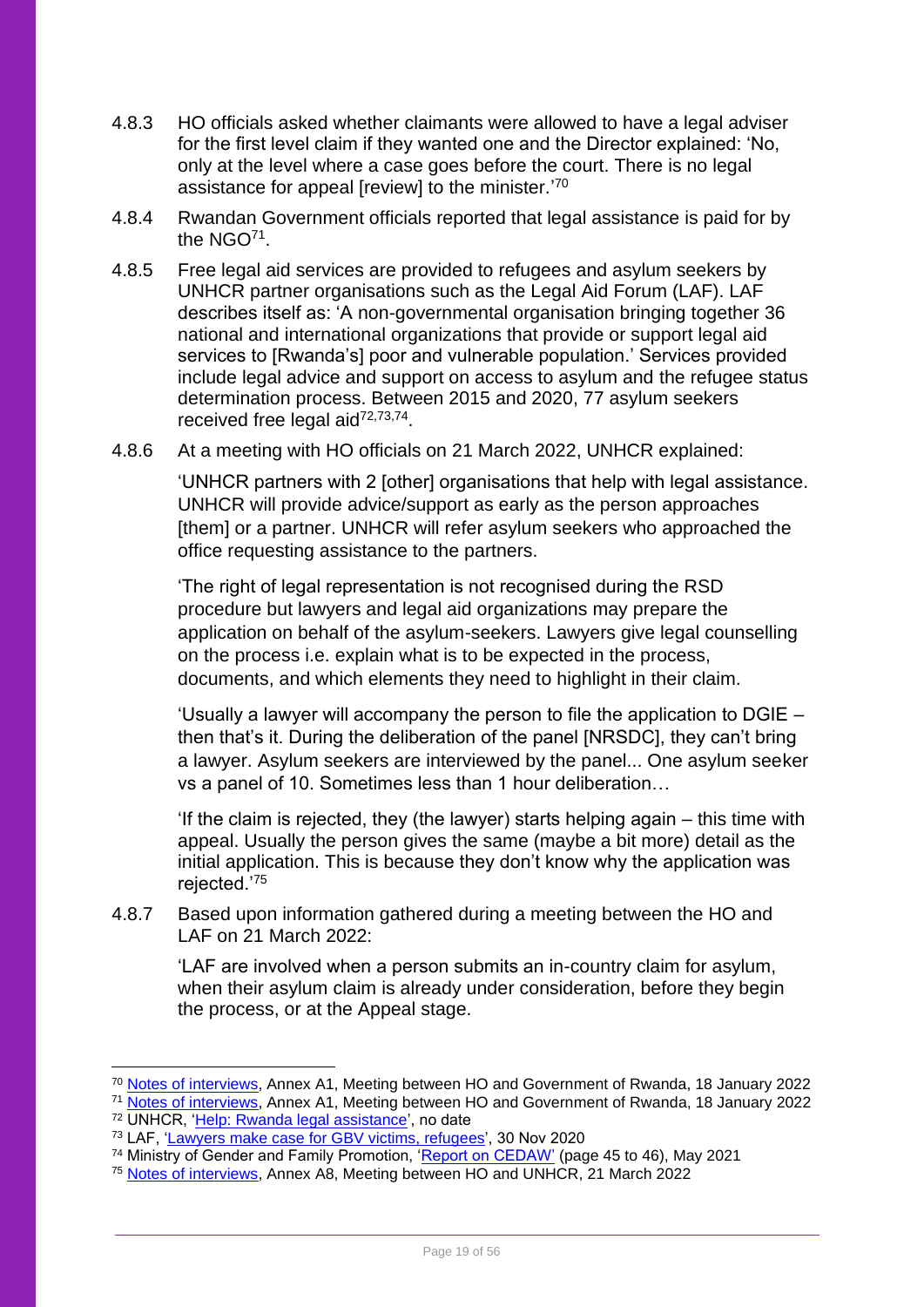'Some [asylum seekers] are referred to LAF via UNHCR and others self refer. Not all asylum seekers are referred to LAF, but those with 'issues' with their asylum claims do.

'Asylum seekers contact LAF through a LAF hotline, through other people or through the LAF website. There is information about LAF on its website or people hear about the organisation through word of mouth. Asylum seekers can walk into LAF. [LAF] try to help everyone, if they can.

'LAF advises asylum seekers how to apply for asylum and helps with the asylum process, such as detailing how long each stage should take, asylum seekers' rights, introduction to immigration, lodge written application. It also works with the camps. It is the only organisation that provides legal aid to asylum seekers…

'LAF provide assistance from the very beginning of the asylum process through to the Appeal stage. [For example, LAF assisted 5 Congolese ladies whose asylum claim had been rejected. The ladies had not received a decision on their case in writing, but did so, following an explanation from LAF on the Law and the process which states they were entitled to a written decision.]

'There are help desks in many places (for example in Universities). If asylum seekers come to our offices, LAF will inform them [of their rights]. Not clear if the Board tell them their rights. The [Rwandan] government don't inform their own citizens of their rights if they are arrested.

'LAF also provide criminal and civil legal support to refugees.'

And: 'LAF lawyers are Immigration lawyers who have trained extensively (with the assistance of UNHCR). LAF have 15 Immigration lawyers. There may be others and the Immigration Department has its own Immigration lawyers.'<sup>76</sup>

4.8.8 The LAF representative was unable to provide details of how many asylum seekers LAF had assisted with their claims<sup>77</sup>.

## [Back to Contents](#page-3-0)

#### <span id="page-19-0"></span>4.9 Use of interpreters/translators

4.9.1 Based upon information gathered during a meeting with Rwandan Government officials on 18 January 2022, claimants have access to interpreters. The Director of Response and Recovery Unit at MINEMA explained: 'Most of the time we collaborate with UNHCR. If someone on the committee doesn't speak Arabic etc then we will get an interpreter but most of our asylum seekers are from countries surrounding ours, so we usually speak one of the languages.<sup>'78</sup>

<sup>76</sup> [Notes of interviews,](https://www.gov.uk/government/publications/rwanda-country-policy-and-information-notes) Annex A7, Meeting between HO and LAF, 21 March 2022

<sup>&</sup>lt;sup>77</sup> [Notes of interviews,](https://www.gov.uk/government/publications/rwanda-country-policy-and-information-notes) Annex A7, Meeting between HO and LAF, 21 March 2022

<sup>&</sup>lt;sup>78</sup> [Notes of interviews,](https://www.gov.uk/government/publications/rwanda-country-policy-and-information-notes) Annex A1, Meeting between HO and Government of Rwanda, 18 January 2022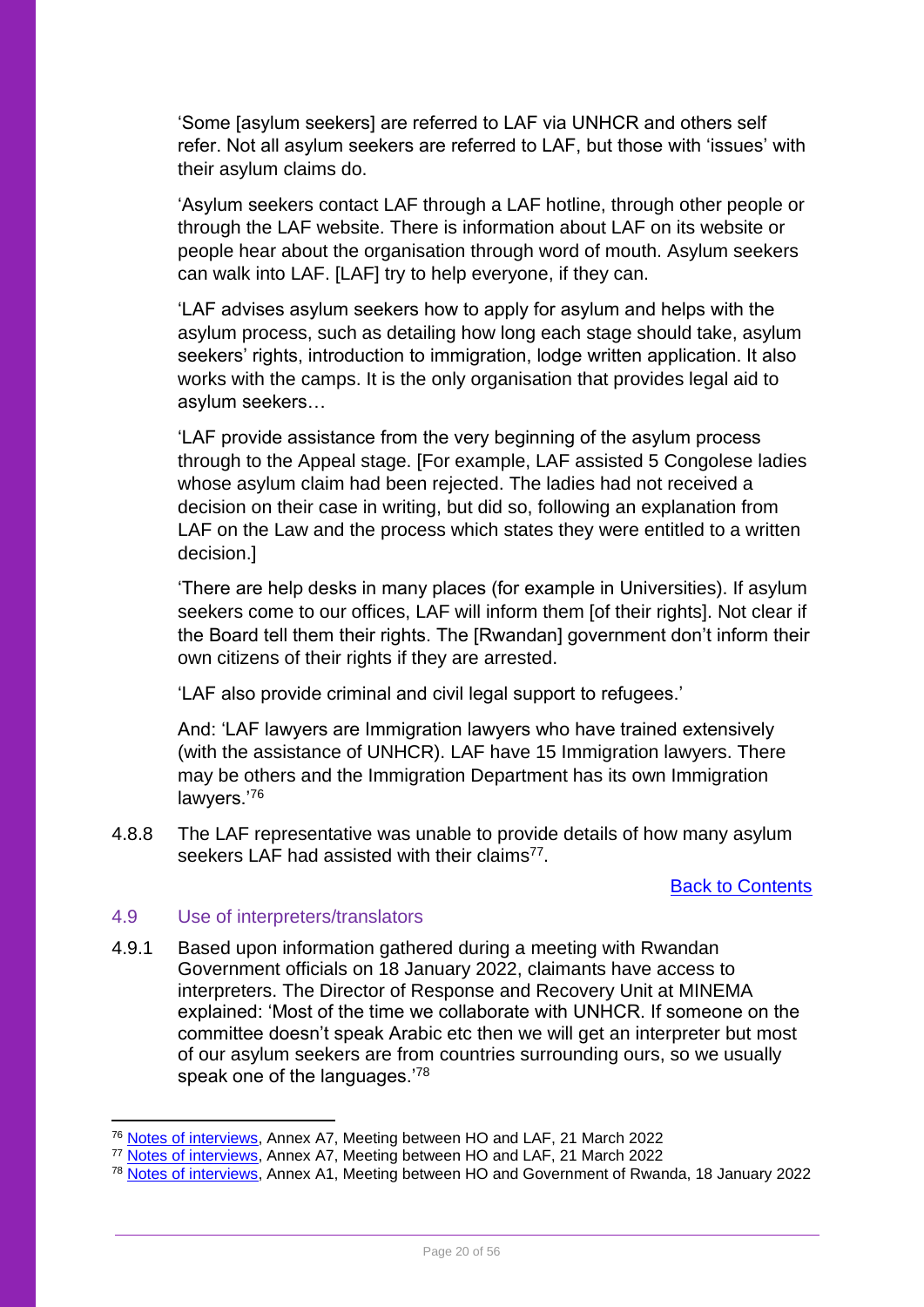- 4.9.2 During the same meeting, HO officials asked whether applicants have the right to correct what has been recorded by the government during interviews, in other words, to correct any translation errors. A senior government official explained: 'Most of the cases are from surrounding countries so we share languages and there is no language barrier. Arabic/Amharic/Tigrinya we have high quality interpreters (collaborating with UNHCR). No cases where we have had that, but we would be able to give the applicant a second chance to verify what had been said if necessary.'<sup>79</sup>
- 4.9.3 Another senior official added: 'The person interviewing the asylum seeker takes notes, the script is not necessarily given to them but you make notes and may clarify facts. The applicant approves what you have captured. At a later stage you can speak to them again on the phone or write for subsequent interview to clarify points.<sup>'80</sup>
- 4.9.4 Conversely, in a later meeting between HO and the Government of Rwanda on 22 March 2022, a DGIE official was asked about access to interpreters and explained 'Claimants are able to arrange their own interpreters to attend the meetings with DGIE, the EO [Eligibility Officer], and the RSDC if required. Interpreters are not provided. However, most claimants speak either English, Kinyarwanda or Swahili or French, therefore there is no need for them to arrange an interpreter. If the claimant speaks another language (Arabic given as an example) they are free to arrange their own interpreters.'<sup>81</sup>
- 4.9.5 In a meeting between HO and the Government of Rwanda on 22 March 2022, an official from DGIE explained: 'DGIE don't need a lot of interpreters, so they are normally provided by UNHCR… If a relative can interpret for the person they are invited to come to the Committee, for example Swahili interpreters. It's more difficult for example if Arabic is needed.'<sup>82</sup>
- 4.9.6 At a meeting with HO officials on 21 March 2022, a representative of UNHCR explained: 'Asylum seekers are interviewed by the [NRSDC] panel. Only interpreter assistance is allowed for asylum seekers who do not speak English, Kinyarwanda or French.' 83

#### [Back to Contents](#page-3-0)

#### <span id="page-20-0"></span>4.10 Notification of decisions

- 4.10.1 Applications for asylum are considered by the RSDC, which is required by law to make a decision within 45 days of receiving the applicant's file from DGIE. The RSDC is required to set out its reasons for granting or refusing refugee status in a written notice of its decision, given to the applicant within 10 days from the date the decision was made $84$ .
- 4.10.2 During the meeting with the Rwandan Government on 18 January 2022, HO officials asked to what extent the RSDC provides reasons for its decisions

<sup>79</sup> [Notes of interviews,](https://www.gov.uk/government/publications/rwanda-country-policy-and-information-notes) Annex A1, Meeting between HO and Government of Rwanda, 18 January 2022

<sup>80</sup> [Notes of interviews,](https://www.gov.uk/government/publications/rwanda-country-policy-and-information-notes) Annex A1, Meeting between HO and Government of Rwanda, 18 January 2022

<sup>81</sup> [Notes of interviews,](https://www.gov.uk/government/publications/rwanda-country-policy-and-information-notes) Annex A1, Meeting between HO and Government of Rwanda, 22 March 2022

<sup>82</sup> [Notes of interviews,](https://www.gov.uk/government/publications/rwanda-country-policy-and-information-notes) Annex A1, Meeting between HO and Government of Rwanda, 22 March 2022

<sup>83</sup> [Notes of interviews,](https://www.gov.uk/government/publications/rwanda-country-policy-and-information-notes) Annex A8, Meeting between HO and UNHCR, 21 March 2022

<sup>84</sup> Government of Rwanda, ['Official Gazette number 26 of 30/06/2014'](https://www.minema.gov.rw/fileadmin/user_upload/Minema/Publications/Laws_and_Policies/Law_relating_to_refugees.pdf) (page 82), 30 June 2014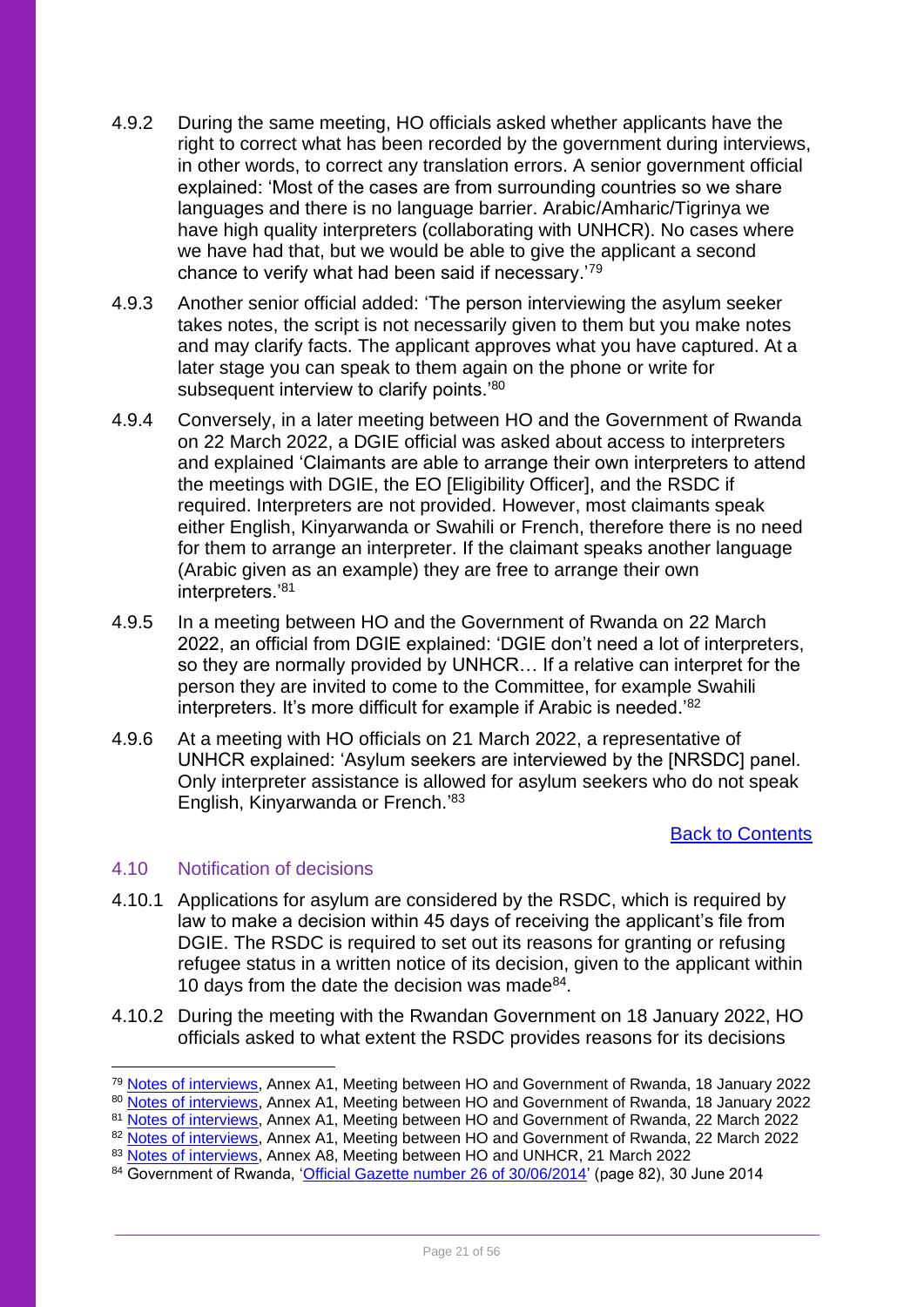and a Senior Official from MINAFFET explained: 'We may explain the decision. The applicant will then be able to expand on anything they didn't mention for the appeal. We always communicate the decision to the applicant.'<sup>85</sup>

- 4.10.3 In a meeting between HO and the Rwandan Government on 22 March 2022, a DGIE official explained: 'Once the decision is made, the EO [Eligibility Officer] notifies the applicant in writing/by phone/in person and of timescales to appeal. If the applicant is not satisfied with the decision, they can appeal.'<sup>86</sup>
- 4.10.4 On refused cases, the official added: 'No details relating to each and every piece of information given by the applicant are given [in the reasons for refusal]. No, it's not a very detailed explanation.'<sup>87</sup>
- 4.10.5 According to the UNHCR: '[the] Basis of the RSD decisions, particularly rejection, are not known or properly explained including to the asylum seekers.'88
- 4.10.6 At a meeting with HO officials on 21 March 2022, UNHCR explained: 'The decision is usually in a written letter. There are two templates: "your claim has been accepted and granted" OR ""we regret to inform you that the refugee status requested was not granted because the reasons provided during the interview were not pertinent". No further reasons for the decision are provided, which renders the right to appeal against a negative decision difficult or impossible to exercise in practice.'89
- 4.10.7 In a meeting between the HO and LAF on 21 March 2022, a LAF representative explained that, by law, the RSD Committee must notify every applicant of the outcome of his/her asylum claim in writing, but the representative was unsure whether all claimants are provided with reasons for the decision<sup>90</sup>.

[Back to Contents](#page-3-0)

## <span id="page-21-0"></span>4.11 Ability to challenge a negative decision

- 4.11.1 The applicant has a right to appeal within 30 days from notification of the decision. Appeal cases (first review) are decided by the Minister of MINEMA within one month, during which time the applicant has the right to remain in Rwanda<sup>91</sup>.
- 4.11.2 In December 2017, the UN Committee Against Torture (UNCAT) noted that it regretted '… the State party's failure to provide information on the time frames observed in the adjudication of asylum claims and on the use of judicial remedies to challenge deportations.'<sup>92</sup>

<sup>85</sup> [Notes of interviews,](https://www.gov.uk/government/publications/rwanda-country-policy-and-information-notes) Annex A1, Meeting between HO and Government of Rwanda, 18 January 2022

<sup>86</sup> [Notes of interviews,](https://www.gov.uk/government/publications/rwanda-country-policy-and-information-notes) Annex A1, Meeting between HO and Government of Rwanda, 22 March 2022

<sup>87</sup> [Notes of interviews,](https://www.gov.uk/government/publications/rwanda-country-policy-and-information-notes) Annex A1, Meeting between HO and Government of Rwanda, 22 March 2022

<sup>88</sup> UNHCR, ['Submission to OCHCR'](https://www.refworld.org/type,COUNTRYREP,UNHCR,RWA,607763c64,0.html) (page 4), July 2020

<sup>89</sup> [Notes of interviews,](https://www.gov.uk/government/publications/rwanda-country-policy-and-information-notes) Annex A8, Meeting between HO and UNHCR, 21 March 2022

<sup>90</sup> [Notes of interviews,](https://www.gov.uk/government/publications/rwanda-country-policy-and-information-notes) Annex A7, Meeting between HO and LAF, 21 March 2022

<sup>91</sup> Government of Rwanda, ['Official Gazette number 26 of 30/06/2014'](https://www.minema.gov.rw/fileadmin/user_upload/Minema/Publications/Laws_and_Policies/Law_relating_to_refugees.pdf) (page 83), 30 June 2014

<sup>92</sup> UNCAT, 'Concluding observations on the second periodic report of Rwanda...', 21 December 2017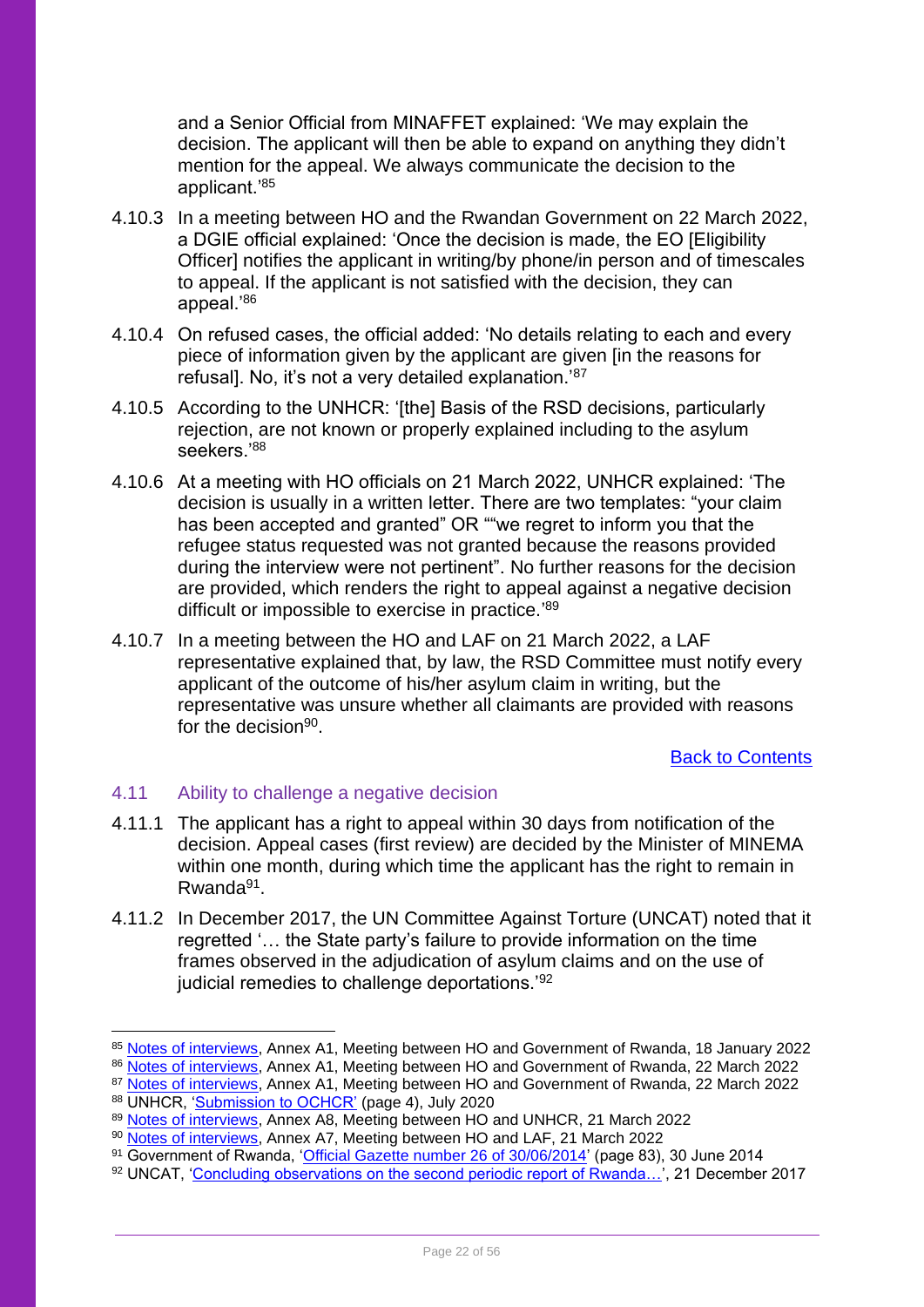4.11.3 During the meeting between the Rwandan Government and HO officials on 18 January 2022, a senior Rwandan Government official explained the appeals process:

'When rejected, the applicant asylum seeker can make an appeal [request a review] to the Minister in charge of Emergency Management. She/he submits a letter appealing the RSDC decision. In this case the Minister assigns a special team to assess the decision taken by RSDC for confirmation or revocation. From the departments of Ministry of Foreign affairs or the PM's ministry legal dept, not those part of the RSDC. The team is not fixed it depends on the case. The minister gathers a team with the capacity and experience to consider and analyse the case.

'The asylum seeker has a second level appeal option [the first court appeal after ministerial review] provided by the law to submit the case to the High Court<sup>'93</sup>

- 4.11.4 The law that allows High Court adjudication for cases relating to applications for asylum is contained in the [Official Gazette n° Special of 02/06/2018,](https://gazettes.africa/gazettes/rw-government-gazette-dated-2018-06-02-no-special)  [Article 47](https://gazettes.africa/gazettes/rw-government-gazette-dated-2018-06-02-no-special) (page 49-50).
- 4.11.5 HO officials asked about the composition of the team which is given the role of assessing the RSDC's decision, and the Director of Response and Recovery Unit MINEMA explained: '[The number of people in the appeal team] depends how many appeals there are and what needs to be reassessed. May be 9 different government ministries to assess. People are chosen who have the knowledge/ability and can consider/challenge the decision of the RSDC. The minister may appoint one of the RSDC members to provide information on the basis of the decision. That team makes the decision (recommendation) and then that decision goes to the minister to finally decide.'<sup>94</sup>
- 4.11.6 HO officials asked whether the judicial consideration/decision at appeal is independent from the RSDC and a senior Rwandan Government official explained: 'There is no connection between the RSD proceedings and the high court proceedings. One of the government officials from the MoJ presents to the court. The same would apply to asylum seekers.'<sup>95</sup>
- 4.11.7 HO officials asked whether claimants need to give reasons why they are appealing a negative decision and the Colonel and Special Advisor on Immigration explained: 'There is a legal right to appeal, and to be not happy with the decision is enough.<sup>'96</sup>
- 4.11.8 In a meeting between the HO and LAF on 21 March 2022, a LAF representative explained:

'If an asylum seeker's claim is rejected, the main [appeal] option is the courts. They can go to the Courts - by themselves, or with the assistance of

<sup>93</sup> [Notes of interviews,](https://www.gov.uk/government/publications/rwanda-country-policy-and-information-notes) Annex A1, Meeting between HO and Government of Rwanda, 18 January 2022

<sup>94</sup> [Notes of interviews,](https://www.gov.uk/government/publications/rwanda-country-policy-and-information-notes) Annex A1, Meeting between HO and Government of Rwanda, 18 January 2022

<sup>95</sup> [Notes of interviews,](https://www.gov.uk/government/publications/rwanda-country-policy-and-information-notes) Annex A1, Meeting between HO and Government of Rwanda, 18 January 2022

<sup>96</sup> [Notes of interviews,](https://www.gov.uk/government/publications/rwanda-country-policy-and-information-notes) Annex A1, Meeting between HO and Government of Rwanda, 18 January 2022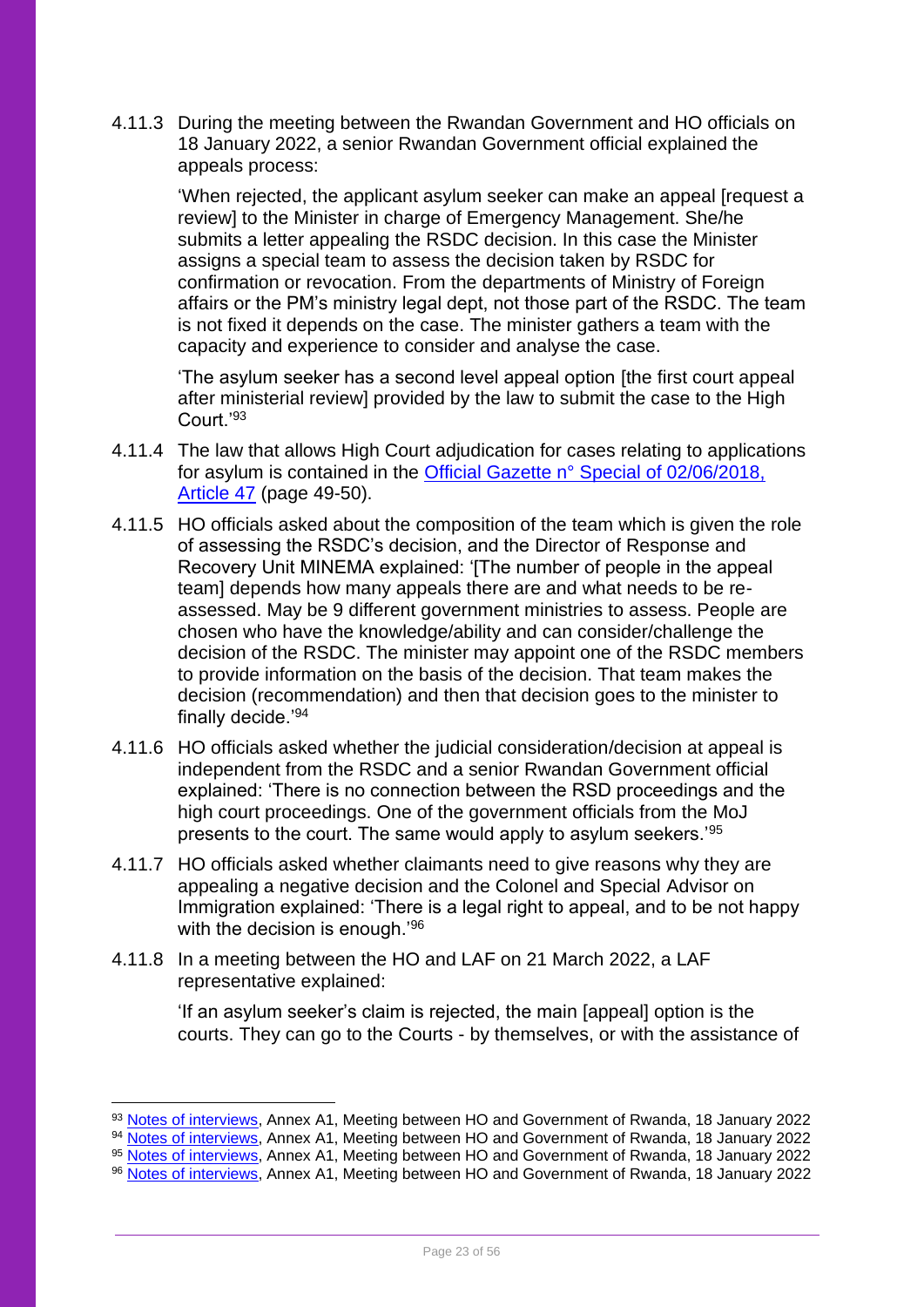LAF. The RSDC doesn't tell them about it so [asylum seekers] might not know.

'The appeals process is open to every claim. Even the committee has levels of appeals. Process is: immigration, Minister, then courts – but need to check. Don't think it is the case any more so might just be the committee and the courts. The court option is always there. Think can appeal to a higher court. Don't know [numbers of appeals]. You need to ask for stats from Rwandan government.

'Asylum seekers can apply to a higher Court, that cannot be denied.'

'The applicant provides the same information for an appeal. Don't think they are required to provide any additional information.

'There is no funding from Government for [representation].'<sup>97</sup>

- 4.11.9 In a meeting with the Government of Rwanda on 22 March 2022, a HO official asked what information needs to be provided for an appeal and a DGIE official responded: 'The appellant has to come up with more credible evidence in order to substantiate their claim, they will have been told that what you gave the Committee wasn't clear. They may even have an idea where the gaps [in evidence] were.<sup>'98</sup>
- 4.11.10 UNHCR commented on the appeals (ministerial review) process in 2020: '… the practice of appeal decisions being taken by the Minister of MINEMA poses questions as to the independency of the appeal process and could further result in bottlenecks once a larger number of applications needs to be processed.'<sup>99</sup>

[Back to Contents](#page-3-0)

## <span id="page-23-0"></span>4.12 Persons ineligible for refugee status

4.12.1 Rwanda makes no distinction between minor and major criminal activities when considering eligibility for refugee status. Grounds for ineligibility include prosecution: 'for any felony other than a political crime before [the applicant] takes refuge in Rwanda.'100

#### [Back to Contents](#page-3-0)

## <span id="page-23-1"></span>4.13 Revocation of refugee status

- 4.13.1 A person granted refugee status on a prima facie basis may have his/her status revoked by the RSDC for reasons of territorial integrity and national security<sup>101</sup>.
- 4.13.2 During the meeting with the Rwandan Government on 18 January 2022, a HO official asked whether the RSDC had ever had to revoke status and a senior official from MINEMA advised: 'In terms of revocation possibly 1 case

<sup>97</sup> [Notes of interviews,](https://www.gov.uk/government/publications/rwanda-country-policy-and-information-notes) Annex A7, Meeting between HO and LAF, 21 March 2022

<sup>98</sup> [Notes of interviews,](https://www.gov.uk/government/publications/rwanda-country-policy-and-information-notes) Annex A1, Meeting between HO and Government of Rwanda, 22 March 2022 99 UNHCR, ['Submission to OCHCR'](https://www.refworld.org/type,COUNTRYREP,UNHCR,RWA,607763c64,0.html) (page 4), July 2020

<sup>100</sup> Government of Rwanda, ['Official Gazette number 26 of 30/06/2014'](https://www.minema.gov.rw/fileadmin/user_upload/Minema/Publications/Laws_and_Policies/Law_relating_to_refugees.pdf) (page 85), 30 June 2014

<sup>101</sup> Government of Rwanda, ['Official Gazette 26 of 30/06/2014'](https://www.minema.gov.rw/fileadmin/user_upload/Minema/Publications/Laws_and_Policies/Law_relating_to_refugees.pdf) (Article 16, page 86), 30 June 2014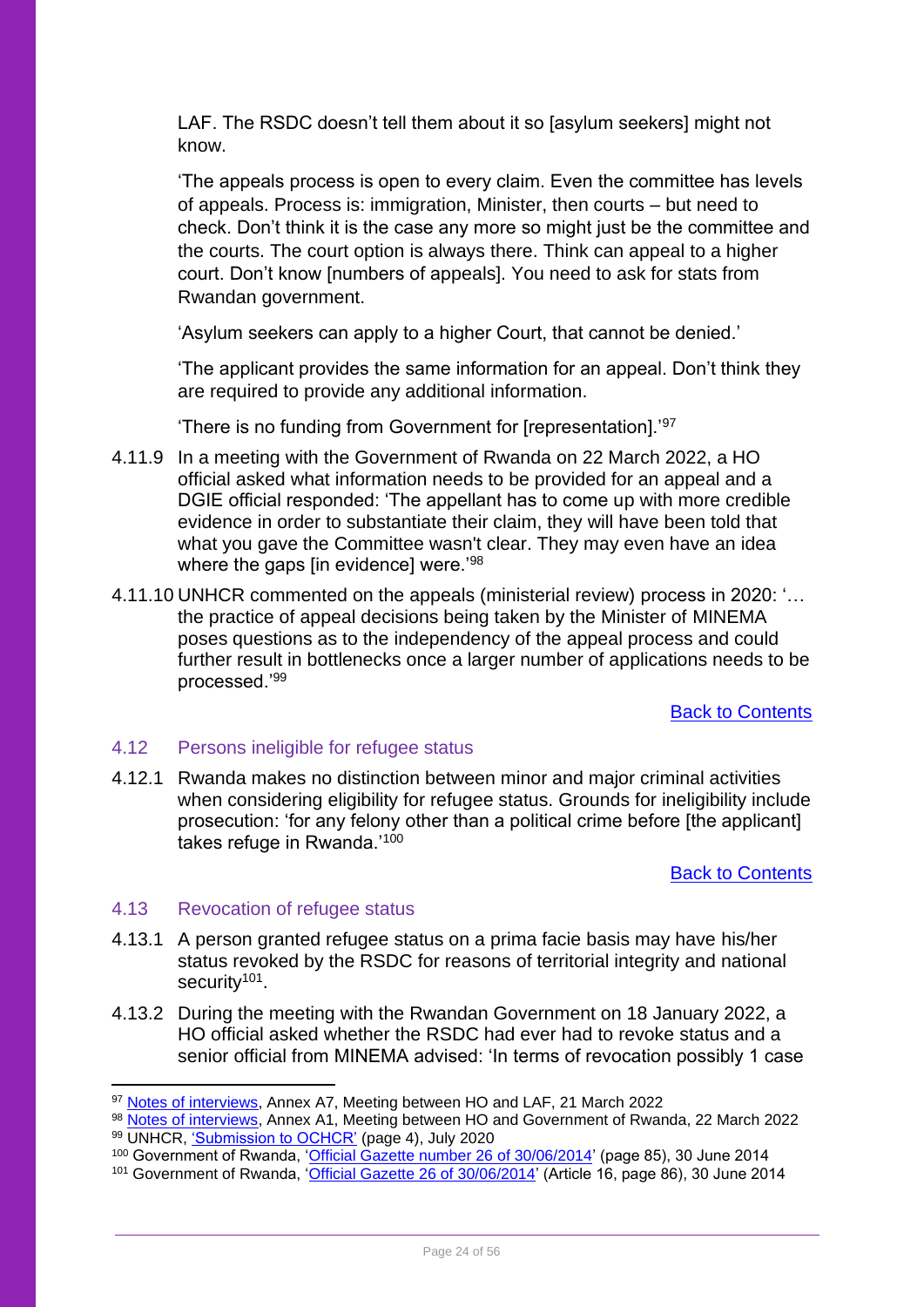back in 2017 ….' The Colonel and Special Adviser on Immigration added: 'Refugees are subject to the laws of Rwanda for crimes committed here.'<sup>102</sup>

[Back to Contents](#page-3-0)

#### <span id="page-24-0"></span>4.14 Decision outcomes and recognition rates

4.14.1 Refugees and asylum-seekers in Rwanda, UNHCR statistics for 2016 to 2020**<sup>103</sup>**:

|                                                                            | 2016    | 2017   | 2018    | 2019    | 2020    |
|----------------------------------------------------------------------------|---------|--------|---------|---------|---------|
| Total refugees under<br><b>UNHCR's mandate</b><br>(population at year end) | 156,065 | 170991 | 145,359 | 145,054 | 139,501 |
| Total asylum seekers<br>(population at year end)                           | 456     | 438    | 423     | 613     | 465     |
| Total 'others of concern'*<br>(population at year end)                     | 1,444   | 1,844  | 3,734   | 5,323   | 13,640  |
| Total decisions taken on<br>asylum claims during the<br>year               | n/a     | 32     | 234     | 307     | 228     |
| Of which:<br>Recognized                                                    |         | 10     | 35      | 188     | 70      |
| Rejected                                                                   |         | 0      | 0       | 0       | 0       |
| Closed                                                                     |         | 22     | 199     | 119     | 158     |

\*Others of concern refers to individuals who do not fall into any of the other groups (e.g. refugees or asylum seekers) but to whom UNHCR has extended its protection and/or assistance, based on humanitarian or other special grounds.

- 4.14.2 The vast majority of refugees in Rwanda have been recognized prima facie; in other words, refugee status has been awarded on the basis of objective circumstances in the country of origin which apply to a group as a whole. This approach is favoured over individual status determination in situations where the assessment of individual claims is impractical or unnecessary, either due to the volume of people seeking refuge or where the similar situation of members of a group is apparent<sup>104 105</sup>.
- 4.14.3 Prima facie refugee status is granted in accordance with Article 13 of the 2014 law Relating to Refugees in Rwanda and the 1951 Refugee Convention, where a population fleeing in mass influx are unconditionally granted refugee status<sup>106 107 108</sup>.
- 4.14.4 While Burundian and DRC refugees have largely been granted on a prima facie basis, other nationalities have been assessed individually. According to

<sup>102</sup> [Notes of interviews,](https://www.gov.uk/government/publications/rwanda-country-policy-and-information-notes) Annex A1, Meeting between HO and Govt of Rwanda, 18 January 2022 <sup>103</sup> UNHCR, ['Refugee data finder](https://www.unhcr.org/refugee-statistics/download/?url=E1ZxP4)', data downloaded 23 Aug 2021

<sup>104</sup> UNHCR, ['Guidelines on International Protection …'](https://www.unhcr.org/558a62299.html), 24 June 2015

<sup>105</sup> UNHCR, 'Submission to OCHCR' (page 4), July 2020

<sup>106</sup> Government of Rwanda, ['Government grants prima facie..'](https://reliefweb.int/report/rwanda/government-grants-prima-facie-refugee-status-burundian-refugees) 24 April 2015

<sup>&</sup>lt;sup>107</sup> Government of Rwanda, ['Constitution',](https://www.refworld.org/docid/5ebc184e4.html) 24 Dec 2015

<sup>108</sup> Government of Rwanda, ['Official Gazette 26 of 30/06/2014'](https://www.minema.gov.rw/fileadmin/user_upload/Minema/Publications/Laws_and_Policies/Law_relating_to_refugees.pdf) (Article 13), 30 June 2014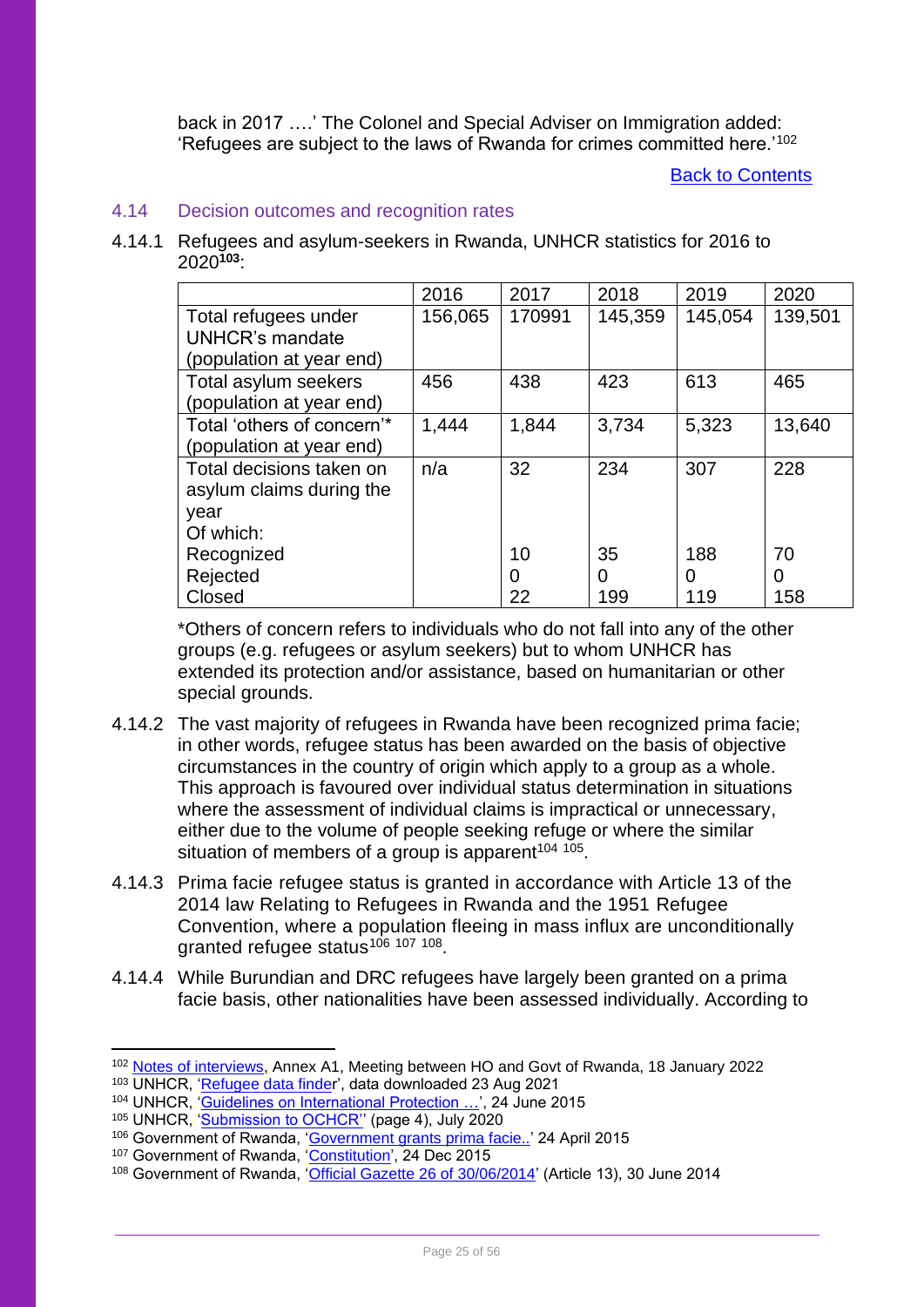UNHCR, which met with the HO on 21 March 2022, DRC and Burundian refugees are no longer granted on a prima facie basis:

'Since August 2021, the Rwandan government shifted its policy for Burundian refugees to be considered on an individual basis (instead of prima facie), DRC refugees have been going through individual basis recognition for a little longer. No prima facie recognition anymore.'

And: '[Previously] everyone was dealt with as prima facie: only non-Burundian and non-DRC would go through the [RSDC] panel. The number is small – 0.3% other nationalities. There is a tendency to grant asylum to those from neighbouring countries; rejection rates are higher for people from Middle Eastern and other countries. There is a view they should go to neighbouring safe countries – they don't see there is a protection need. Sometimes they also don't see some refugees can be sur place refugees.'109

- 4.14.5 During the meeting between the Rwandan Government and HO officials on 18 January 2022, Rwandan Government officials provided the following breakdown of individual asylum cases considered (figures from 2019):
	- 'Refugee status granted: 44 cases comprised of 62 individuals
	- 'Refugee status rejected 64 cases comprised of 124 individuals
	- 'Pending: 2 cases comprised of 3 individuals
	- 'Missing: 2
	- 'Number of appeals: 24
	- 'Number of appeals change of decisions: 2
	- 'Number to High court: 0

A senior government official explained: '[the] Law [for appeal to the High Court] was promulgated only last year by [official gazette.](https://gazettes.africa/gazettes/rw-government-gazette-dated-2018-06-02-no-special) This will increase the rights of applicants.'<sup>110</sup>

- 4.14.6 During the same meeting, HO officials asked if the Rwandan Government could clarify the meaning of the UNHCR category of 'closed cases' (see table 7.14.1) and a senior Rwandan official explained 'When someone applies for asylum we communicate that to UNHCR. We have a shared system. Once the decision is taken that is communicated to DGIE, UNHCR and the national documentation agency. UNHCR either close the case or confirm status and issue the refugee documents. If refused and the person chooses not to appeal, then it is closed. It means the process of taking the decision is finished and [the] applicant is satisfied of the process outcome.'<sup>111</sup>
- 4.14.7 At a meeting with HO officials on 21 March 2022, UNHCR explained that closed cases included: 'departure and deregistration (for example, receive Rwandan citizenship and therefore no longer require refugee status).'<sup>112</sup>

<sup>109</sup> [Notes of interviews,](https://www.gov.uk/government/publications/rwanda-country-policy-and-information-notes) Annex A8, Meeting between HO and UNHCR, 21 March 2022

<sup>110</sup> [Notes of interviews,](https://www.gov.uk/government/publications/rwanda-country-policy-and-information-notes) Annex A1, Meeting between HO and Govt of Rwanda, 18 January 2022

<sup>111</sup> [Notes of interviews,](https://www.gov.uk/government/publications/rwanda-country-policy-and-information-notes) Annex A1, Meeting between HO and Govt of Rwanda, 18 January 2022

<sup>112</sup> [Notes of interviews,](https://www.gov.uk/government/publications/rwanda-country-policy-and-information-notes) Annex A8, Meeting between HO and UNHCR, 21 March 2022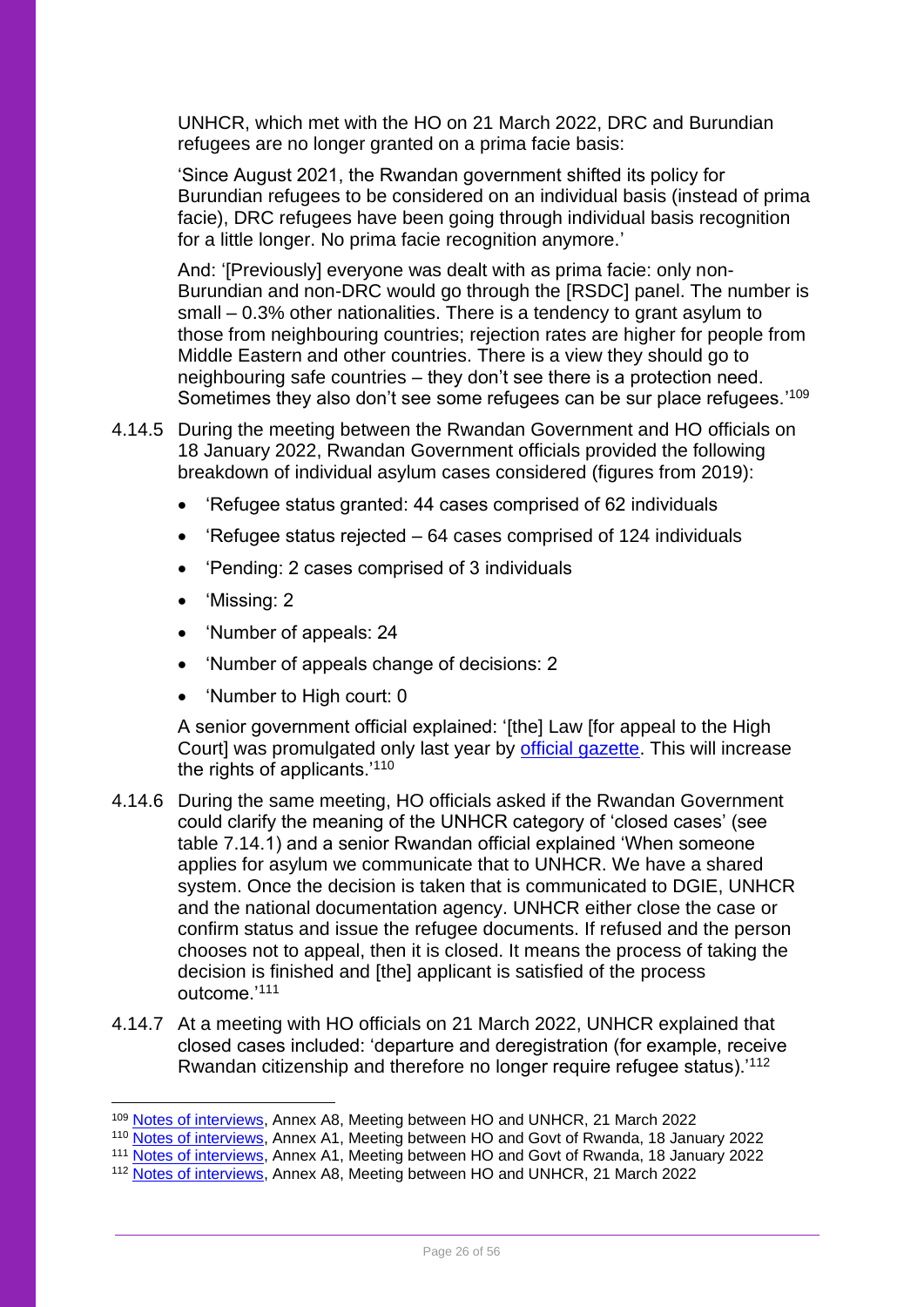4.14.8 **Note**: It is unclear how the Rwandan Government statistics on asylum claims reconcile with UNHCR's data (table 4.14.1).

[Back to Contents](#page-3-0)

Section 5 updated: 24 March 2022

#### <span id="page-26-0"></span>**5. Failed asylum seekers**

- <span id="page-26-1"></span>5.1 Alternative routes to remain in Rwanda
- 5.1.1 During the meeting with the Rwandan Government on 18 January 2022, HO officials asked what happens to those whose asylum decision is refused at appeal, and a senior government official explained: 'Some failed asylum seekers choose to remain in Rwanda and obtain different types of residence permits that suits their purpose of stay. Others return home voluntarily or move to third country. During the initial interview with DGIE, another option on remaining may be provided. So, if their reason for coming isn't for protection they can be given a work permit for example.'<sup>113</sup>
- 5.1.2 In a meeting between the HO and LAF on 21 March 2022, a LAF representative explained: 'If an asylum seeker's claim is rejected, they can apply to stay in the country by transferring their status. If they have employment, they can apply for a work permit, but these opportunities are limited. There is an assumption that an asylum seeker will be destitute, it is deemed strange that a person would then apply to change their status to set up a business, for example. It would be better for that person not to have attempted to gain entry into the country via the asylum route.'
- 5.1.3 They added 'Some people enter the country via the tourist or student or businessperson visa routes and then claim asylum.' but they 'Have not encountered a situation where a person has been refused and not got a visa – but the same committee determine asylum applications and determine work permit visas.'<sup>114</sup>
- 5.1.4 At a meeting with HO officials on 21 March 2022, UNHCR commented:'

'Rejected asylum seekers might, in rare cases, be able to get a residence permit and stay in Rwanda if they have another route (investment, employment, marriage). However, this will not be possible in most cases because usually the person sought asylum as a last resort, for example, cases with no valid passport due to persecution, they cannot apply for another avenue due to lack of formal documentation…

'Some asylum seekers and rejected asylum seekers need a passport to apply for other [immigration] status but this is not always possible; [UNHCR] had not seen many examples of GoR giving waiver for those who don't have valid passports. There were a few cases though.'115

5.1.5 During the meeting with the Rwandan Government on 18 January 2022, HO officials asked whether applying for an alternative status required the person

<sup>113</sup> [Notes of interviews](https://www.gov.uk/government/publications/rwanda-country-policy-and-information-notes) Annex A1,Meeting between HO and Government of Rwanda, 18 January 2022

<sup>114</sup> [Notes of interviews,](https://www.gov.uk/government/publications/rwanda-country-policy-and-information-notes) Annex A7, Meeting between HO and LAF, 21 March 2022

<sup>115</sup> [Notes of interviews,](https://www.gov.uk/government/publications/rwanda-country-policy-and-information-notes) Annex A8, Meeting between HO and UNHCR, 21 March 2022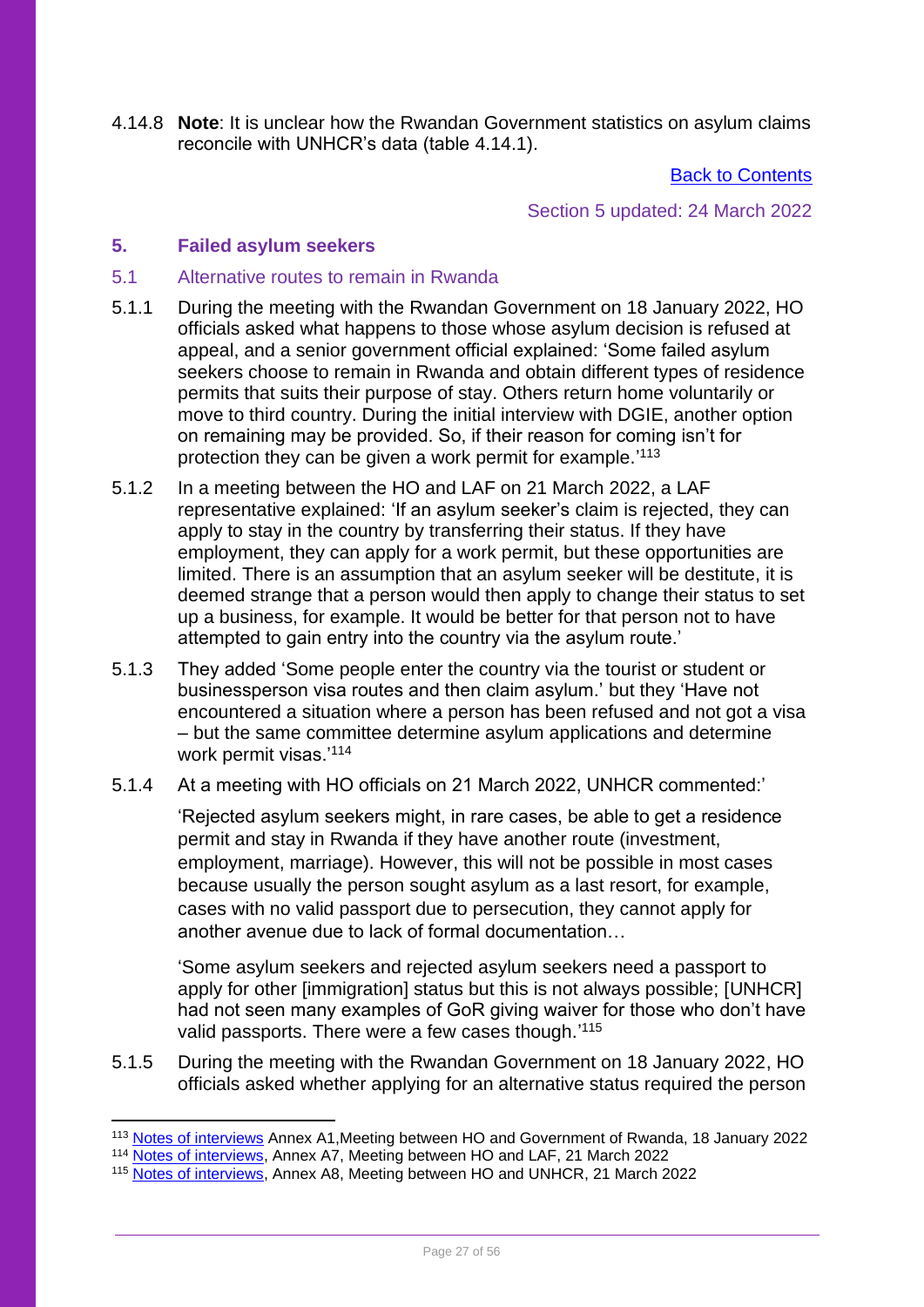to withdraw his/her application for refugee status, and a Senior Official from DGIE explained: 'The first step is to register as an asylum seeker. In the event that is withdrawn by the applicant, he will have to submit a new application for a different status of choice. You cannot have 2 status applications running at once.'<sup>116</sup>

5.1.6 The Colonel and Special Advisor on Immigration added: 'Being refused asylum does not exclude you from another type of status. A person may be an economic migrant. If you are a failed asylum seeker you can choose to go home or reside at one of the camps.'<sup>117</sup> HO officials asked whether a failed asylum seeker has less rights, and the Colonel and Special Advisor on Immigration explained: 'The right to work is provided by the law for asylum seekers or refugees. You don't have any disadvantage you can work as a migrant, failed asylum seeker or refugee the rights are all the same.'<sup>118</sup>

[Back to Contents](#page-3-0)

Section 6 updated: 24 March 2022

#### <span id="page-27-0"></span>**6. Immigration detention and returns**

- <span id="page-27-1"></span>6.1 Refoulement
- 6.1.1 The definition of, and protection against refoulement, as set out in 'Law N° 13ter/2014 of 21/05/2014 Relating to Refugees' is identical to the provisions of the 1951 Convention<sup>119,120</sup>.
- 6.1.2 According to a July 2020 UNHCR submission: 'There is a general respect for the principle of non-refoulement and no cases were known to be deported in the past few years.'<sup>121</sup>
- 6.1.3 At a meeting with HO officials on 21 March 2022, UNHCR gave an example of two Libyans who tried to claim asylum on arrival and were not let into the country. According to the representative: 'UNHCR escalated whilst the two Libyans remained at the airport. They were ultimately sent back despite UNHCR's efforts – they said they were here for investment (a common route to come to Rwanda) – just kept in airport lobby for 2 days until next flight out (not detained) but very well treated. They faced challenges in all transit countries until they reached the country of departure.'<sup>122</sup>

#### [Back to Contents](#page-3-0)

- <span id="page-27-2"></span>6.2 Immigration detention, deportation, and voluntary returns
- 6.2.1 During the meeting with the Rwandan Government on 18 January 2022, HO officials asked whether asylum seekers are detained or deported, and the Director of Response and Recovery Unit at MINEMA explained: 'There is no

<sup>116</sup> [Notes of interviews,](https://www.gov.uk/government/publications/rwanda-country-policy-and-information-notes) Annex A1, Meeting between HO and Govt of Rwanda, 18 January 2022

<sup>117</sup> [Notes of interviews,](https://www.gov.uk/government/publications/rwanda-country-policy-and-information-notes) Annex A1, Meeting between HO and Govt of Rwanda, 18 January 2022

<sup>118</sup> [Notes of interviews,](https://www.gov.uk/government/publications/rwanda-country-policy-and-information-notes) Annex A1, Meeting between HO and Govt of Rwanda, 18 January 2022 <sup>119</sup> UNHCR, ['Submission to OCHCR'](https://www.refworld.org/type,COUNTRYREP,UNHCR,RWA,607763c64,0.html) (page 1), July 2020

<sup>120</sup> Government of Rwanda, ['Official Gazette 26 of 30/06/2014'](https://www.minema.gov.rw/fileadmin/user_upload/Minema/Publications/Laws_and_Policies/Law_relating_to_refugees.pdf) (Article 21, page 88), 30 June 2014

<sup>121</sup> UNHCR, ['Submission to OCHCR'](https://www.refworld.org/type,COUNTRYREP,UNHCR,RWA,607763c64,0.html) (page 2), July 2020

<sup>122</sup> [Notes of interviews,](https://www.gov.uk/government/publications/rwanda-country-policy-and-information-notes) Annex A8, Meeting between HO and UNHCR, 21 March 2022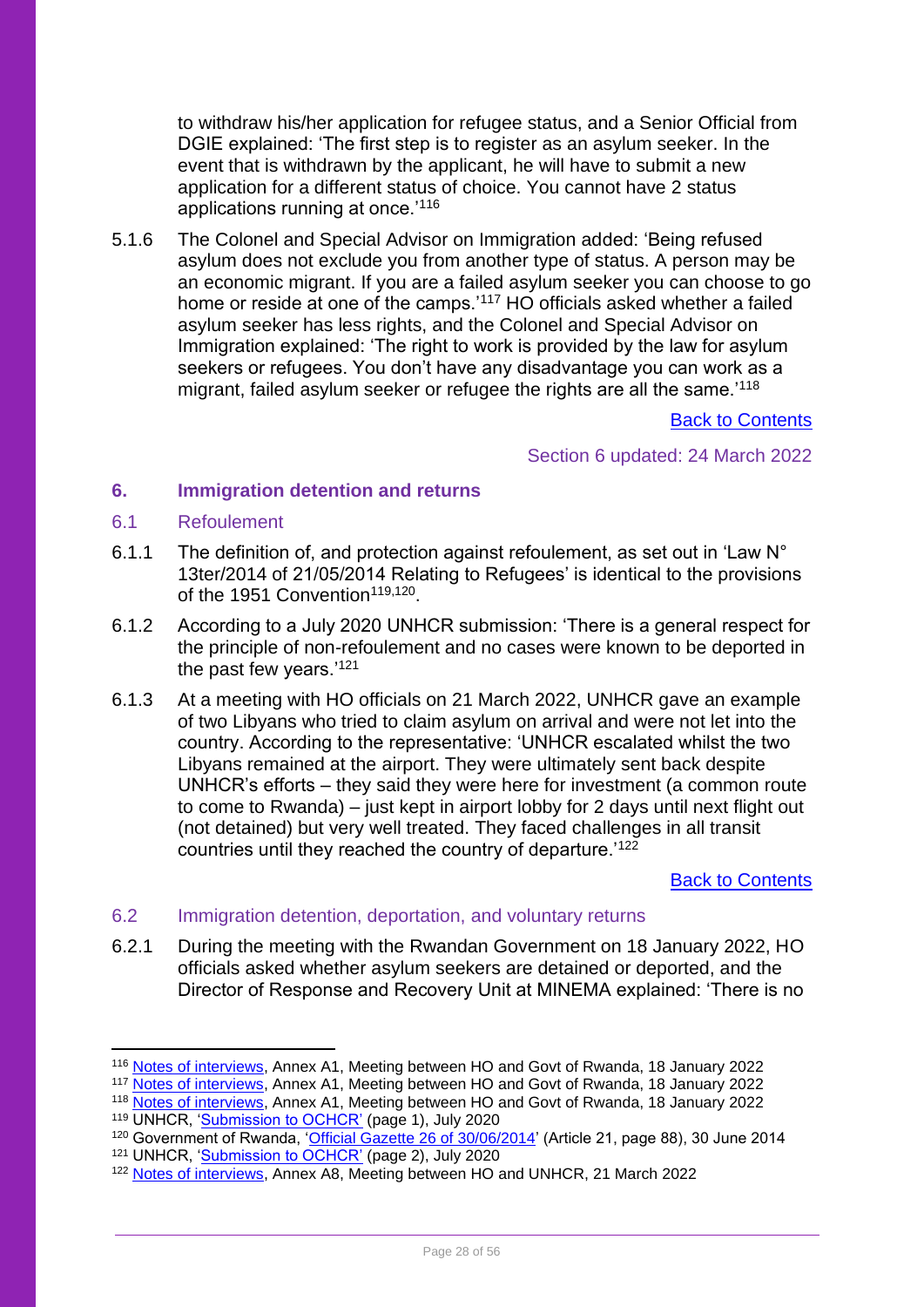detention of someone who is a failed asylum seeker and no detention to return. Some failed asylum seekers have been assisted to return home.<sup>'123</sup>

- 6.2.2 HO officials asked whether failed asylum seekers are forcibly removed and a senior Rwandan Government official replied: 'Not really. Most are from neighbouring countries so they can return or apply to stay in Rwanda. But for example, if they can't get a job they may wish to go back home.<sup>'124</sup>
- 6.2.3 Migrant detention is used as a last resort. The law places emphasis on deporting migrants who violate immigration law, rather than placing them in detention. The 2019 Ministerial Order relating to immigration and emigration states that: 'A foreigner subject to deportation may be hosted in a specified premisse [sic] before his or her deportation from Rwanda', although the Order does not specifically refer to the detention and deportation of failed asylum seekers<sup>125</sup> <sup>126</sup>.
- 6.2.4 At a meeting with HO officials on 21 March 2022, UNHCR commented: 'If you do not have a visa, the person has 15 days to present themselves to 'Immigration'. This is in the Immigration Law. UNHCR was aware of one person [asylum seeker] detained in the last year. We are aware (from partner's report) the charge was for immigration related issue, but we are not sure if there are any other charges included. Under Immigration law, persons without a lawful basis for stay can be detained.<sup>'127</sup>
- 6.2.5 At the same meeting, UNHCR commented on the removal of failed asylum seekers:

'UNHCR believed there was some risk of a person being detained or deported at point of rejection. Few people appeal after rejection. [If someone is refused and they can't get a visa] then there is a risk of being detained or deported. If no valid passport, some are deported.

'Most people given 48 hours to leave country but occasional cases where someone 'seized' straight after notification and taken to border by land. UNHCR was aware of at least 2 cases where unsuccessful asylum seekers had been taken directly to the border.'<sup>128</sup>

- 6.2.6 UNHCR also talked about refoulement, but referenced three Syrian cases where the persons had been rejected in the first instance and on appeal. [UNHCR] felt the Rwandan Government didn't wish to deport them.<sup>'129</sup>
- 6.2.7 A LAF representative who met with the HO on 21 March 2022 explained that 'A person cannot be deported while waiting for an Appeal outcome.' <sup>130</sup>
- 6.2.8 The same (LAF) source expanded:

<sup>123</sup> [Notes of interviews,](https://www.gov.uk/government/publications/rwanda-country-policy-and-information-notes) Annex A1, Meeting between HO and Govt of Rwanda, 18 January 2022

<sup>124</sup> [Notes of interviews,](https://www.gov.uk/government/publications/rwanda-country-policy-and-information-notes) Annex A1, Meeting between HO and Govt of Rwanda, 18 January 2022 125 Government of Rwanda, 'Official Gazette ...' (Article 52), 30 May 2019

<sup>126</sup> IOM, ['Republic of Rwanda profile 2021: Migration governance indicators'](https://publications.iom.int/system/files/pdf/MGI-Rwanda-2021.pdf) (page 21), 2021

<sup>127</sup> [Notes of interviews,](https://www.gov.uk/government/publications/rwanda-country-policy-and-information-notes) Annex A8, Meeting between HO and UNHCR, 21 March 2022

<sup>128</sup> [Notes of interviews,](https://www.gov.uk/government/publications/rwanda-country-policy-and-information-notes) Annex A8, Meeting between HO and UNHCR, 21 March 2022

<sup>129</sup> [Notes of interviews,](https://www.gov.uk/government/publications/rwanda-country-policy-and-information-notes) Annex A8, Meeting between HO and UNHCR, 21 March 2022

<sup>130</sup> [Notes of interviews,](https://www.gov.uk/government/publications/rwanda-country-policy-and-information-notes) Annex A7, Meeting between HO and LAF, 21 March 2022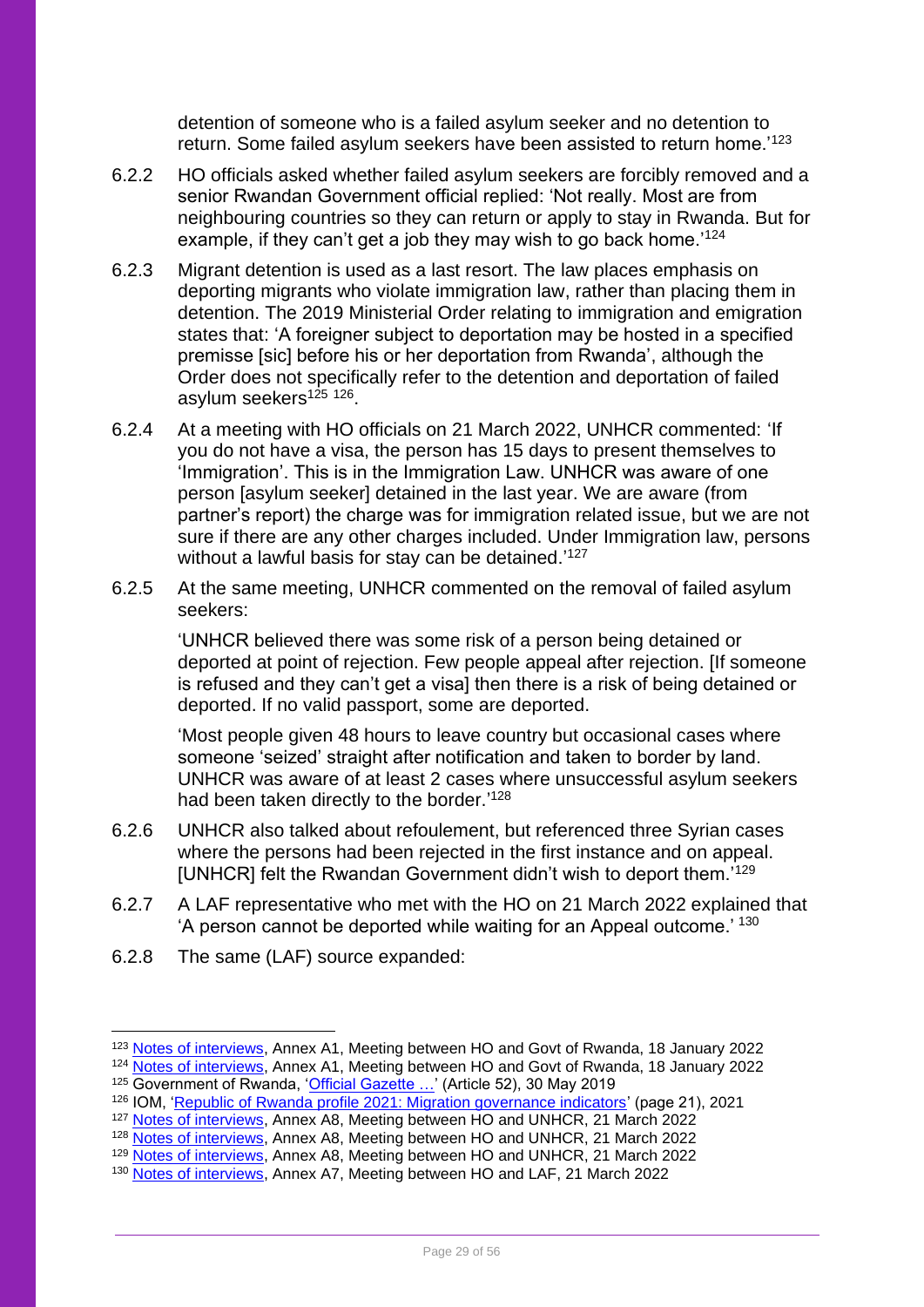'The possibility for detention is always there (but not for those from East Africa), if the person is considered an illegal immigrant. It is hard to enter Rwanda illegally [because visas are granted at the border.] But a person who remains in the country once their visa has expired is considered an illegal immigrant. That person may be detained and deported if they have not made a claim for asylum, or if they have not submitted an Appeal immediately following a negative asylum decision. Not sure if anyone has been detained.'

'Can't say how they will be deported. It is obvious that they would be detained pending removal. Can't speak from experience. I guess detention would be at police stations. Can't be taken to prison unless the court decides that you can be imprisoned. This is the position in Rwandan law.'<sup>131</sup>

- 6.2.9 In April 2020 the Global Detention Project published its Rwanda Immigration Detention Data Profile, the most up to date profile at the time of writing. There are no available statistics regarding the number of immigration detainees in Rwanda<sup>132</sup>. **Rwanda Immigration Detention Data Profile (2020)** -[Global Detention Project | Mapping immigration detention around the world](https://gbr01.safelinks.protection.outlook.com/?url=https%3A%2F%2Fwww.globaldetentionproject.org%2Frwanda-immigration-detention-data-profile-2020&data=04%7C01%7CChristopher.Hicks2%40homeoffice.gov.uk%7Cb9537c103d1841df9b7208da0b46b45b%7Cf24d93ecb2914192a08af182245945c2%7C0%7C0%7C637834695532827022%7CUnknown%7CTWFpbGZsb3d8eyJWIjoiMC4wLjAwMDAiLCJQIjoiV2luMzIiLCJBTiI6Ik1haWwiLCJXVCI6Mn0%3D%7C3000&sdata=MY0MvjVxNt3zJvuamxNK0FdjnquNnG1tyvXlRorZwgo%3D&reserved=0)
- 6.2.10 In sources consulted (see Bibliography), no information could be found to indicate that specific detention facilities exist for illegal migrants or failed asylum-seekers.
- 6.2.11 Since January 2021, 19,726 Burundian refugees have been voluntarily repatriated, in collaboration with the UNHCR (this figure rose to 27,621 since August 2019)<sup>133</sup>. Voluntary returnees hand back their refugee status documents at the Rwandan border<sup>134,135</sup>.

See also [Asylum process,](#page-10-0) [Failed asylum seekers](#page-26-0) and Treatment and conditions in detention

[Back to Contents](#page-3-0)

Section 7 updated: 24 March 2022

## <span id="page-29-0"></span>**7. Documentation for asylum seekers and refugees**

- 7.1.1 During the meeting between the Rwandan Government and HO officials on 18 January 2022, Rwandan Government officials provided the following information on the 3 types of documents issued to asylum seekers and refugees and the associated rights:
	- 'Temporary residents permit rights: allows them to stay in the country legally and obtain assistance from UNHCR.
	- 'Refugee ID [name, DOB, photo, expiry, place] looks like a national ID card and provides these rights: apply for job, register for health insurance, telephone card, bank, marriage, insurance, college, business, driving permit

<sup>131</sup> [Notes of interviews,](https://www.gov.uk/government/publications/rwanda-country-policy-and-information-notes) Annex A7, Meeting between HO and LAF, 21 March 2022

<sup>132</sup> Global Detention Project, ['Rwanda Immigration Detention Data Profile \(2020\)'](https://www.globaldetentionproject.org/rwanda-immigration-detention-data-profile-2020), 20 April 2020

<sup>133</sup> UNHCR, ['Operational update: Rwanda May 2021',](https://data2.unhcr.org/en/documents/details/87473) 26 June 2021

<sup>134</sup> UNHCR, ['…Operational Update: April -](https://data2.unhcr.org/en/documents/details/87965) June 2021', 28 July 2021

<sup>135</sup> MINEMA, ['First group of 493 Burundian refugees voluntarily repatriated'](https://www.minema.gov.rw/news-detail/first-group-of-493-burundian-refugees-voluntarily-repatriated), no date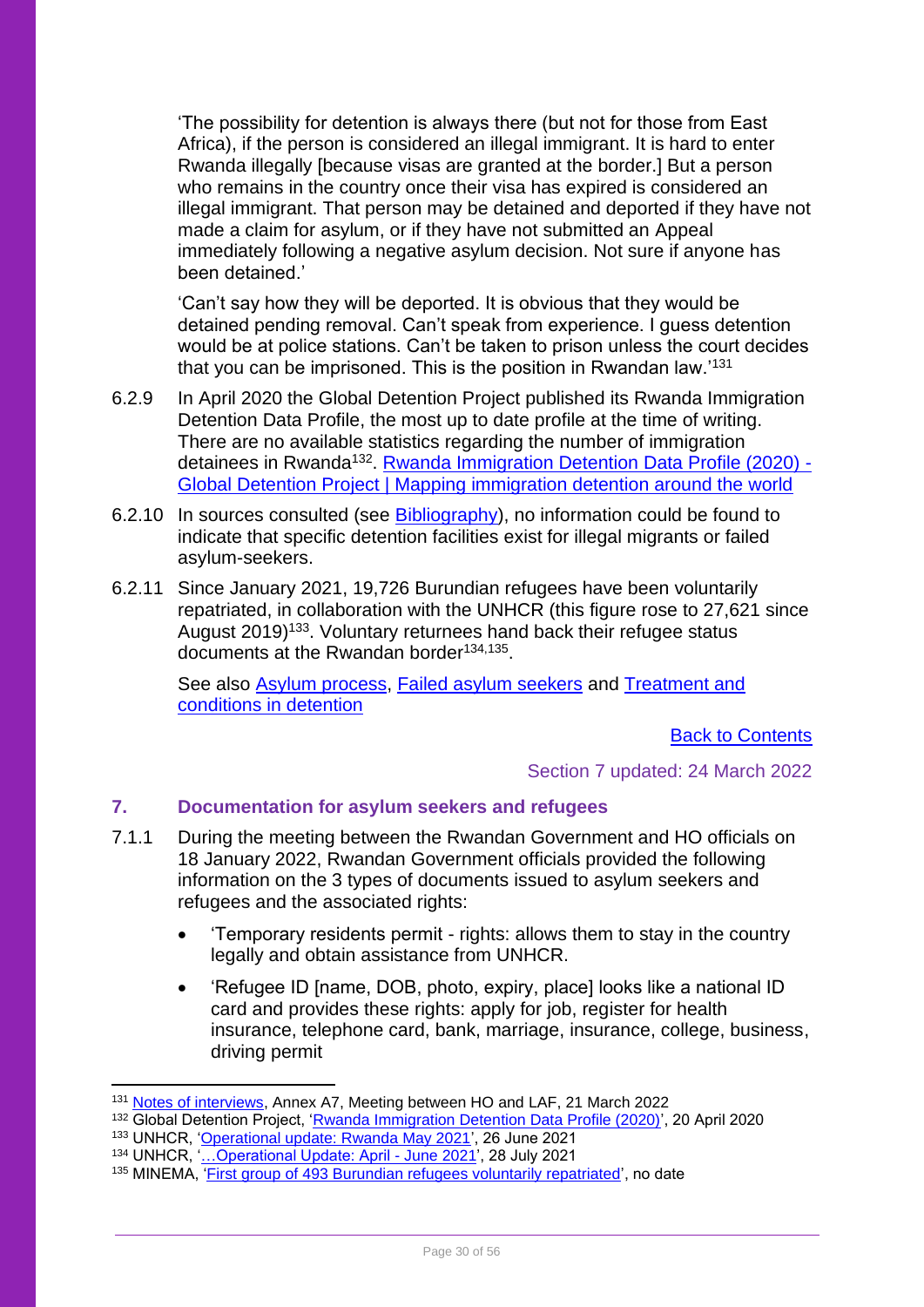- 'Refugee travel doc [looks like a passport] allows travel abroad.'<sup>136</sup>
- 7.1.2 At the same meeting, a senior official from DGIE explained that there is no charge for the refugee ID, but there is a charge for the travel document.<sup>137</sup>
- 7.1.3 HO officials asked about the validity of the temporary resident permit and the Director of Response and Recovery Unit at MINEMA explained: 'It is valid for 3 months, the same period as the timeframe for deciding the case. If the decision is delayed, it can be renewed for another 3 months.'<sup>138</sup>
- 7.1.4 When HO officials asked about the process for extending temporary resident permits a second senior Rwandan official explained: 'When the applicant has a pending appeal it is a given right that he can stay in country until the case is decided. That is provided in law, even beyond the initial 3 months where necessary. The law [regarding extension of the permit] is applied automatically.'<sup>139</sup>
- 7.1.5 HO officials asked if there were circumstances in which a residence permit would be denied, for example, due to criminality, and a senior government official explained: 'There is a very short interview with immigration just to register in the asylum system and enable access to assistance. When the DGIE deems it necessary, they schedule another interview. However, whatever the findings, they cannot revoke the temporary residence permit.'<sup>140</sup>
- 7.1.6 Refugees aged 16 and above are issued with refugee identity cards. The Rwandan government made a commitment in 2016 to ensure that 100% of refugees would be issued with a refugee identity card by the end of 2017. As of 31 December 2020, 77% of refugees were in possession of refugee IDs, with the government anticipating that it would meet its target by the end of 2021<sup>141</sup> .
- 7.1.7 An application form for a refugee ID is submitted to MINEMA, supported by a proof of registration document. Applicants are then notified by the National Identification Agency (NIDA) to arrange for biometrics to be taken<sup>142</sup>.
- 7.1.8 Refugee ID cards allow access to bank accounts, mobile SIM cards and business registration<sup>143</sup>.
- 7.1.9 Civil registration, for example, birth registration, is accessible to refugees living in both camps and urban areas<sup>144</sup>.

[Back to Contents](#page-3-0)

Section 8 updated: 24 March 2022

<sup>139</sup> [Notes of interviews,](https://www.gov.uk/government/publications/rwanda-country-policy-and-information-notes) Annex A1, Meeting between HO and Government of Rwanda,18 Jan 2022

<sup>136</sup> [Notes of interviews,](https://www.gov.uk/government/publications/rwanda-country-policy-and-information-notes) Annex A1, Meeting between HO and Government of Rwanda,18 Jan 2022

<sup>137</sup> [Notes of interviews,](https://www.gov.uk/government/publications/rwanda-country-policy-and-information-notes) Annex A1, Meeting between HO and Government of Rwanda,18 Jan 2022

<sup>138</sup> [Notes of interviews,](https://www.gov.uk/government/publications/rwanda-country-policy-and-information-notes) Annex A1,Meeting between HO and Government of Rwanda,18 Jan 2022

<sup>140</sup> [Notes of interviews,](https://www.gov.uk/government/publications/rwanda-country-policy-and-information-notes) Annex A1, Meeting between HO and Government of Rwanda,18 Jan 2022

<sup>141</sup> Republic of Rwanda, 'Jya Mbere project... Oct to Dec 2020' (page 11, table 1), March 2021

<sup>142</sup> UNHCR, ['Help: Rwanda documentation',](https://help.unhcr.org/rwanda/services/documentation/) no date

<sup>143</sup> UNHCR, ['Submission to OCHCR'](https://www.refworld.org/type,COUNTRYREP,UNHCR,RWA,607763c64,0.html) (page 6), July 2020

<sup>144</sup> UNHCR, ['Submission to OCHCR'](https://www.refworld.org/type,COUNTRYREP,UNHCR,RWA,607763c64,0.html) (page 6), July 2020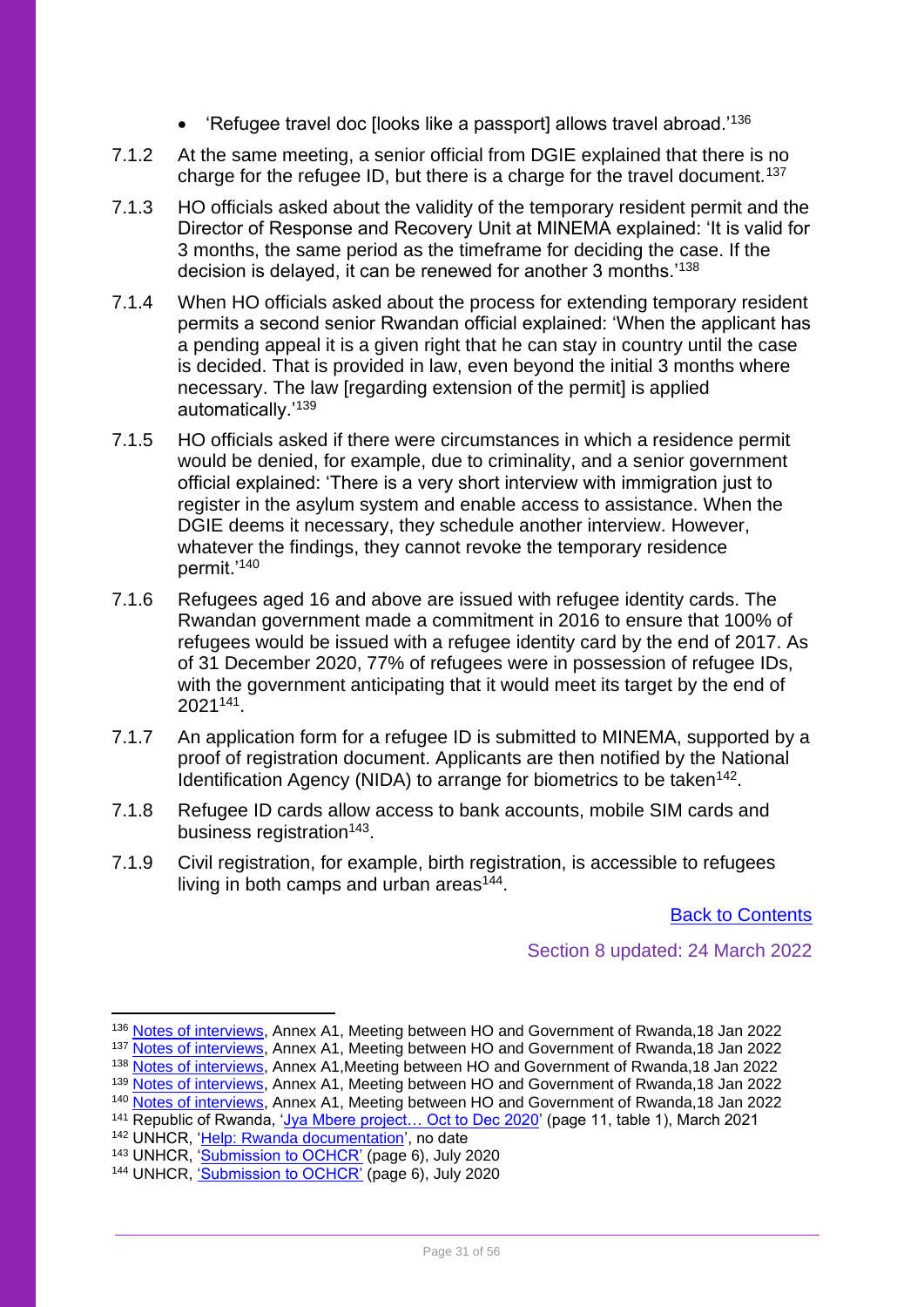## <span id="page-31-0"></span>**8. Accommodation for asylum seekers and refugees**

#### <span id="page-31-1"></span>8.1 Asylum seekers

8.1.1 During the meeting with the Rwandan government on 18 January 2022, HO officials asked where asylum seekers live during the 3-month period when they have a temporary residence permit and the Director of Response and Recovery Unit at MINEMA explained: 'The asylum seeker has choice between living in transit/reception centre/refugee camp or urban area.' The government further explained that a person is unable to choose his/her camp: 'It depends on their arrival and availability. They don't have a choice, they go where settlement is available.<sup>'145</sup>

[Back to Contents](#page-3-0)

#### <span id="page-31-2"></span>8.2 Camp based refugees

- 8.2.1 Article 23 of the Law relating to refugees states that asylum seekers and refugees shall be entitled to settle in a refugee camp<sup>146</sup>.
- 8.2.2 There are 3 reception centres (Gatore and Nyanza) and 3 transit centres (Nyarushishi in Rusizi District, Kijote in Nyabihu District and Gashora in Bugesera District)<sup>147</sup>.
- 8.2.3 The 6 refugee camps are:
	- Nyabiheke (Gatsibo District)
	- Gihembe (Gicumbi District)
	- Mugombwa (Gisagara District)
	- Kiziba (Karongi District)
	- Kigeme (Nyamagabe District)
	- Mahama (Kirehe District)<sup>148</sup>
- 8.2.4 UNHCR data (updated 31 August 2021) provides the following breakdown of refugee numbers<sup>149</sup>:

|              | Population |
|--------------|------------|
| Refugee camp |            |
| Mahama       | 45,938     |
| Kiziba       | 16,864     |
| Kigeme       | 15,802     |
| Nyabiheke    | 14,550     |
| Mugombwa     | 11,058     |
| Gihembe      | 9,922      |
| Urban area   |            |

<sup>145</sup> [Notes of interviews,](https://www.gov.uk/government/publications/rwanda-country-policy-and-information-notes) Annex A1, Meeting between HO and Govt of Rwanda, 18 January 2022

<sup>148</sup> MINEMA, ['The single project implementation unit',](https://www.minema.gov.rw/business-development) no date

<sup>146</sup> Government of Rwanda, ['Official Gazette 26 of 30/06/2014'](https://www.minema.gov.rw/fileadmin/user_upload/Minema/Publications/Laws_and_Policies/Law_relating_to_refugees.pdf) (Article 23, page 89), 30 June 2014

<sup>147</sup> MINEMA, ['The single project implementation unit',](https://www.minema.gov.rw/business-development) no date

<sup>149</sup> UNHCR, ['Operational data portal: Rwanda',](https://data2.unhcr.org/en/country/rwa) updated 31 August 2021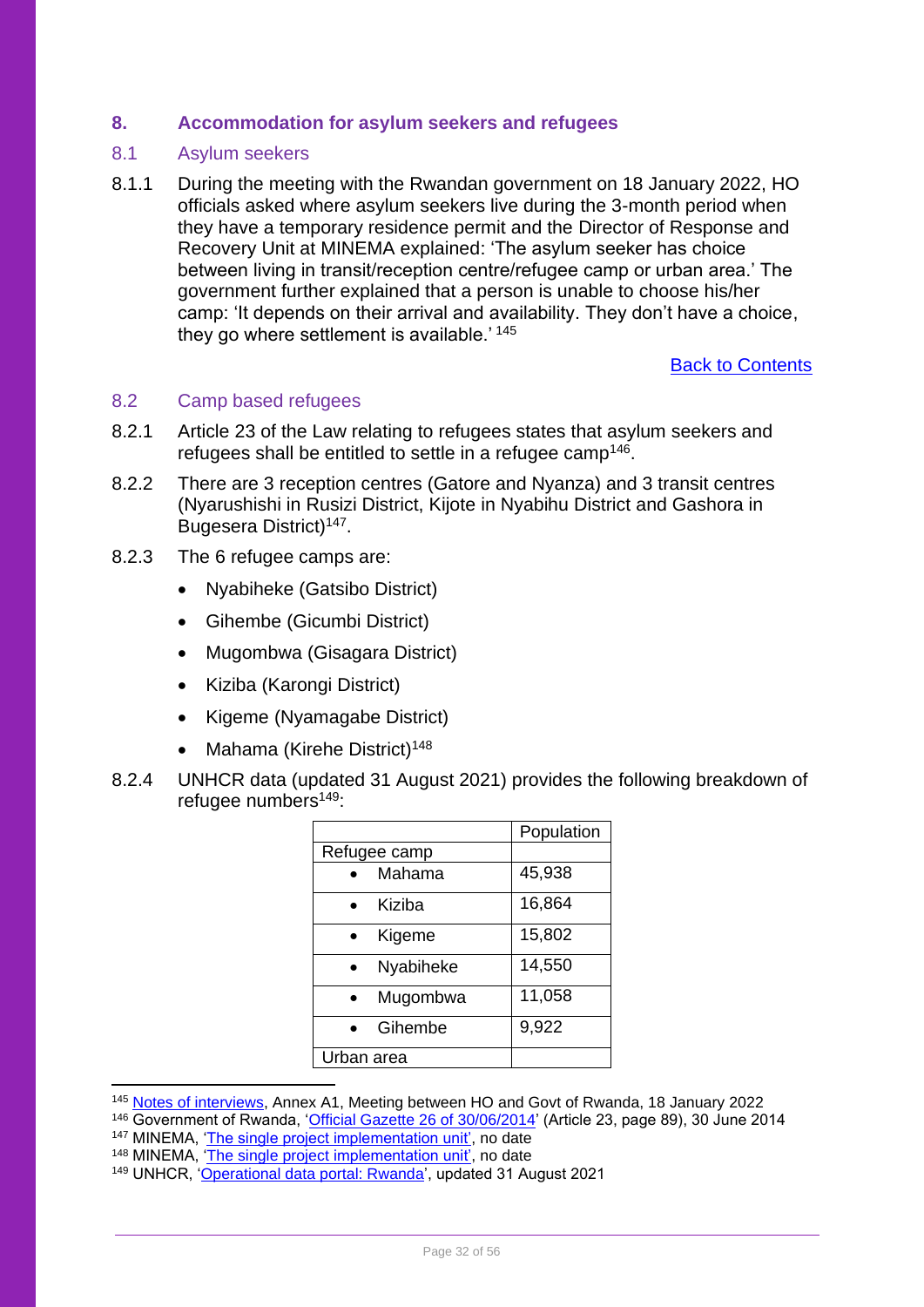| Kigali<br>$\bullet$ | 12,030  |
|---------------------|---------|
| $\bullet$ Huye      | 851     |
| Other               | 365     |
| Total               | 127,380 |

- 8.2.5 During the meeting with the Rwandan government on 18 January 2022, HO officials were told 'UNHCR provide in-camp support. The Government of Rwanda and other partners are trying to provide support. Starting from 2018 the Government of Rwanda have a development plan with UNHCR to support both urban and camp refugees.'<sup>150</sup>
- 8.2.6 The USSD report 2020 noted that in general, the authorities provided adequate security within refugee camps. The Rwanda National Police (RNP) maintains a police presence in refugee camps. There were no major security incidents at any of the refugee camps during 2020<sup>151</sup>.
- 8.2.7 The National Commission for Human Rights (NCHR) found that the rights of camp-based refugees were respected in terms of access to shelter, food, water, medical care, education and security<sup>152</sup>.
- 8.2.8 UNHCR stated that camp-based refugees live in UNHCR-provided semipermanent houses. UNHCR also provides infrastructure such as water and drainage systems, access roads and communal spaces such as markets. Housing standards and camp infrastructure vary by camp, with the UNHCR undertaking an operation to relocate residents in situations where shelters are considered unsafe, for example, due to environmental degradation of the land. The UNHCR estimated that at the end of 2020, 80% of refugees had adequate shelters<sup>153,154</sup>.
- 8.2.9 In June 2021, the World Food Programme (WFP) announced that COVIDrelated funding shortfalls had necessitated a cut in refugee rations of 8% in Rwanda<sup>155</sup>.
- 8.2.10 WFP also announced a shift to a 'targeted' approach to food assistance whereby rations are allocated according to vulnerability. Highly vulnerable refugees would continue to receive full food assistance rations, moderately vulnerable refugees would receive 50 percent rations and refugees classified as not vulnerable would no longer receive general food assistance from the WFP. The new targeted approach, combined with the overall cut in food rations means that in June 2021, refugees classified as highly vulnerable received 92 percent of a full ration whereas the moderately vulnerable received 46 percent of a full ration<sup>156</sup>.
- 8.2.11 During the meeting with the Rwandan government on 18 January 2022, a senior official from MINEMA explained: 'UNHCR provide support in camps.

<sup>155</sup> WFP, ['Refugees worldwide face rising hunger due to funding gaps amidst Covid-19',](https://www.wfp.org/news/refugees-worldwide-face-rising-hunger-due-funding-gaps-amidst-covid-19) 18 June 2021

<sup>150</sup> [Notes of interviews,](https://www.gov.uk/government/publications/rwanda-country-policy-and-information-notes) Annex A1, Meeting between HO and Govt of Rwanda, 18 January 2022 <sup>151</sup> USSD, ['USSD](https://www.state.gov/reports/2020-country-reports-on-human-rights-practices/rwanda/) report 2020' (section 2), 30 March 2021

<sup>152</sup> NCHR, ['Annual activity report, July 2019 to June 2020'](http://www.cndp.org.rw/fileadmin/user_upload/Annual_Report_2019-2020.pdf) (page 9), no date

<sup>153</sup> UNHCR, ['UNHCR Rwanda fact sheet March 2021'](https://data2.unhcr.org/en/documents/details/85742) (page 4), 26 March 2021

<sup>154</sup> UNHCR, ['Rwanda country refugee response plan Jan to Dec 2021'](https://reporting.unhcr.org/sites/default/files/2021%20Rwanda%20Country%20Refugee%20Response%20Plan.pdf) (page 7), 19 April 2021

<sup>156</sup> WFP, ['WFP Eastern Africa: regional refugee update June 2021'](https://reliefweb.int/sites/reliefweb.int/files/resources/RBN%20Refugee%20Update%20June%202021.pdf), 15 July 2021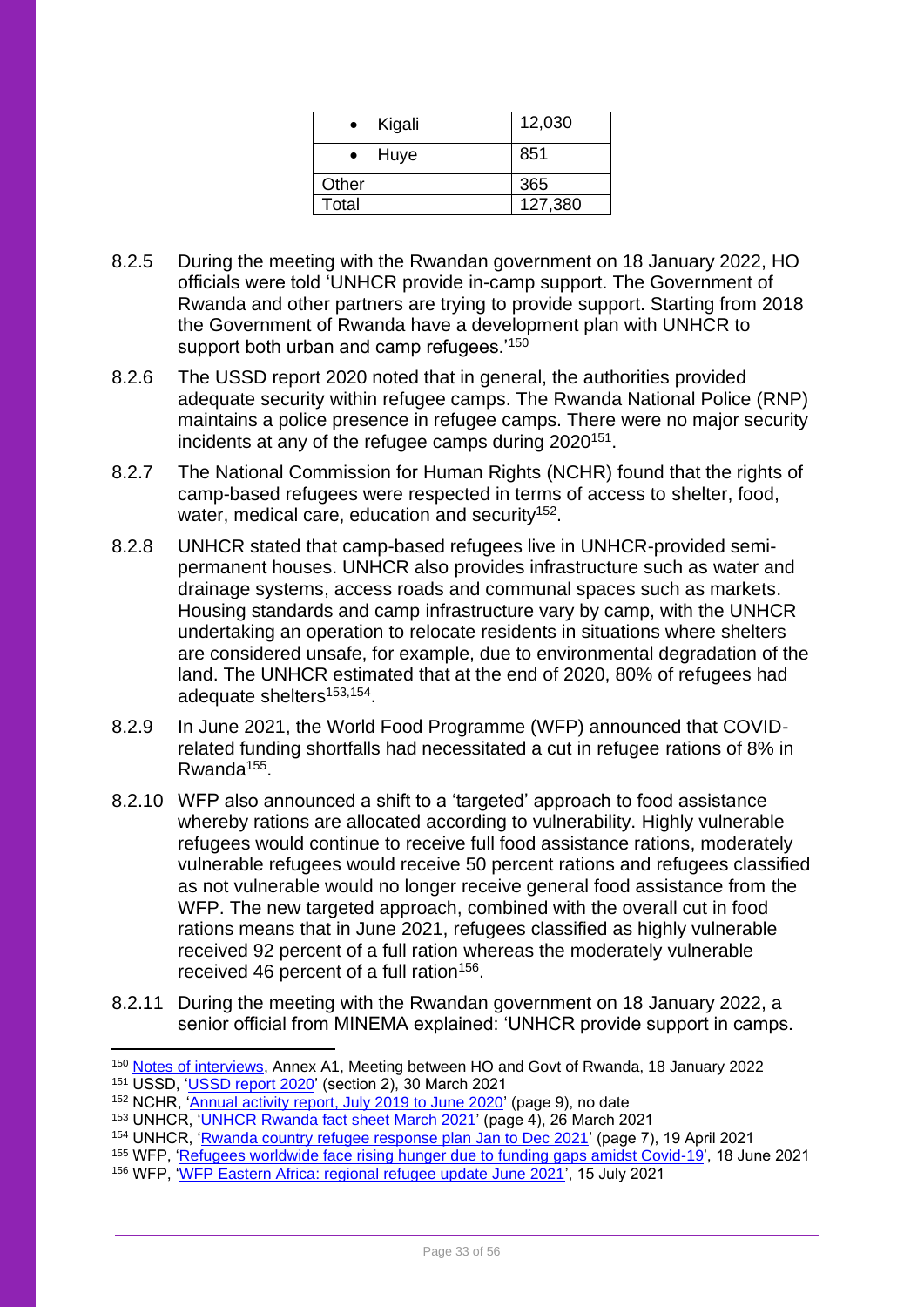There are also refugees in camps who have jobs and support themselves. Assistance [from UNHCR] is provided on level of income (means tested). So refugees who have business but live in the refugee camp won't have the same level of assistance as those who don't.'157

See also the [note on human rights,](https://www.gov.uk/government/publications/rwanda-country-policy-and-information-notes) sections Complaint mechanisms available to asylum seekers and/or refugees, SGBV against asylum seekers and refugees and Modern slavery/trafficking.

#### [Back to Contents](#page-3-0)

#### <span id="page-33-0"></span>8.3 Urban refugees

- 8.3.1 During the meeting on 18 January 2022, senior Rwandan government officials from MINAFFET and MINEMA reported: 'Urban refugees considered as self-reliant make up 10% [of the total refugee population]. Living in camp/urban relies on choice/ability for refugee to sustain themselves.'<sup>158</sup>
- 8.3.2 During the same meeting, HO officials asked if there are instances where urban refugees move to camps. A senior government official explained: 'If they cannot sustain themselves, they can move to a camp. It also works the other way, they can move out of the camp too.'<sup>159</sup>
- 8.3.3 Another senior Rwandan government official added: 'Last year there were 39 people who went from urban area to camp. In Kigali this year there were 9841 refugees residing and sustaining themselves. Some have a job in the city. If they lose their job and cannot sustain themselves, then they can leave the city and go to the camp for assistance.'<sup>160</sup>
- 8.3.4 A HO official asked whether the government would provide assistance to an asylum seeker if they wanted to remain in the city and a senior government official explained: **'**The options are camps, transit centres or reception centres. When in the camp, the person is not restricted to remain there, they can look for other accommodation options. They can request to move to urban areas if they can support themselves, but this does not happen in many cases.<sup>'161</sup>
- 8.3.5 At a meeting with HO officials on 21 March 2022, UNHCR commented: 'Usually [urban refugees] are educated people/ some with small businesses/ people who can afford to rent accommodation (in the more affordable areas) tend to live in urban areas and send their children to public schools.

'The concentration/spread of urban refugees [is] not dictated by Government; there is general freedom on where they live.

'There was lots of relocation from urban to camps in COVID-times (because of the impact on the economy). People lost jobs, restaurants and bars were closed, the typical employment. With assistance of [UNHCR], Government helped to relocate people to camps. There are free medical and education

<sup>157</sup> [Notes of interviews,](https://www.gov.uk/government/publications/rwanda-country-policy-and-information-notes) Annex A1, Meeting between HO and Govt of Rwanda, 18 January 2022

<sup>158</sup> [Notes of interviews,](https://www.gov.uk/government/publications/rwanda-country-policy-and-information-notes) Annex A1, Meeting between HO and Govt of Rwanda, 18 January 2022

<sup>159</sup> [Notes of interviews,](https://www.gov.uk/government/publications/rwanda-country-policy-and-information-notes) Annex A1, Meeting between HO and Govt of Rwanda, 18 January 2022

<sup>160</sup> [Notes of interviews,](https://www.gov.uk/government/publications/rwanda-country-policy-and-information-notes) Annex A1, Meeting between HO and Govt of Rwanda, 18 January 2022

<sup>161</sup> [Notes of interviews,](https://www.gov.uk/government/publications/rwanda-country-policy-and-information-notes) Annex A1, Meeting between HO and Govt of Rwanda, 18 January 2022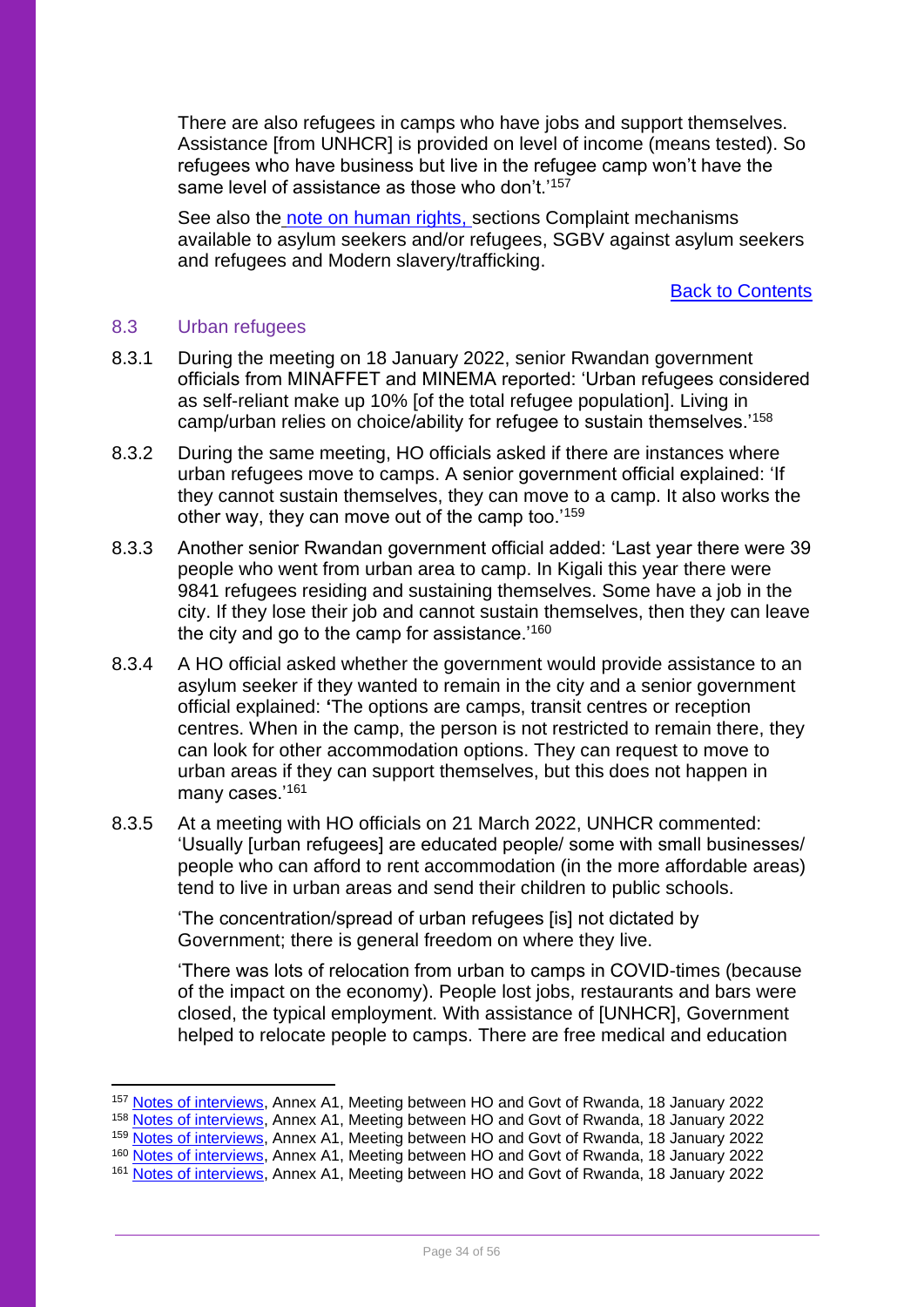systems in the camps. It sometimes happens unrelated to COVID. The camp acts as a safety net.'<sup>162</sup>

- 8.3.6 At the same meeting, UNHCR explained: 'For camp refugees who wish to stay in urban area, they could just request a permission to MINEMA and Camp Manager to leave the camp and [provide a] reason.'<sup>163</sup>
- 8.3.7 During a meeting with HO on 23 March 2022, Alight was asked whether they were aware of urban refugees or asylum seekers relocating to the refugee camps and the circumstances why this might happen. Alight replied that, in their experience, the problem is movement in the other direction: 'i.e., refugees moving from camps to urban areas. When refugees move to urban areas, this increases their vulnerabilities to an extent women and girls may result into negative coping mechanisms including transactional sex. 164

[Back to Contents](#page-3-0)

#### <span id="page-34-0"></span>8.4 Emergency Transit Mechanism (Gashora)

8.4.1 During a HO visit to Gashora Transit Centre on 18 January 2022, the Manager of Gashora provided an overview of the Centre's operations:

> 'Since 2019 the centre has hosted people from Libya under the Emergency Transit Mechanism (ETM). 824 people have been received into the system and 462 have been resettled overseas.

'Apart from the legal/processing side we:

- 'Handle trauma issues with partner organisations
- 'Provide mental health and psychosocial support
- 'Medical, for example, vaccinations, prescriptions
- 'Accommodation (small houses)
- 'Food (3 meals a day)

'We consider different aspects such as gender, nationality, age, and specific needs for example disability, when considering accommodation and how we house people together. Because it is a transit centre, and they are passing through, we go through their cases individually to see how they can best be supported for the future.

'In terms of resettlement, most movement is from here to European countries or Canada. UNHCR process the cases and decide on the asylum case and eligibility for resettlement.

'Most of the asylum seekers here are young people, average age 23 years, so it is important to start training to provide for long term solutions/their futures. This helps them to have purpose and gain skills. We have a driving

<sup>162</sup> [Notes of interviews,](https://www.gov.uk/government/publications/rwanda-country-policy-and-information-notes) Annex A8, Meeting between HO and UNHCR, 21 March 2022

<sup>163</sup> [Notes of interviews,](https://www.gov.uk/government/publications/rwanda-country-policy-and-information-notes) Annex A8, Meeting between HO and UNHCR, 21 March 2022

<sup>164</sup> [Notes of interviews,](https://www.gov.uk/government/publications/rwanda-country-policy-and-information-notes) Annex A10, Meeting between HO and Alight, 23 March 2022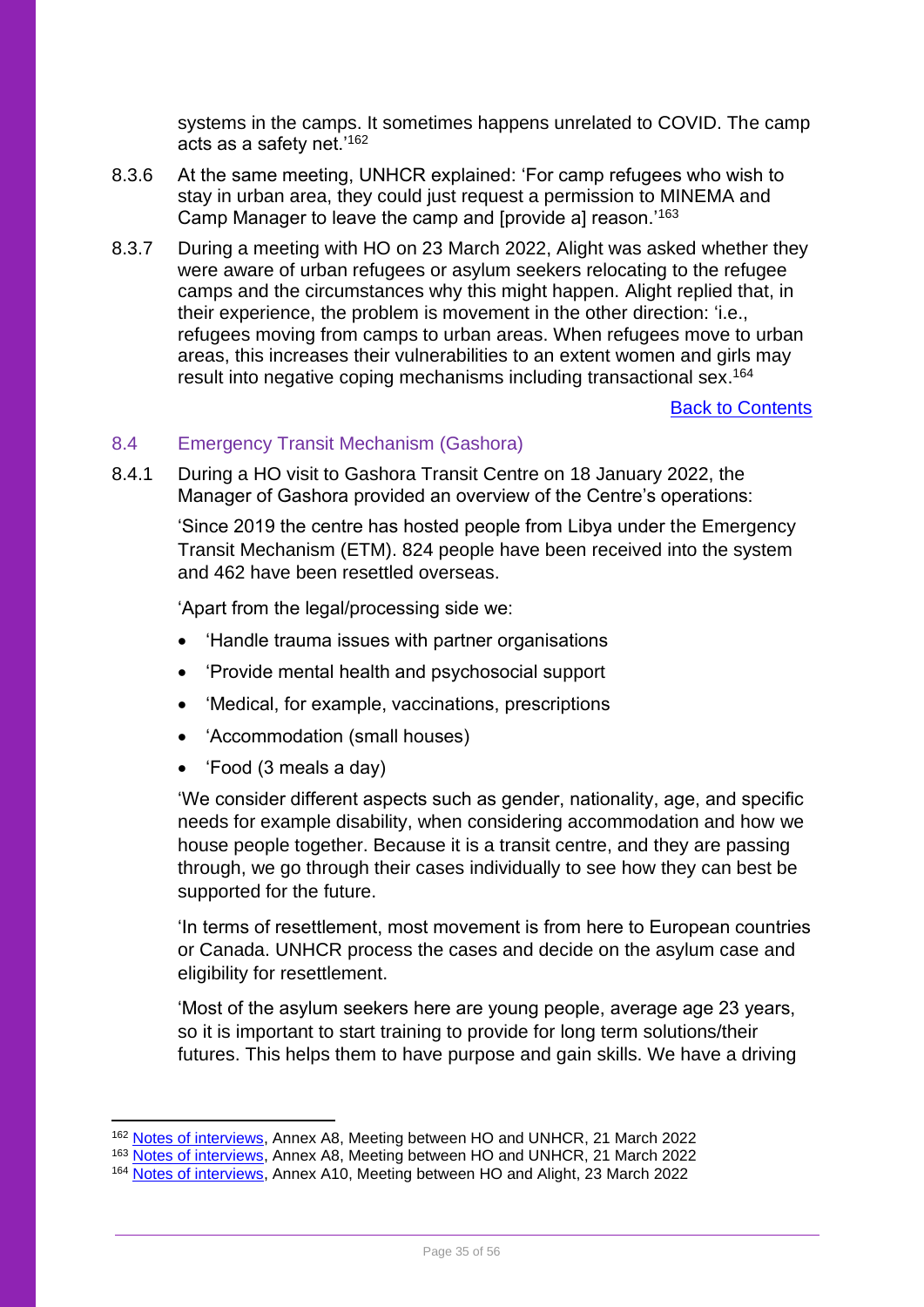school for example. We have language classes in Kinyarwanda, English and French, also training in domestic electricals.

'We also see how they can help the local community to aid cultural integration and encourage interaction. For example, they work with the local community to clean streets alongside Rwandans (practise commonly known as Umuganda).

'After they have been here for a while, we see they start recovering from the trauma they have encountered, and the programmes we provide help them with this and in gaining skills. They might be able to start their own business for example.'<sup>165</sup>

- 8.4.2 The Camp Manager explained that the existing capacity of Gashora is 380 but the plan is to increase capacity to 700.<sup>166</sup>
- 8.4.3 For further information on Gashora ETM, including the day-to-day running and photographs of the facilities on site, see [notes of interviews](https://www.gov.uk/government/publications/rwanda-country-policy-and-information-notes) Annex A2. Meeting at Gashora Transit Centre, 18 January 2022.

[Back to Contents](#page-3-0)

#### Section 9 updated: 24 March 2022

## <span id="page-35-0"></span>**9. Proposed alternative accommodation for relocated persons**

#### <span id="page-35-1"></span>9.1 Context

9.1.1 This section provides an overview of two accommodation projects (Kinigi and Karama Model Villages). These villages do not represent the actual accommodation which would be used to house any UK-relocated asylum seekers. Instead, the two projects have been highlighted by the Rwandan government in order to illustrate the type of accommodation which would be available for UK-relocated asylum seekers.

**[Back to Contents](#page-3-0)** 

## <span id="page-35-2"></span>9.2 Kinigi Integrated Development Program Model Village

For notes on and photographs of the visit to Kinigi Integrated Development Program (IDP) Model Village (MV) (Musanze) on 20 January 2022, including photographs of the health centre on site, and nearby school see [notes of](https://www.gov.uk/government/publications/rwanda-country-policy-and-information-notes)  [interviews](https://www.gov.uk/government/publications/rwanda-country-policy-and-information-notes) Annex A6. Visit to Kinigi Integrated Development Program (IDP) Model Village (Musanze) 20 January 2022.

[Back to Contents](#page-3-0)

#### <span id="page-35-3"></span>9.3 Karama model village

9.3.1 The Karama model village, in the Nyarugenge district of Kigali was opened in July 2019. 240 households were relocated from high-risk zones around Kigali. The complex comprises of apartment blocks, an Early Childhood Development Centre (ECD) for 180 pupils and a secondary school for 1104

<sup>165</sup> [Notes of interviews,](https://www.gov.uk/government/publications/rwanda-country-policy-and-information-notes) Annex A2, HO visit to Gashora Transit Centre, 18 January 2022

<sup>166</sup> [Notes of interviews,](https://www.gov.uk/government/publications/rwanda-country-policy-and-information-notes) Annex A2, HO visit to Gashora Transit Centre, 18 January 2022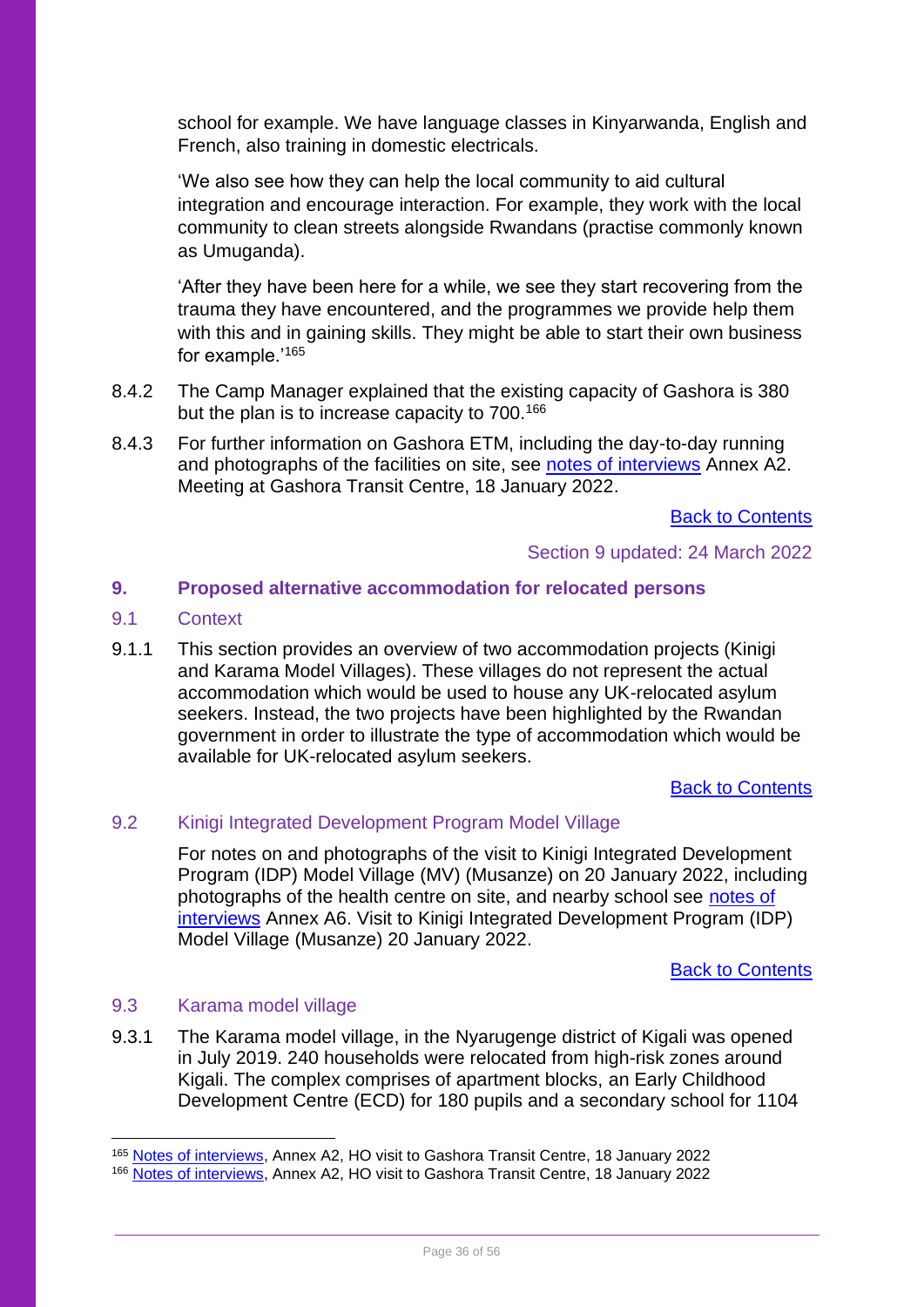students comprising of 24 classrooms, 3 laboratories and a library<sup>167</sup>. The village has a poultry farm, health centre, sports facilities, market and is connected to road networks and water, waste and electricity systems<sup>168</sup>.

9.3.2 The Government of Rwanda provided the HO with information and photographs of the development of the model village of Karama. This photograph shows housing before development<sup>169</sup>:



9.3.3 Housing in the model village after development<sup>170</sup>:



9.3.4 Photograph of the school $171$ :

<sup>167</sup> Ministry of Defence, ['President Kagame Inaugurates Karama Model Village …',](https://www.mod.gov.rw/news-detail/president-kagame-inaugurates-karama-model-village-to-mark-liberation-day?tx_news_pi1%5B%40widget_0%5D%5BcurrentPage%5D=29&cHash=2ac6479ad620ab108a74a5b13e38b5d2) 3 July 2019

<sup>168</sup> Government of Rwanda, 'Kigali informal settlement upgrading projects', 13 January 2022

<sup>169</sup> Government of Rwanda, 'Kigali informal settlement upgrading projects', 13 January 2022

<sup>170</sup> Government of Rwanda, 'Kigali informal settlement upgrading projects', 13 January 2022

<sup>171</sup> Government of Rwanda, 'Kigali informal settlement upgrading projects', 13 January 2022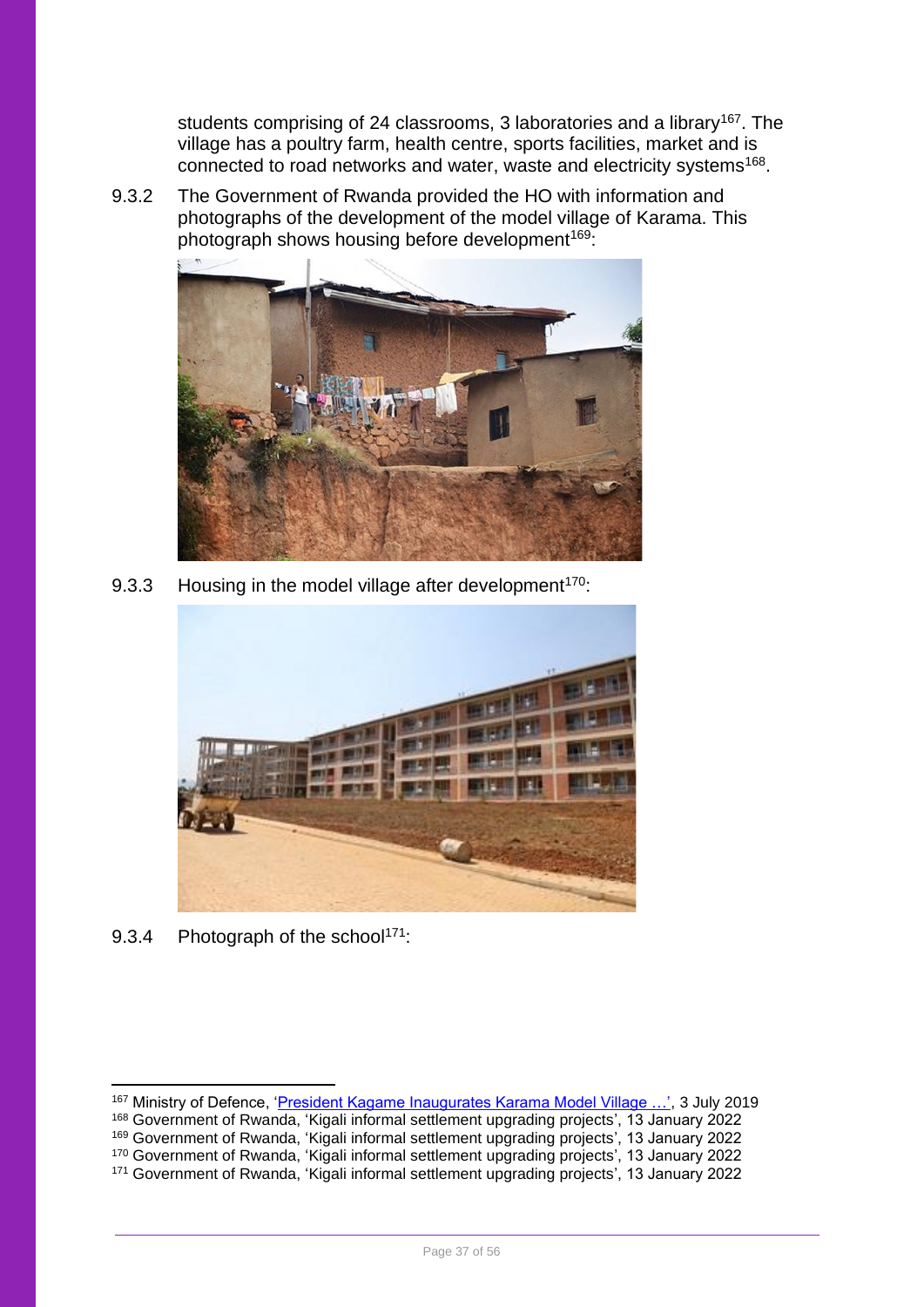

## Section 10 updated: 24 March 2022

## <span id="page-37-0"></span>**10. Refugee rights and access to services**

See also [Accommodation for asylum seekers and refugees](#page-31-0)

- <span id="page-37-1"></span>10.1 Education
- 10.1.1 UNHCR noted the Rwandan government has committed to integrate refugee children into the national education system. Refugee children study alongside children from the host community in schools close to the refugee camps. Refugee children study the same curriculum as the host population and graduate with the same qualifications, however, most schools are lacking in resources<sup>172</sup><sup>173</sup>.
- 10.1.2 As of 31 December 2020, 29,140 refugee students were enrolled in primary schools, 15,121 were enrolled in secondary schools and 100% of refugee pupils had been integrated into the national education system<sup>174</sup>.

[Back to Contents](#page-3-0)

## <span id="page-37-2"></span>10.2 Health

- 10.2.1 UNHCR noted in June 2020 the Rwandan government had committed to include urban refugees (and urban refugee students) in the national Community Based Health Insurance scheme (CBHI). The CBHI is normally open to nationals who pay means-linked premiums but – in collaboration with UNHCR – is also available to refugees. The CBHI provides access to primary health services on par with Rwandan nationals<sup>175</sup>.
- 10.2.2 According to MINEMA, as of 31 December 2020, 8,014 urban refugees and refugee students had enrolled into CBHI (100% of refugees who met the requirements)<sup>176</sup>.

<sup>172</sup> UNHCR, ['Inclusion of refugees into the Rwandese national education system'](https://globalcompactrefugees.org/article/inclusion-refugees-rwandese-national-education-system), 18 March 2020

<sup>173</sup> UNHCR, ['Rwanda country refugee response plan Jan to Dec 2021'](https://reporting.unhcr.org/sites/default/files/2021%20Rwanda%20Country%20Refugee%20Response%20Plan.pdf) (page 7), 19 April 2021

<sup>174</sup> Republic of Rwanda, ['Jya Mbere project… Oct to Dec 2020'](https://www.minema.gov.rw/fileadmin/user_upload/Minema/Publications/Reports/Jya_Mbere_project_Quarter_two_2020-2021_Report.pdf) (page 11, table 1), March 2021

<sup>175</sup> UNHCR, ['Community-based health insurance for urban refugees …'](https://globalcompactrefugees.org/article/community-based-health-insurance-urban-refugees-and-refugee-students-rwanda), 24 June 2020

<sup>176</sup> Republic of Rwanda, 'Jya Mbere project... Oct to Dec 2020' (page 11, table 1), March 2021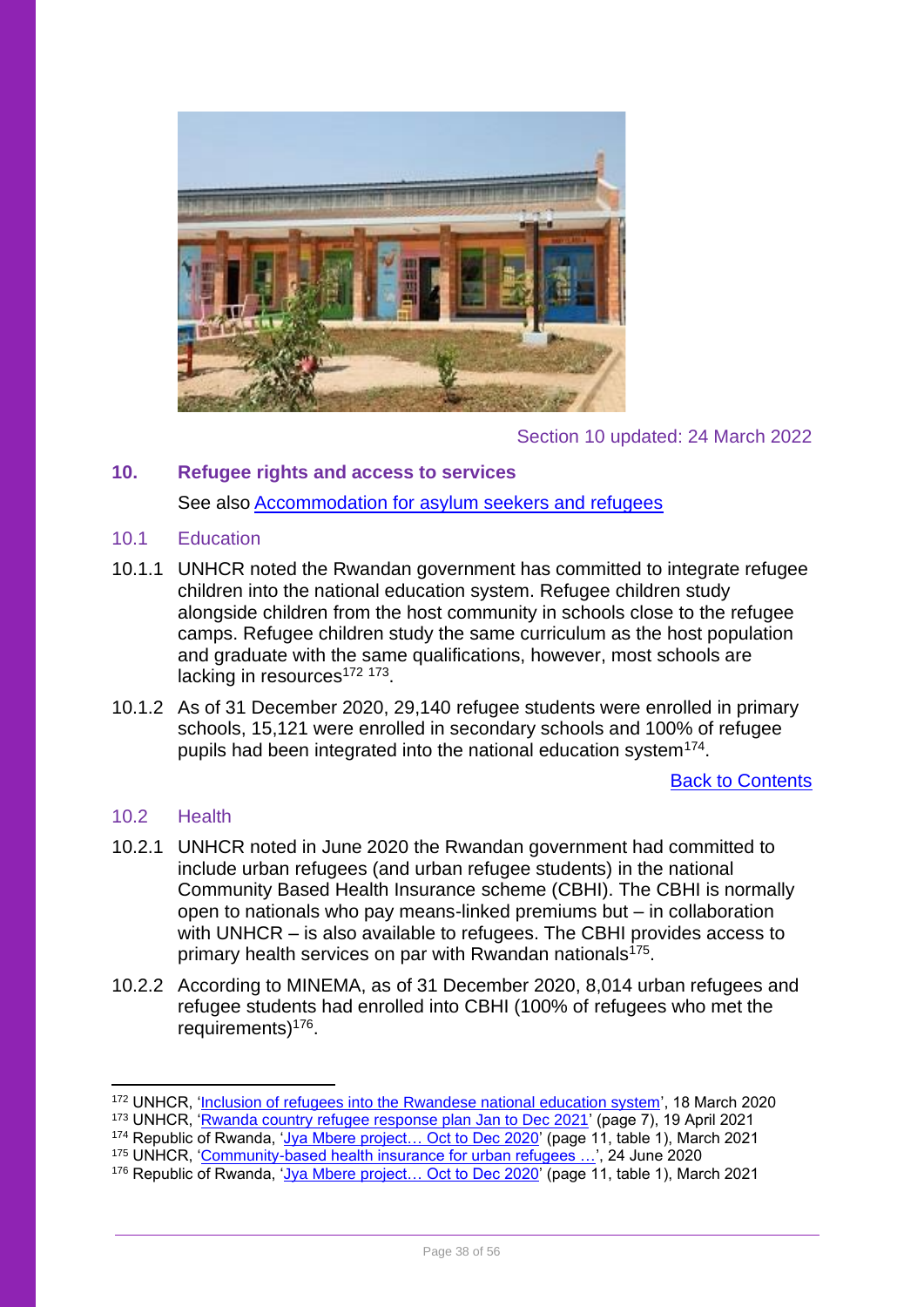- 10.2.3 During the meeting between the Rwandan government and HO officials on 18 January 2022, senior government officials reported: 'Currently, 9863 urban refugees and refugee students are enrolled to community health insurance and can benefit from health services through the health scheme. UNHCR pay for urban refugee health insurance.'<sup>177</sup>
- 10.2.4 Refugees housed in the 6 camps receive free primary health care provided through 7 camp-based clinics run by UNHCR. Refugees with more serious health issues are referred to district hospitals or other facilities<sup>178 179</sup>.
- 10.2.5 UNHCR noted in their operational update in June 2021 that the health services available in the camps include: assistance for victims of sexual and gender-based violence (SGBV), disability support (including physical and occupational therapy), treatment for HIV/AIDS, palliative care and mental health care (including drug rehabilitation)<sup>180</sup>.
- 10.2.6 Refugees and asylum seekers can access COVID-19 services at no cost<sup>181</sup>.

[Back to Contents](#page-3-0)

## <span id="page-38-0"></span>10.3 Right to work

- 10.3.1 MINEMA and UNHCR's joint strategy, published in May 2021 aims to reduce dependency on humanitarian aid and provide refugees with access to socioeconomic opportunities; a government and UNHCR priority. Refugees are permitted to work and in 2016 the government launched a livelihoods strategy with UNHCR (for the period 2016 to 2020) designed to increase refugee employment. This strategy has since been updated for the period 2021 to 2024, with the aim to ensure that all refugees are self-reliant by 2030<sup>182</sup> .
- 10.3.2 The most recent UNHCR data, relating to August 2021, provided a snapshot of Mahama camp in which 11,812 refugees were engaged in incomegenerating activities (out of a camp population of 45,938, of which 49% were below  $18)$ <sup>183</sup>.
- 10.3.3 In 2019 (pre-COVID) the UNHCR conducted a review of the effectiveness of the 2016 to 2020 strategy and collected data on the sources of income for both refugees (split by camp-based refugees and urban refugees) and the host community. A review of the table below<sup>184</sup> indicates 2 key points:

1) There is a much higher degree of self-reliance among urban refugees than camp refugees (measured by the proportion of income which is derived from employment or self-employment).

2) Using the host community as a baseline, there is a much closer match between the proportion of total income with urban refugees than camp

<sup>180</sup> UNHCR, ['Operational update: Rwanda May 2021',](https://data2.unhcr.org/en/documents/details/87473) 26 June 2021

<sup>177</sup> [Notes of interviews,](https://www.gov.uk/government/publications/rwanda-country-policy-and-information-notes) Annex A1, Meeting between HO and Government of Rwanda, 18 Jan 2022 <sup>178</sup> Republic of Rwanda, ['Jya Mbere project… Oct to Dec 2020'](https://www.minema.gov.rw/fileadmin/user_upload/Minema/Publications/Reports/Jya_Mbere_project_Quarter_two_2020-2021_Report.pdf) (page 21), March 2021

<sup>179</sup> UNHCR, ['Rwanda country refugee response plan Jan to Dec 2021'](https://reporting.unhcr.org/sites/default/files/2021%20Rwanda%20Country%20Refugee%20Response%20Plan.pdf) (page 6), 19 April 2021

<sup>181</sup> UNHCR, ['Health insurance in Rwanda',](https://globalcompactrefugees.org/article/health-insurance-rwanda-covid-19-response-accessible-nationals-and-refugees-alike) 24 June 2020

<sup>182</sup> MINEMA and UNHCR, 'Joint strategy ... 2021 to 2024' (page viii and xi), May 2021

<sup>183</sup> UNHCR, ['Operational update: Rwanda August 2021'](https://data2.unhcr.org/en/documents/details/88912) (page 3), 29 Sept 2021

<sup>184</sup> MINEMA and UNHCR, ['Joint strategy … 2021 to 2024'](https://www.minema.gov.rw/fileadmin/user_upload/Minema/Publications/Ministry_Projects_Documents/JOINT_STRATEGY_ON_ECONOMIC_INCLUSION_OF_REFUGEES_AND_HOST_COMMUNITIES_2021-2024.pdf) (table 1, page 8), May 2021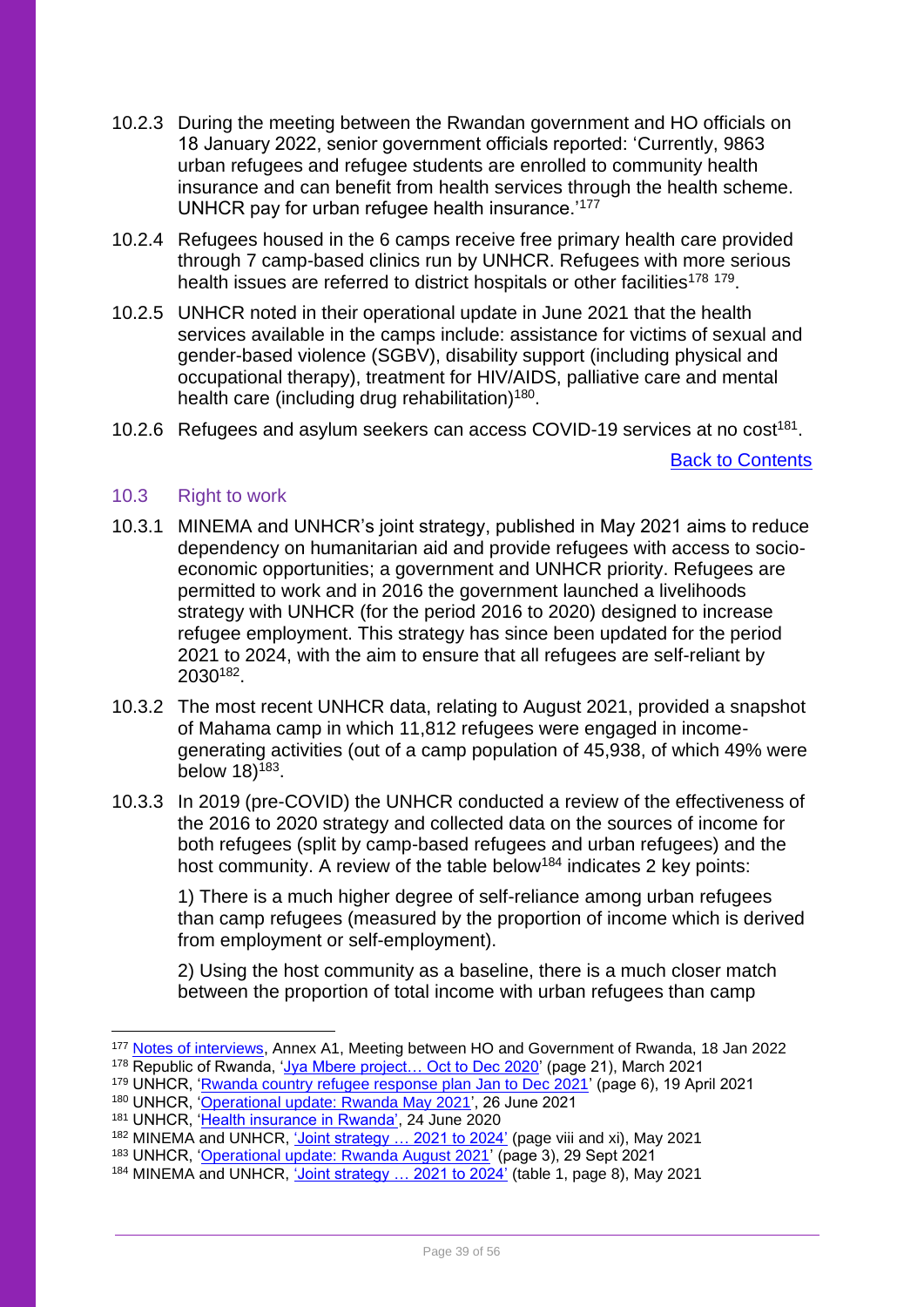refugees. The proportion of total income which is derived from incomegenerating activities (employment, self-employment and agriculture) is 18.6% (camp refugees), 75.0% (urban refugees) and 94.6% (host community).

| Income source                    | As a percentage of total income |              |             |  |
|----------------------------------|---------------------------------|--------------|-------------|--|
|                                  | Camp                            | <b>Urban</b> | <b>Host</b> |  |
| Cash-based interventions (CBI)   | 73.7                            | 0            | 0           |  |
| [monthly humanitarian assistance |                                 |              |             |  |
| received from WFP and UNHCR]     |                                 |              |             |  |
| <b>Business</b>                  | 8.2                             | 51.2         | 12.5        |  |
| Wage employment                  | 4.1                             | 23.8         | 17.3        |  |
| Agriculture                      | 6.3                             |              | 64.8        |  |
| Remittances                      | 0.7                             | 11.3         | 0           |  |
| Other                            | 7.0                             | 13.7         | 5.4         |  |
| Total                            | 100                             | 100          | 100         |  |

- 10.3.4 To note, in relation to the data in the table, it does not explain the absolute level of household income of the 3 groups. It also does not account for any impact COVID-19 has had on both the absolute level of household income, and the relative importance of the different income streams, nor whether these measures have since returned to pre-COVID levels.
- 10.3.5 Since the date of the 2019 review, MINEMA and UNHCR noted COVID-19 restrictions have had a negative impact on both the livelihood opportunities and poverty levels of both urban and camp-based refugees<sup>185</sup>.
- 10.3.6 The UNHCR review found that 13% of camp-based refugees and 6.3% of urban refugees are 'extremely vulnerable', have no capacity to engage in income-generating activities and, are entirely dependent on external assistance, including humanitarian assistance. The majority of people in this group are elderly or chronically ill or physically challenged and have no active earning member in their household<sup>186</sup>.
- 10.3.7 The UNHCR identified a trend in 2019 of vulnerable urban refugees increasingly requesting to return to a camp because they were struggling to meet their needs in an urban setting, although UNHCR suggests that the roll out of health insurance to urban refugees may help to reverse this trend<sup>187</sup>.
- 10.3.8 During the meeting with the Rwandan Government on 18 January 2022, a HO official mentioned that if a refugee is unable to sustain themselves, they go to camp. The HO official asked what happens if a Rwandan citizen is unable to support themselves. The Colonel and Special Adviser on Immigration explained: 'It is the responsibility of the local authority to care for the most vulnerable. The government has housing projects, offer jobs. Various systems to provide for those who cannot support themselves.'<sup>188</sup>
- 10.3.9 Sources noted non-legal barriers exist which hinder refugee access to employment and self-employment. Many employers, for example, are

<sup>185</sup> MINEMA and UNHCR, 'Joint strategy ... 2021 to 2024' (page 10 to 11), May 2021

<sup>186</sup> MINEMA and UNHCR, Upint strategy ... 2021 to 2024' (page 10), May 2021

<sup>187</sup> MINEMA and UNHCR, *Joint strategy ... 2021 to 2024'* (page 10), May 2021

<sup>188</sup> [Notes of interviews,](https://www.gov.uk/government/publications/rwanda-country-policy-and-information-notes) Annex A1, Meeting between HO and Govt of Rwanda,18 January 2022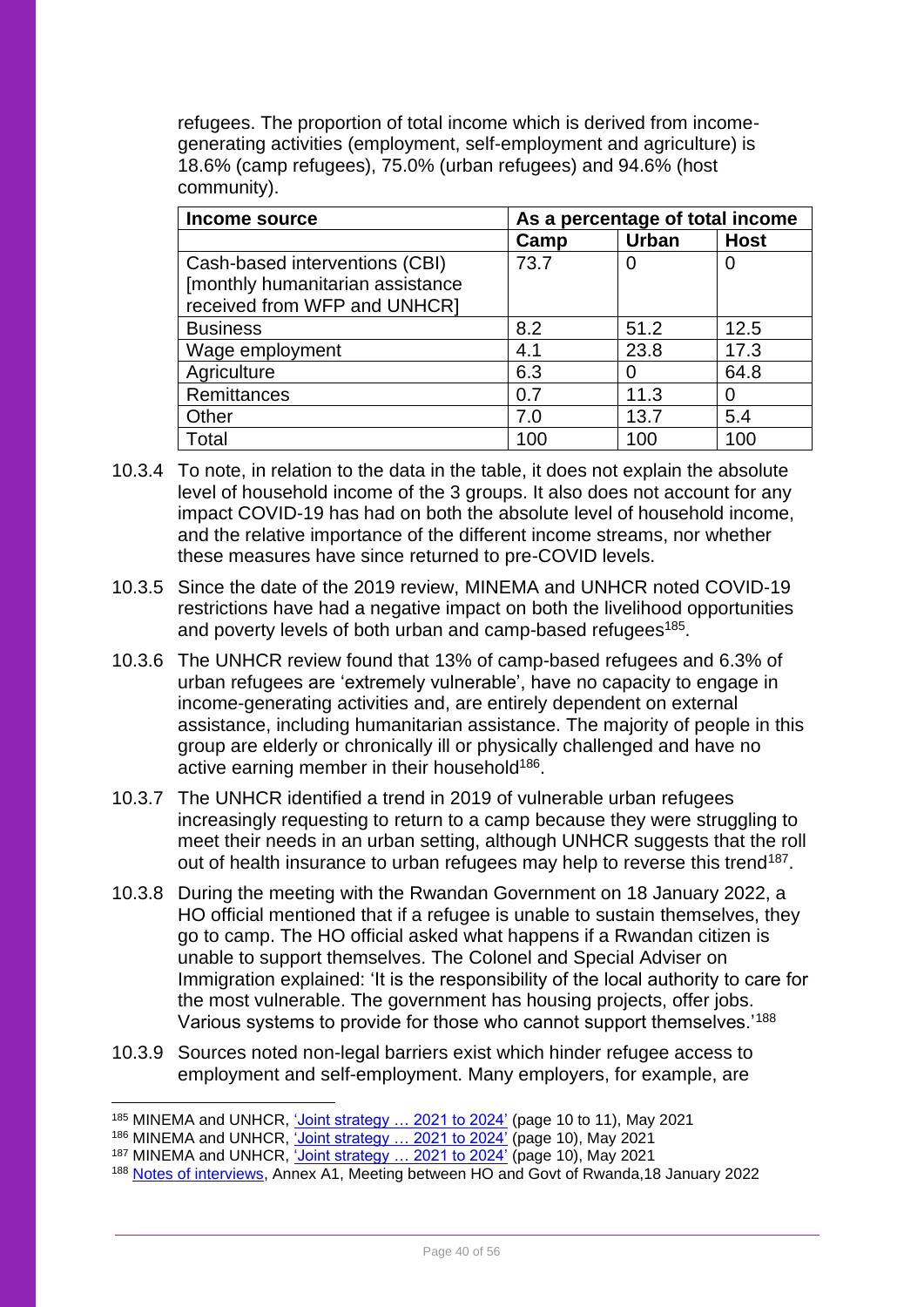unaware of the legality of employing refugees and are unfamiliar with the refugee ID card, which results in many refugees turning to informal employment. Other barriers included: limited access to financial services, lack of skill development and delays to obtaining long-term permission to leave camps to seek work. Part of the 2020 to 2024 strategy involves reducing the non-legal barriers to refugee employment and selfemployment<sup>189,190,191,192,193,194</sup>.

- 10.3.10 During the meeting between the Rwandan government and HO officials on 18 January 2022, HO officials asked how easy it is for an urban refugee to find a job, and a senior official from MINEMA replied: 'The job market is open for competition and a refugee has the right to work.'<sup>195</sup>
- 10.3.11 Senior officials also reported: 'MINEMA Is implementing a World Bank funded project aiming at improving access to basic services and economic opportunities for refugees and host communities. The Matching Grant is provided to refugees and it serves as an incentive, and aims to improve access to finance and reduce collateral needs on the case of Refugees. Granted to urban and camp-based refugees.'<sup>196</sup>
- 10.3.12 A HO official asked who is eligible for the scheme and a senior official from MINEMA explained:

'Everyone in the urban areas is eligible to this support. The advisors (NGOs) are approaching the communities. We have a 'right to work campaign' by MINEMA and refugees in urban areas have the conditions of the programme explained. Conditions to enter the scheme are:

- 'Either the refugee can apply for financial support for their own business or a business in the host communities must employ refugees to be eligible.
- 'They have to work with the financial institutions'<sup>197</sup>
- 10.3.13 UNHCR noted various organisations operated within Rwandan refugee camps and ran projects designed to promote job opportunities for refugees, including the provision of training in business development and financial management and the offer of low-cost loans to assist refugees to set up businesses. For example, AEC pledged to support 35,000 entrepreneurs in Rwanda, Kenya, Ethiopia, Lebanon and Jordan by 2024<sup>198 199</sup>.
- 10.3.14 During a meeting with HO on 23 March 2022, Alight was asked whether camp-based and urban refugees were able to find work. They replied: 'Government of Rwanda pledged to support refugees and host communities

<sup>189</sup> MINEMA and UNHCR, 'Joint strategy ... 2021 to 2024'' (pages viii, xi, 4, 11 and 12, ), May 2021

<sup>190</sup> UNHCR, ['… Livelihoods Strategic Directions 2021 to 2025'](https://data2.unhcr.org/en/documents/details/87949) (page 3), 1 July 2021

<sup>191</sup> UNHCR, ['Submission to OCHCR''](https://www.refworld.org/type,COUNTRYREP,UNHCR,RWA,607763c64,0.html) (page 6), July 2020

<sup>192</sup> USSD, ['2020 Country Reports on Human Rights Practices: Rwanda'](https://www.state.gov/reports/2020-country-reports-on-human-rights-practices/rwanda/) (section 2), 30 March 2021

<sup>193</sup> UNHCR, ['Rwanda country refugee response plan Jan to Dec 2021'](https://reporting.unhcr.org/sites/default/files/2021%20Rwanda%20Country%20Refugee%20Response%20Plan.pdf) (page 8), 19 April 2021

<sup>194</sup> Bilgili and Loschmann for FMR, ['Refugees and host communities … labour market'](https://www.fmreview.org/economies/bilgili-loschmann), June 2018

<sup>195</sup> [Notes of interviews,](https://www.gov.uk/government/publications/rwanda-country-policy-and-information-notes) Annex A1, Meeting between HO and Govt of Rwanda, 18 January 2022

<sup>196</sup> [Notes of interviews,](https://www.gov.uk/government/publications/rwanda-country-policy-and-information-notes) Annex A1, Meeting between HO and Govt of Rwanda, 18 January 2022 <sup>197</sup> [Notes of interviews,](https://www.gov.uk/government/publications/rwanda-country-policy-and-information-notes) Annex A1, Meeting between HO and Govt of Rwanda, 18 January 2022

<sup>198</sup> UNHCR, ['Women refugee entrepreneurs are pushing for self-reliance in Rwanda'](https://globalcompactrefugees.org/article/women-refugee-entrepreneurs-are-pushing-self-reliance-rwanda), 8 March 2021

<sup>199</sup> UNHCR, ['Operational update: Rwanda May 2021',](https://data2.unhcr.org/en/documents/details/87473) 26 June 2021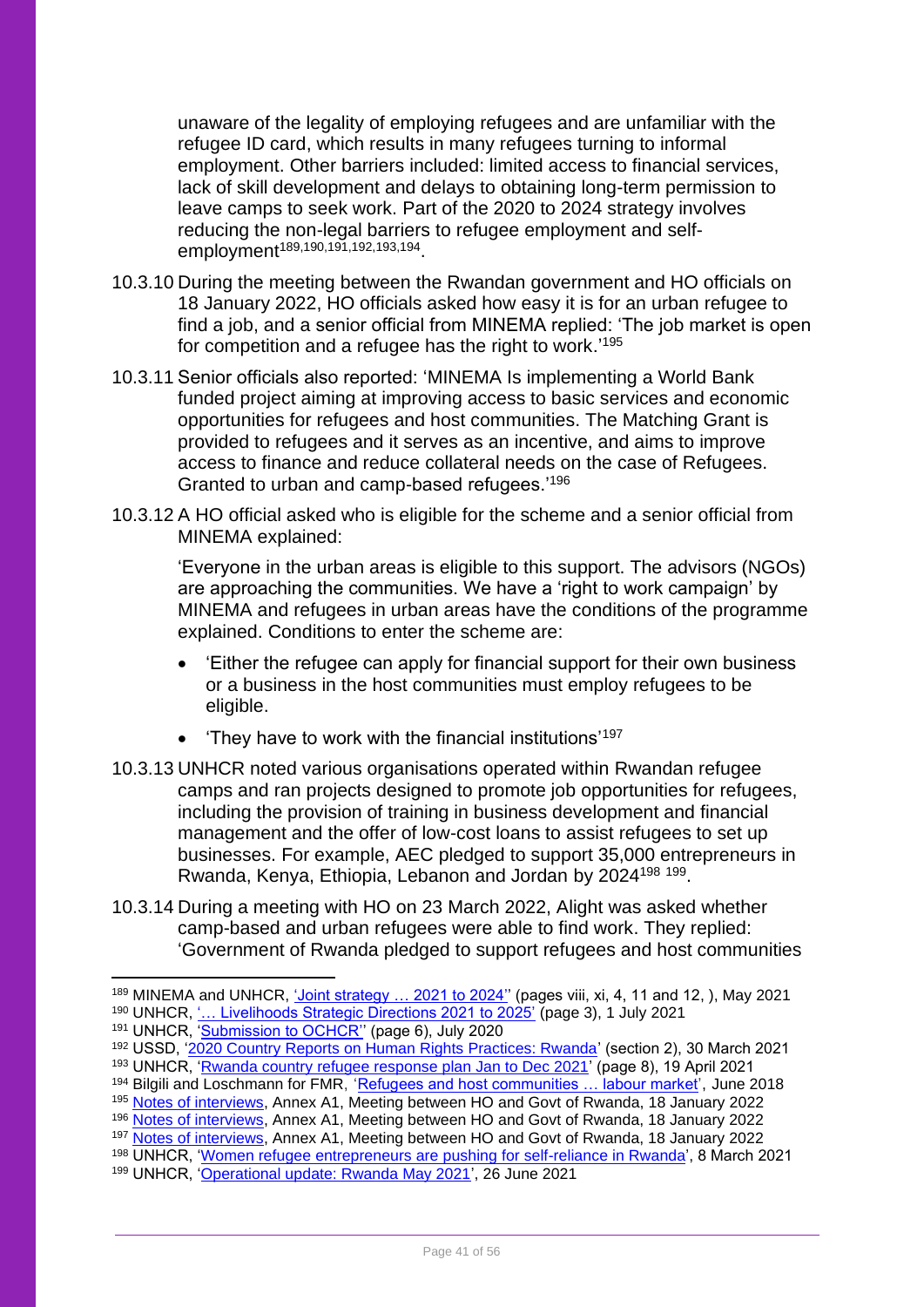under the New York Declaration for Refugees and Migrants known as the Comprehensive Refugee Response Framework (CRRF), and the subsequent Strategic Plan for Refugee Inclusion (2019–2024) has accelerated efforts to increase socioeconomic inclusion for refugee populations and host communities. In line with this commitment, the Government of Rwanda have accorded refugees the right to work, and refugees are steadily being integrated into the country's health and education systems.'200

- 10.3.15 At a meeting with HO officials on 21 March 2022, UNHCR commented: 'When it comes to the general public, unemployment is still high in Rwanda. There is competition between the local people and refugees, with a tendency to recruit local people. But in terms of the Law, there is free access to work and to purchase properties, land and to start businesses, but the limits in term of opportunity are still present. Some refugees say pay (for refugees) is not equal to that of nationals with the same job.'<sup>201</sup>
- 10.3.16 A meeting was held between HO officials and [Harambee Youth Employment](https://www.harambee.rw/about/)  [Accelerator](https://www.harambee.rw/about/) at Harambee's premises in Kigali on 19 January 2022. Although the organisation does not provide any specific training for asylum seekers or refugees, representatives explained 'There are other organisations that specifically provide those services. But anyone can ask for our support [and] services.'<sup>202</sup>.
- 10.3.17 The organisation provided information relating to their work with young people in Rwanda in general. For more information on this, see Annex A5.
- 10.3.18 HO officials asked whether employers draw a distinction between refugees and asylum seekers and Rwandan citizens in the job market, and the Regional Manager explained: 'It depends on the job, not having the Kinyarwanda language may prevent someone from getting a job, but likely only very local jobs. The govt encourages opportunities for refugees. Goes back to us advocating for young people.<sup>'203</sup>
- 10.3.19 The Accounts Manager added: 'I think this distinction might be seen in micro enterprises. For example, selling small goods, or work in people's homes. If they don't speak Kinyarwanda but speak English, other, different opportunities are opened. We don't keep statistics on numbers of students who are asylum seekers or refugees.<sup>'204</sup>
- 10.3.20 The Regional Manager commented: 'There are other languages that are useful business languages such as Swahili and French. Refugees are very resourceful and will learn languages if they need to.<sup>'205</sup>
- 10.3.21 HO officials asked how easy it is to set up a business and the Regional Manager explained: 'Very easy. It can take less than 24 hrs to get a permit. We also provide information on the steps to take to register the business and

<sup>&</sup>lt;sup>200</sup> [Notes of interviews,](https://www.gov.uk/government/publications/rwanda-country-policy-and-information-notes) Annex A10, Meeting between HO and Alight, 23 March 2022

<sup>201</sup> [Notes of interviews,](https://www.gov.uk/government/publications/rwanda-country-policy-and-information-notes) Annex A8, Meeting between HO and UNHCR, 21 March 2022

<sup>&</sup>lt;sup>202</sup> [Notes of interviews,](https://www.gov.uk/government/publications/rwanda-country-policy-and-information-notes) Annex A5, Meeting between HO and Harambee, 19 January 2022

<sup>&</sup>lt;sup>203</sup> [Notes of interviews,](https://www.gov.uk/government/publications/rwanda-country-policy-and-information-notes) Annex A5, Meeting between HO and Harambee, 19 January 2022

<sup>204</sup> [Notes of interviews,](https://www.gov.uk/government/publications/rwanda-country-policy-and-information-notes) Annex A5, Meeting between HO and Harambee, 19 January 2022

<sup>205</sup> [Notes of interviews,](https://www.gov.uk/government/publications/rwanda-country-policy-and-information-notes) Annex A5, Meeting between HO and Harambee, 19 January 2022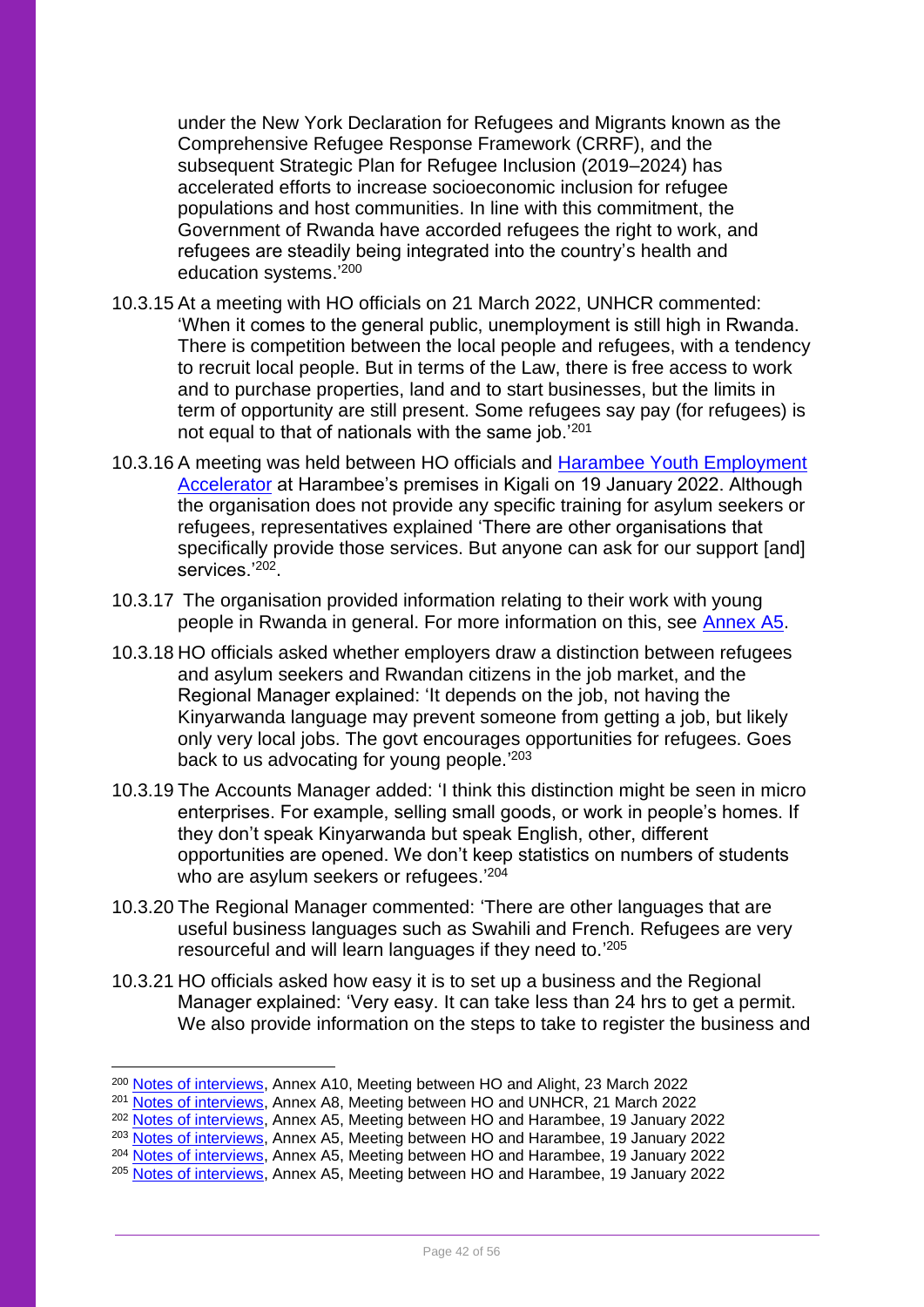the tax to be paid etc. Sometimes the youth we work with just need the information.' 206

- 10.3.22 A senior official from MINAFFET added: 'There is no restriction [on refugees], they have to follow the same regulations as RWA citizens. There is no discrimination based on nationality, status etc. For refugees there may be support for business (as do RWA citizens). Inkomoko are supporting small businesses and refugee businesses. They work with the host community and employ refugees etc.<sup>'207</sup>
- 10.3.23 In a meeting between the HO and LAF on 21 March 2022, a LAF representative explained:

'By Law, asylum seekers cannot work whilst waiting for their initial decision or an appeal outcome. It is not possible to work without ID, nor open a Bank account, but some people might work in the informal sector. But most asylum seekers have 'connections' and are supported by relatives or friends.

'Asylum seekers are not treated fairly when working in the informal sector.

'Refugees are allowed to work but are exploited and not paid the same and find it very hard to find employment. They are often denied Contracts.'<sup>208</sup>

10.3.24 In a meeting between HO and the Government of Rwanda on 22 March 2022, a government official explained how an asylum seeker obtains the right to work: 'An asylum seeker can apply for jobseeker visa if they have a passport and they have a job offer. Asylum seeker cannot apply for a visa unless they have police clearance [from country of origin]. Once granted refugee status, they can work. Otherwise asylum seeker cannot work.'<sup>209</sup>

[Back to Contents](#page-3-0)

#### <span id="page-42-0"></span>10.4 Freedom of movement within the country

- 10.4.1 UNHCR and the Government of Rwanda stated camp-based refugees need to apply for permission to leave the camp. The permissions are valid for a maximum of three months. Refugees who leave the camp without a valid permission are at risk of arrest. Any refugee who is absent for 3 months without authorisation is inactivated in the refugee database<sup>210 211</sup> 212.
- 10.4.2 During a meeting between HO and UNHCR on 21 March 2022, the representative explained: '…camp-based refugees have to obtain travel authorisation to leave a camp, and they normally need to return within 3 months. However, they can re-apply as many times as they like. Some people leave on a daily basis to work with permission.' 213

<sup>206</sup> [Notes of interviews,](https://www.gov.uk/government/publications/rwanda-country-policy-and-information-notes) Annex A5, Meeting between HO and Harambee, 19 January 2022

<sup>&</sup>lt;sup>207</sup> [Notes of interviews,](https://www.gov.uk/government/publications/rwanda-country-policy-and-information-notes) Annex A5, Meeting between HO and Harambee, 19 January 2022

<sup>208</sup> [Notes of interviews,](https://www.gov.uk/government/publications/rwanda-country-policy-and-information-notes) Annex A7, Meeting between HO and LAF, 21 March 2022

<sup>209</sup> [Notes of interviews,](https://www.gov.uk/government/publications/rwanda-country-policy-and-information-notes) Annex A1, Meeting between HO and Government of Rwanda, 22 March 2022 <sup>210</sup> UNHCR, ['Submission to OCHCR'](https://www.refworld.org/type,COUNTRYREP,UNHCR,RWA,607763c64,0.html) (page 6), July 2020

<sup>211</sup> Government of Rwanda, ['Official Gazette 26 of 30/06/2014'](https://www.minema.gov.rw/fileadmin/user_upload/Minema/Publications/Laws_and_Policies/Law_relating_to_refugees.pdf) (Article 25, page 90), 30 June 2014

<sup>212</sup> Government of Rwanda, ['Ministerial Instructions No. 02/2016'](https://www.minema.gov.rw/fileadmin/user_upload/Minema/Publications/Laws_and_Policies/Ministerial_instructions_relating_to_the_management_of_refugees_and_refugee_camps.pdf) (Article 17, page 16), 1 June 2016

<sup>213</sup> [Notes of interviews,](https://www.gov.uk/government/publications/rwanda-country-policy-and-information-notes) Annex A8, Meeting between HO and UNHCR, 21 March 2022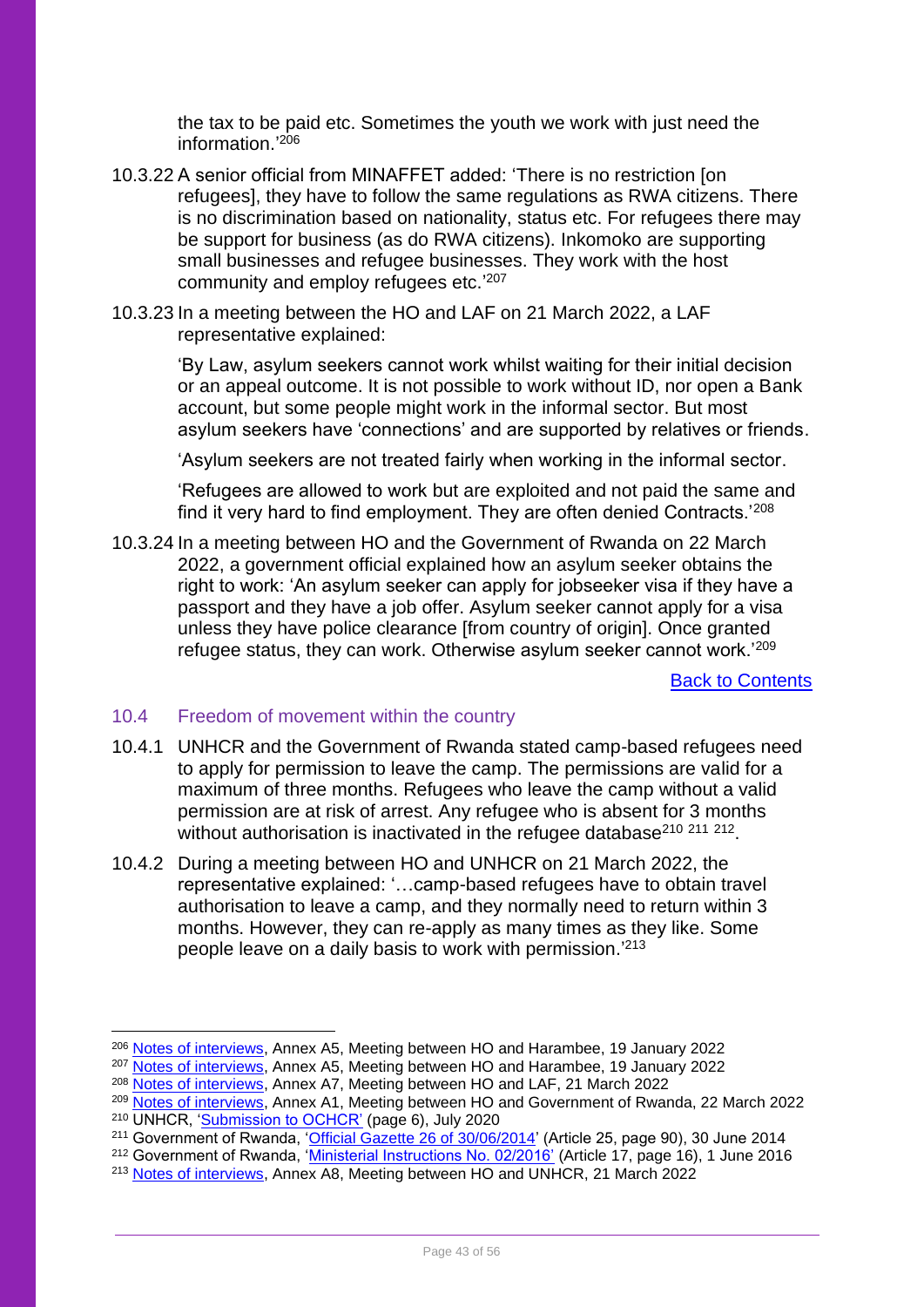- 10.4.3 UNHCR considered that urban refugees enjoyed more freedom of movement than camp-based refugees<sup>214</sup>.
- 10.4.4 UNHCR reported in May 2021: 'In practice, refugees in Rwanda can pursue self-employment activities similarly to nationals. Many refugees, in urban and camps, were able to establish their own businesses, employ other refugees or Rwandans, pay taxes, and travel in the region for business purposes.'<sup>215</sup>
- 10.4.5 During the meeting with the Rwandan Government on 18 January 2022, a senior official from MINEMA explained: 'Refugees and asylum seekers have freedom of movement, there are no restrictions. If in a camp, management at the camp should be informed that you will be out of the camp but there is no restriction.'<sup>216</sup>
- 10.4.6 Based upon information gathered during a meeting between the HO and LAF on 21 March 2022:

'There are no restrictions on movement in urban areas.

'There are 6 Refugee camps and people are allowed to move about, but this may not be straightforward. Permission to leave on a daily basis (for example to work), must be obtained from the Camp Manager.

'Urban refugees need a document. They are entitled to IDs from 2 years ago. The same ID allows them to work and move freely.<sup>'217</sup>

See also the [note on human rights,](https://www.gov.uk/government/publications/rwanda-country-policy-and-information-notes) section on Freedom of movement for women.

#### [Back to Contents](#page-3-0)

#### <span id="page-43-0"></span>10.5 Freedom to travel out of, and return to, the country

- 10.5.1 A refugee who returns to their country of origin loses his/her refugee status and will be required to submit a new asylum claim to the authorities if he/she returns to Rwanda<sup>218</sup>.
- 10.5.2 Refugees can apply for a refugee travel document which entitles the holder to travel in all countries except for his/her country of nationality. The travel document is valid for 5 years<sup>219</sup>.
- 10.5.3 In order to obtain a refugee travel document, refugees are required to submit an application form and letter, a recommendation from the camp manager, proof of refugee registration and refugee ID card, photograph and payment of RWF 20,000 [GBP £14]<sup>220</sup>.
- 10.5.4 In 2018, the Rwandan Government launched Machine Readable Refugee Travel Documents (MRTDs) with the aim of helping refugees, 'to carry on productive activities across the borders such as business, study, medical treatment or family reunification'. About 3,277 MRTDs had been issued as of

<sup>214</sup> UNHCR, ['Rwanda country refugee response plan Jan to Dec 2021'](https://reporting.unhcr.org/sites/default/files/2021%20Rwanda%20Country%20Refugee%20Response%20Plan.pdf) (page 10), 19 April 2021 <sup>215</sup> MINEMA and UNHCR, ' [joint strategy …2021 to 2024'](https://www.minema.gov.rw/fileadmin/user_upload/Minema/Publications/Ministry_Projects_Documents/JOINT_STRATEGY_ON_ECONOMIC_INCLUSION_OF_REFUGEES_AND_HOST_COMMUNITIES_2021-2024.pdf) (page 4), May 2021

<sup>216</sup> [Notes of interviews,](https://www.gov.uk/government/publications/rwanda-country-policy-and-information-notes) Annex A1, Meeting between HO and Govt of Rwanda, 18 January 2022

<sup>&</sup>lt;sup>217</sup> [Notes of interviews,](https://www.gov.uk/government/publications/rwanda-country-policy-and-information-notes) Annex A7, Meeting between HO and LAF, 21 March 2022

<sup>218</sup> Government of Rwanda, ['Ministerial Instructions No. 02/2016'](https://www.minema.gov.rw/fileadmin/user_upload/Minema/Publications/Laws_and_Policies/Ministerial_instructions_relating_to_the_management_of_refugees_and_refugee_camps.pdf) (Article 4, page 6), 1 June 2016

<sup>&</sup>lt;sup>219</sup> Government of Rwanda, 'Official Gazette no. Special of 30/05/2019' (Article 34), 30 May 2019

<sup>&</sup>lt;sup>220</sup> DGIE, ['Requirements for refugee travel document application',](https://www.migration.gov.rw/our-services/refugee/) no date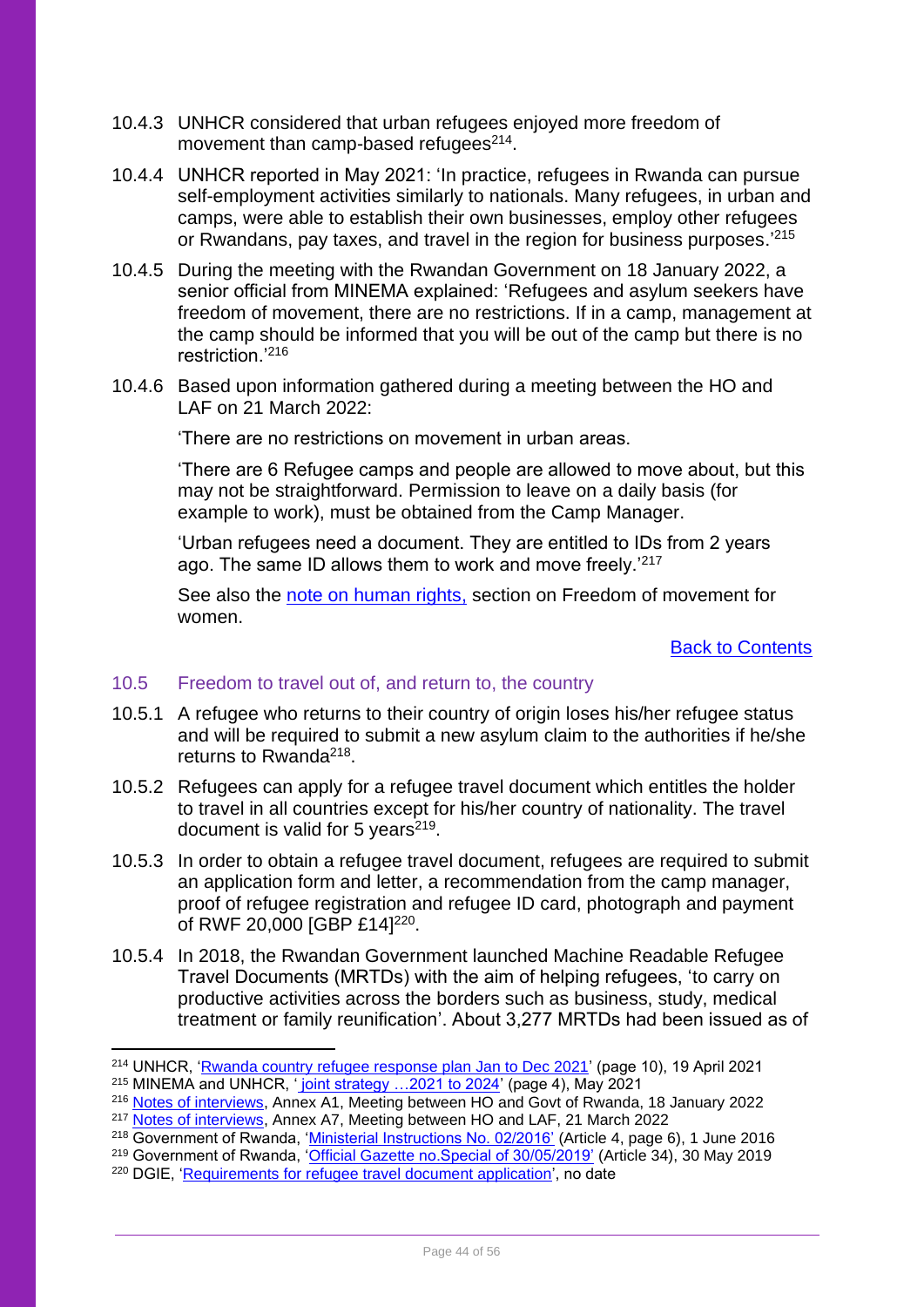November 2019. The MRTD is intended to increase refugees' mobility and self-reliance<sup>221</sup> <sup>222</sup>.

#### [Back to Contents](#page-3-0)

#### <span id="page-44-0"></span>10.6 Citizenship

- 10.6.1 Refugees are able to naturalize, in accordance with Rwandan law<sup>223</sup>.
- 10.6.2 During the meeting between the Rwandan Government and HO officials on 18 January 2022 the Colonel and Special Advisor on immigration explained: 'Refugees after a certain time they can apply for naturalisation.'<sup>224</sup>
- 10.6.3 A second senior government official explained: 'There are a set of pathways and options, for example, time spent in country or through marriage.<sup>'225</sup>

[Back to Contents](#page-3-0)

Section 11 updated: 24 March 2022

## <span id="page-44-1"></span>**11. Rwandan asylum seekers in the UK and other countries**

- <span id="page-44-2"></span>11.1 Rwandan asylum seekers and refugees worldwide
- 11.1.1 Rwandan citizens who were refugees or asylum seekers in other countries for the period 2016 to 2020 is available via UNHCR's [Refugee data finder.](https://www.unhcr.org/refugee-statistics/download/?url=E1ZxP4)

[Back to Contents](#page-3-0)

- <span id="page-44-3"></span>11.2 Rwandan asylum seekers in the UK
- 11.2.1 Statistics on Rwandan nationals who had made asylum claims in the UK is available at **Outcome analysis of asylum applications**.

[Back to Contents](#page-3-0)

<sup>224</sup> [Notes of interviews,](https://www.gov.uk/government/publications/rwanda-country-policy-and-information-notes) Annex A1, Meeting between HO and Govt of Rwanda, 18 January 2022

<sup>221</sup> UNHCR, ['Submission to OCHCR'](https://www.refworld.org/type,COUNTRYREP,UNHCR,RWA,607763c64,0.html) (page 6), July 2020

<sup>&</sup>lt;sup>222</sup> UNHCR, '<u>GoR and and UNHCR launch …</u>', 10 Oct 2018

<sup>&</sup>lt;sup>223</sup> Government of Rwanda, ['Official Gazette 26 of 30/06/2014'](https://www.minema.gov.rw/fileadmin/user_upload/Minema/Publications/Laws_and_Policies/Law_relating_to_refugees.pdf) (Article 19, page 88), 30 June 2014

<sup>&</sup>lt;sup>225</sup> [Notes of interviews,](https://www.gov.uk/government/publications/rwanda-country-policy-and-information-notes) Annex A1, Meeting between HO and Govt of Rwanda, 18 January 2022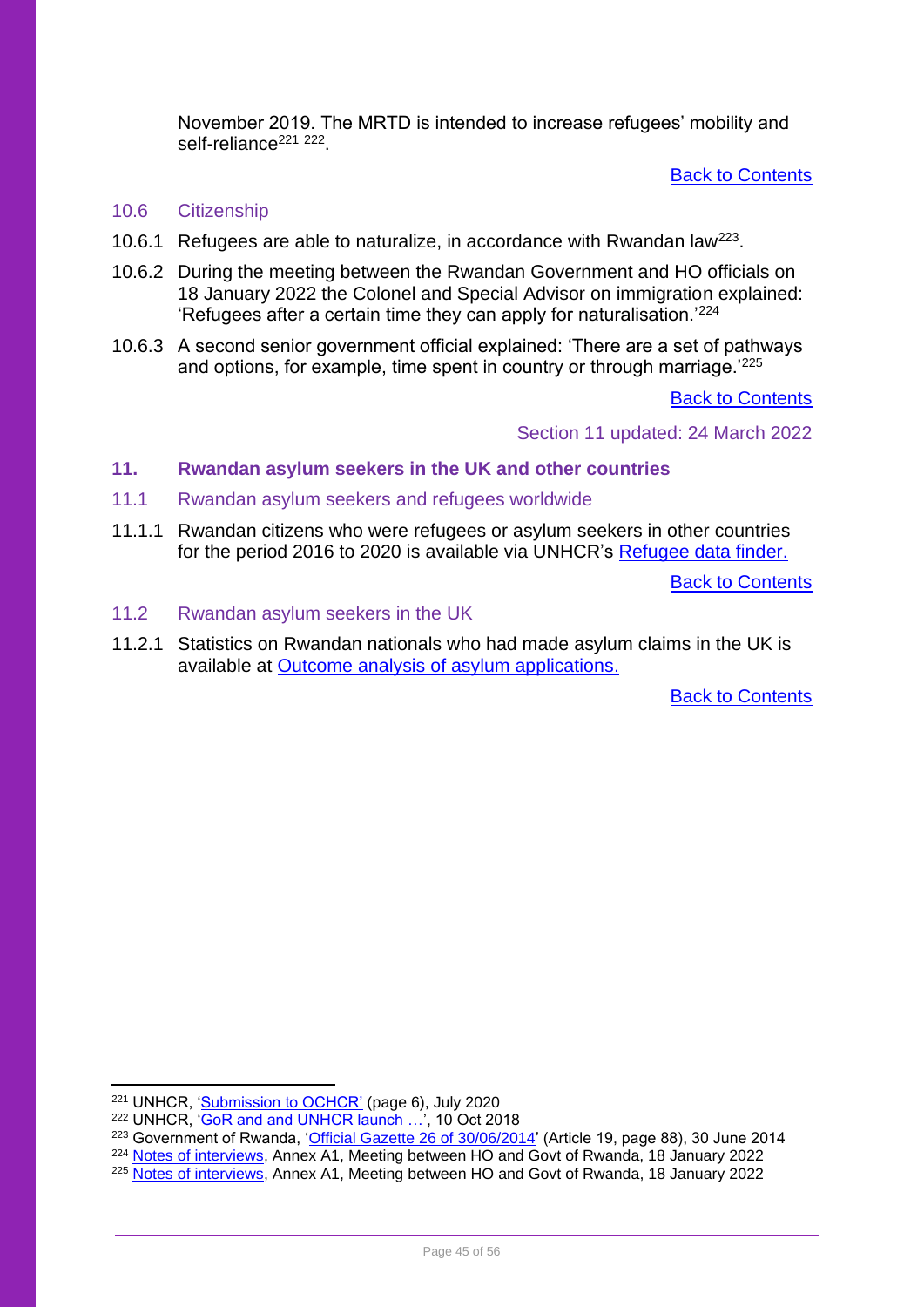# <span id="page-45-0"></span>**Bibliography**

## <span id="page-45-1"></span>**Sources cited**

Adventist Development and Relief Agency (ADRA) Rwanda,

['Completed projects'](https://adra-rwanda.org/our-projects/completed-projects/), no date. Last accessed 2 March 2022

['ADRA Rwanda supports increase of digital learning, nutrition and hygiene'](https://adventistreview.org/release/adra-rwanda-supports-increase-of-digital-learning-nutrition-and-hygiene/), 27 Jan 2022. Last accessed 2 March 2022

African Commission on Human and Peoples' Rights, ['About us'](https://www.achpr.org/aboutus), nd. Last accessed: 21 March 2022

African Policing Civilian Oversight Forum, ['Rwanda'](https://apcof.org/country-data/rwanda/), no date. Last accessed: 22 March 2022

Alight Rwanda,

['Embracing new possibilities'](https://wearealight.org/our-work/rwanda/), no date. Last accessed 2 March 2022

['The post 2020-21'](https://wearealight.org/wp-content/uploads/2021/02/Rwanda-Post-2020-2021.pdf), no date. Last accessed 2 March 2022

Altai Consulting, ['EUTF monitoring and learning system HoA 2020 yearly report'](https://ec.europa.eu/trustfundforafrica/sites/default/files/eutf_hoa_yearly_2020_report.pdf), June 2021. Last accessed: 26 January 2022

Amnesty International,

['Pegasus Project: Rwandan authorities chose thousands of activists,](https://www.amnesty.org/en/latest/news/2021/07/rwandan-authorities-chose-thousands-of-activists-journalists-and-politicians-to-target-with-nso-spyware/)  [journalists and politicians to target with NSO spyware'](https://www.amnesty.org/en/latest/news/2021/07/rwandan-authorities-chose-thousands-of-activists-journalists-and-politicians-to-target-with-nso-spyware/), 19 July 2021. Last accessed: 22 March 2022

['The State of the World's Human Rights; Rwanda 2020'](https://www.amnesty.org/en/location/africa/east-africa-the-horn-and-great-lakes/rwanda/), 7 April 2021. Last accessed: 22 March 2022

APA News,

['Rwandan Police officer arrested over killing resident for COVID-19 curfew](http://apanews.net/en/pays/rwanda/news/rwandan-police-officer-arrested-over-killing-resident-for-covid-19-curfew-violation)  [violation'](http://apanews.net/en/pays/rwanda/news/rwandan-police-officer-arrested-over-killing-resident-for-covid-19-curfew-violation), 1 September 2020. Last accessed: 21 March 2022

['Rwanda's police condemned over use of excessive force amid Covid-19'](http://www.apanews.net/en/news/rwandas-police-condemned-over-use-of-excessive-force-amid-covid-19), 6 September 2020. Last accessed: 18 March 2022

BBC.

[Rwanda bans Kigali mosques from using loudspeakers',](https://www.bbc.co.uk/news/world-africa-43413645) 15 March 2018. Last accessed: 02 March 2022

['Paul Rusesabagina: From Hotel Rwanda hero to convicted terrorist'](https://www.bbc.co.uk/news/world-africa-58604468), 20 September 2021. Last accessed: 21 March 2022

Bertelsmann Stiftung's Transformation Index (BTI), ['Rwanda Country Report 2022'](https://bti-project.org/en/reports/country-report/RWA), 23 February 2022. Last accessed: 16 March 2022

Özge Bilgili and Craig Loschmann for Forced Migration Review (FMR), ['Refugees and host communities in the Rwandan labour market'](https://www.fmreview.org/economies/bilgili-loschmann), June 2018

Borgen Project, ['Restorative justice and the Rwandan genocide'](https://borgenproject.org/tag/prison-fellowship-rwanda/), 11 March 2021. Last accessed 2 March 2022

CEDOCA, ['COI Focus Rwanda, L'homosexualité'](https://www.cgrs.be/en/country-information/lhomosexualite-1), 30 October 2019. Last accessed: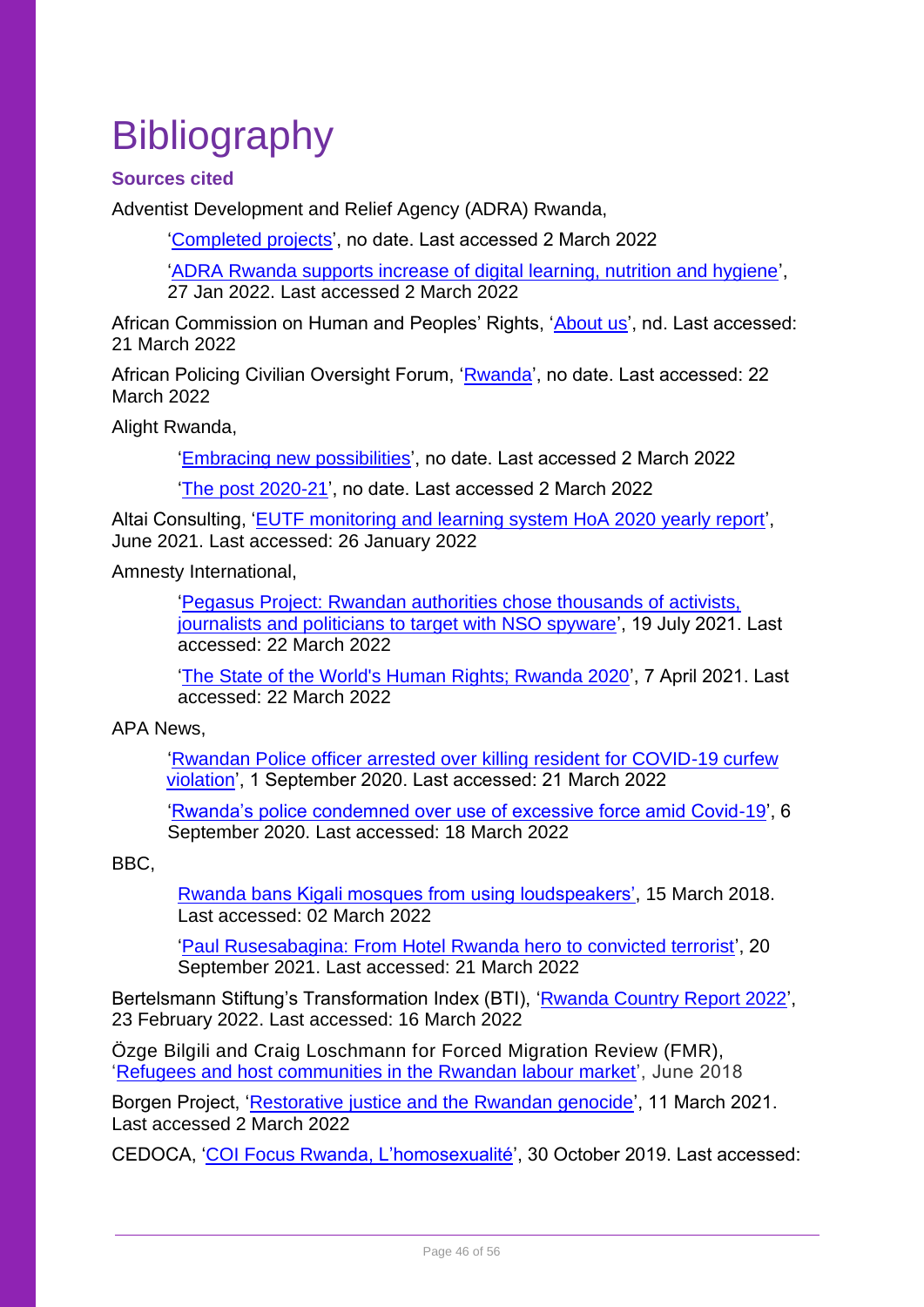22 March 2022

Center for Rule of Law Rwanda (CERULAR), ['Access to Justice'](https://cerular.org/programs/access-to-justice/), no date. Last accessed: 17 March 2022

Central Intelligence Agency (CIA), ['The world factbook Rwanda'](https://www.cia.gov/the-world-factbook/countries/rwanda/#people-and-society), updated 17 January 2022. Last accessed: 26 January 2022

Constitute Project, ['Rwanda's Constitution of 2003 with Amendments through 2015'](https://www.constituteproject.org/constitution/Rwanda_2015?lang=en), 2015. Last accessed: 22 March 2022

Deutsche Welle,

['About us'](https://www.dw.com/en/about-dw/s-30688), nd. Last accessed: 22 March 2022

['Rwandan church embraces LGBT+ community'](https://www.dw.com/en/rwandan-church-embraces-lgbt-community/a-54255922), 21 July 2020. Last accessed: 26 January 2022

['Rwanda: The mysterious deaths of political opponents'](https://www.dw.com/en/rwanda-the-mysterious-deaths-of-political-opponents/a-59182275), 15 September 2021. Last accessed: 22 March 2022

The East Africa Trans Health & Advocacy Network (EATHAN), ['Legal gender](https://eathan.org/eathan-lgr-report/)  [recognition access to trans affirming healthcare in East Africa',](https://eathan.org/eathan-lgr-report/) 2020. Last accessed: 16 March 2022

The East African, ['Rwanda kicks out 386 officers from police force'](https://www.theeastafrican.co.ke/tea/news/east-africa/rwanda-kicks-out-386-officers-from-police-force-3303188), 25 February 2021. Last accessed: 17 March 2022

Fair Planet,

['About Fair Planet'](https://www.fairplanet.org/about-fairplanet/), nd. Last accessed: 18 March 2022

['Rwanda set for a historic first pride event'](https://www.fairplanet.org/story/rwanda-set-for-a-historic-first-pride-event/#:~:text=Despite%20Rwanda%20having%20jettisoned%20a%20provision%20in%20the,discrimination%20and%20stigma%20from%20family%20and%20community%20members.), 25 June 2021. Last accessed: 18 March 2022

Freedom House:

['Freedom in the World 2022 –](https://freedomhouse.org/country/rwanda/freedom-world/2022) Rwanda', 28 February 2022. Last accessed: 22 March 2022

['Freedom on the Net 2021'](https://freedomhouse.org/country/rwanda/freedom-net/2021), 21 September 2021. Last accessed: 22 March 2022

Foreign, Commonwealth and Development Office (FCDO),

[Human rights and democracy: The 2020 FCDO report'](https://assets.publishing.service.gov.uk/government/uploads/system/uploads/attachment_data/file/999607/Human_Rights_and_Democracy_the_2020_Foreign__Commonwealth___Development_Office_report.pdf), July 2021. Last accessed: 26 January 2022

['Speech: UN Human Rights Council: Universal Periodic Review Adoption –](https://www.gov.uk/government/speeches/un-human-rights-council-universal-periodic-review-adoption-rwanda) [Rwanda'](https://www.gov.uk/government/speeches/un-human-rights-council-universal-periodic-review-adoption-rwanda), 8 July 2021. Last accessed: 26 January 2022

['UN Human Rights Council: Universal Periodic Review Adoption –](https://www.gov.uk/government/speeches/un-human-rights-council-universal-periodic-review-adoption-rwanda) Rwanda', 8 July 2021. Last accessed: 27 April 2022

Global Alliance of National Human Rights Institutions,

['Chart of the status of national institutions'](https://ganhri.org/wp-content/uploads/2021/01/Status-Accreditation-Chart-as-of-20-01-2021.pdf), 20 January 2021. Last accessed: 26 January 2022

['Accreditation'](https://ganhri.org/accreditation/), no date. Last accessed: 26 January 2022

Global Detention Project, ['Rwanda Immigration Detention Data Profile \(2020\)'](https://www.globaldetentionproject.org/rwanda-immigration-detention-data-profile-2020), 20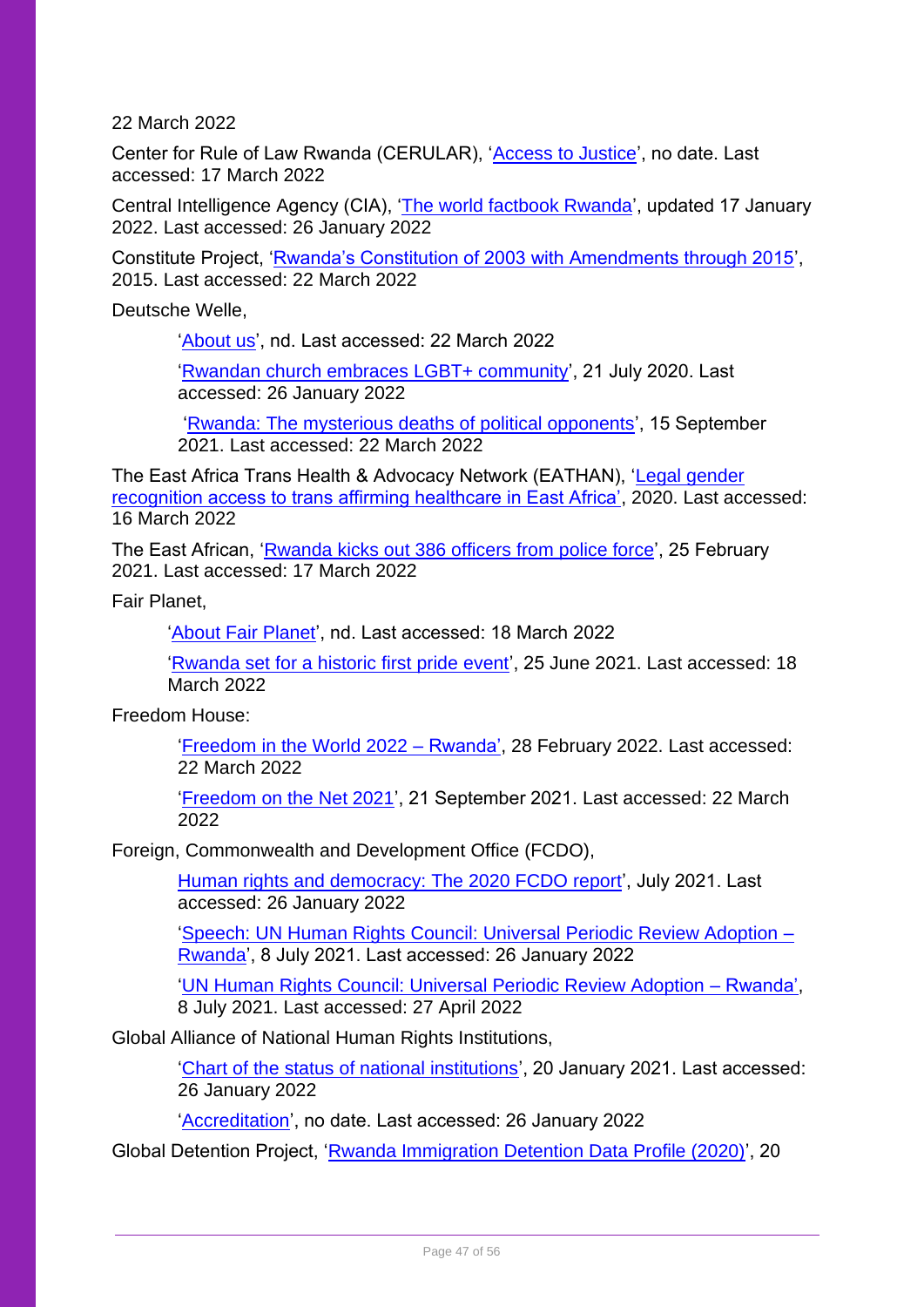April 2020. Last accessed: 21 March 2022

Global Humanitarian and Development Foundation (GHDF), ['Home'](https://ghdf.org.rw/), no date. Last accessed 2 March 2022

Google Maps, ['Map of Rwanda +mosque'](https://www.google.co.uk/maps/search/mosque/@-2.3759604,29.6523631,8.83z/data=!4m2!2m1!6e1), 1 March 2022. Last accessed: 02 March 2022

Government of Rwanda,

['Constitution of the Republic of Rwanda revised in 2015'](https://www.refworld.org/docid/5ebc184e4.html) 24 Dec 2015. Last accessed: 26 January 2022

'Kigali informal settlement upgrading projects', 13 January 2022 (copy available on request).

['Ministerial Instructions No. 02/2016 Determining the Management of](https://www.minema.gov.rw/fileadmin/user_upload/Minema/Publications/Laws_and_Policies/Ministerial_instructions_relating_to_the_management_of_refugees_and_refugee_camps.pdf)  [Refugees and Refugee Camps'](https://www.minema.gov.rw/fileadmin/user_upload/Minema/Publications/Laws_and_Policies/Ministerial_instructions_relating_to_the_management_of_refugees_and_refugee_camps.pdf), 1 June 2016. Last accessed: 26 January 2022

['Official Gazette No.15 of 09/04/2012 Law No.04/2012 of 17/02/2012](https://www.rgb.rw/1/civil-society-faith-based-and-political-organisations/non-governmental-organisations)  [governing the organisation and the functioning of national NGOs '](https://www.rgb.rw/1/civil-society-faith-based-and-political-organisations/non-governmental-organisations), 17 February 2012. Last accessed 2 March 2022

['Official Gazette number 37 of 12/09/2016, Nº32/2016 of 28/08/2016, Law](https://www.migeprof.gov.rw/fileadmin/user_upload/Migeprof/Laws/Law_Governing_persons_and_family_dated_28-08-2016.pdf)  [governing persons and family'](https://www.migeprof.gov.rw/fileadmin/user_upload/Migeprof/Laws/Law_Governing_persons_and_family_dated_28-08-2016.pdf), 12 Sept 2016. Last accessed: 26 January 2022

['Official Gazette number 39 of 24/09/2018, Law number 51/2018 of](https://www.ilo.org/dyn/natlex/docs/ELECTRONIC/107715/132751/F-2051707221/RWA-107715.pdf)  [13/08/2018 relating to the prevention, suppression and punishment of](https://www.ilo.org/dyn/natlex/docs/ELECTRONIC/107715/132751/F-2051707221/RWA-107715.pdf)  [trafficking in persons and exploitation of others'](https://www.ilo.org/dyn/natlex/docs/ELECTRONIC/107715/132751/F-2051707221/RWA-107715.pdf), 24 Sept 2018. Last accessed: 26 January 2022

['Official Gazette number 26 of 30/06/2014'](https://www.minema.gov.rw/fileadmin/user_upload/Minema/Publications/Laws_and_Policies/Law_relating_to_refugees.pdf), 30 June 2014. Last accessed: 26 January 2022

['Official Gazette number 26 of 29/06/2015'](https://www.minema.gov.rw/fileadmin/user_upload/Minema/Publications/Laws_and_Policies/Prime_Minister___s_Order_determining_the_organisation_and_functioning_of_the_National_Refugee_Status_determination_committee_and_benefits_granted_to_its_members.pdf), 19 June 2015. Last accessed: 26 January 2022

['Official Gazette No. Special of 02/06/2018'](https://gazettes.africa/gazettes/rw-government-gazette-dated-2018-06-02-no-special), 2 June 2018

['Official Gazette no.Special of 30/05/2019, Number 06/01 of 29/05/2019,](https://www.migration.gov.rw/fileadmin/templates/pdf_files/ministerial_order_relating_to_immigration.pdf)  [Ministerial Order relating to Immigration and Emigration'](https://www.migration.gov.rw/fileadmin/templates/pdf_files/ministerial_order_relating_to_immigration.pdf), 30 May 2019

Government of Rwanda (Author), published by CEDAW – [UN Committee on](https://tbinternet.ohchr.org/_layouts/15/treatybodyexternal/TBSearch.aspx?Lang=en&TreatyID=3)  [the Elimination of Discrimination Against Women: Tenth periodic report](https://tbinternet.ohchr.org/_layouts/15/treatybodyexternal/TBSearch.aspx?Lang=en&TreatyID=3)  [submitted by Rwanda under article 18 of the Convention, due in 2021](https://tbinternet.ohchr.org/_layouts/15/treatybodyexternal/TBSearch.aspx?Lang=en&TreatyID=3) [18 May 2021] [CEDAW/C/RWA/10], (paragraph 271-275) 4 October 2021. Last accessed: 22 March 2022

['Law Number 38/2006 of 25/09/2006 Establishing and Determining The](https://www.policinglaw.info/assets/downloads/2006_Prisons_Act_(Rwanda).pdf)  [Organisation of The National Prisons Service'](https://www.policinglaw.info/assets/downloads/2006_Prisons_Act_(Rwanda).pdf), 25 September 2006. Last accessed: 22 March 2022

['Law Number 46/2010 of 14/12/2010 Determining the Powers,](https://police.gov.rw/uploads/tx_download/Amategeko.pdf)  [Responsibilities, Organization and Functioning of the Rwanda National](https://police.gov.rw/uploads/tx_download/Amategeko.pdf)  [Police'](https://police.gov.rw/uploads/tx_download/Amategeko.pdf), 14 December 2010. Last accessed: 22 March 2022

['Ministerial Instructions Number 003/12 of 17/09/2012 Establishing Police](https://police.gov.rw/uploads/tx_download/Amategeko.pdf)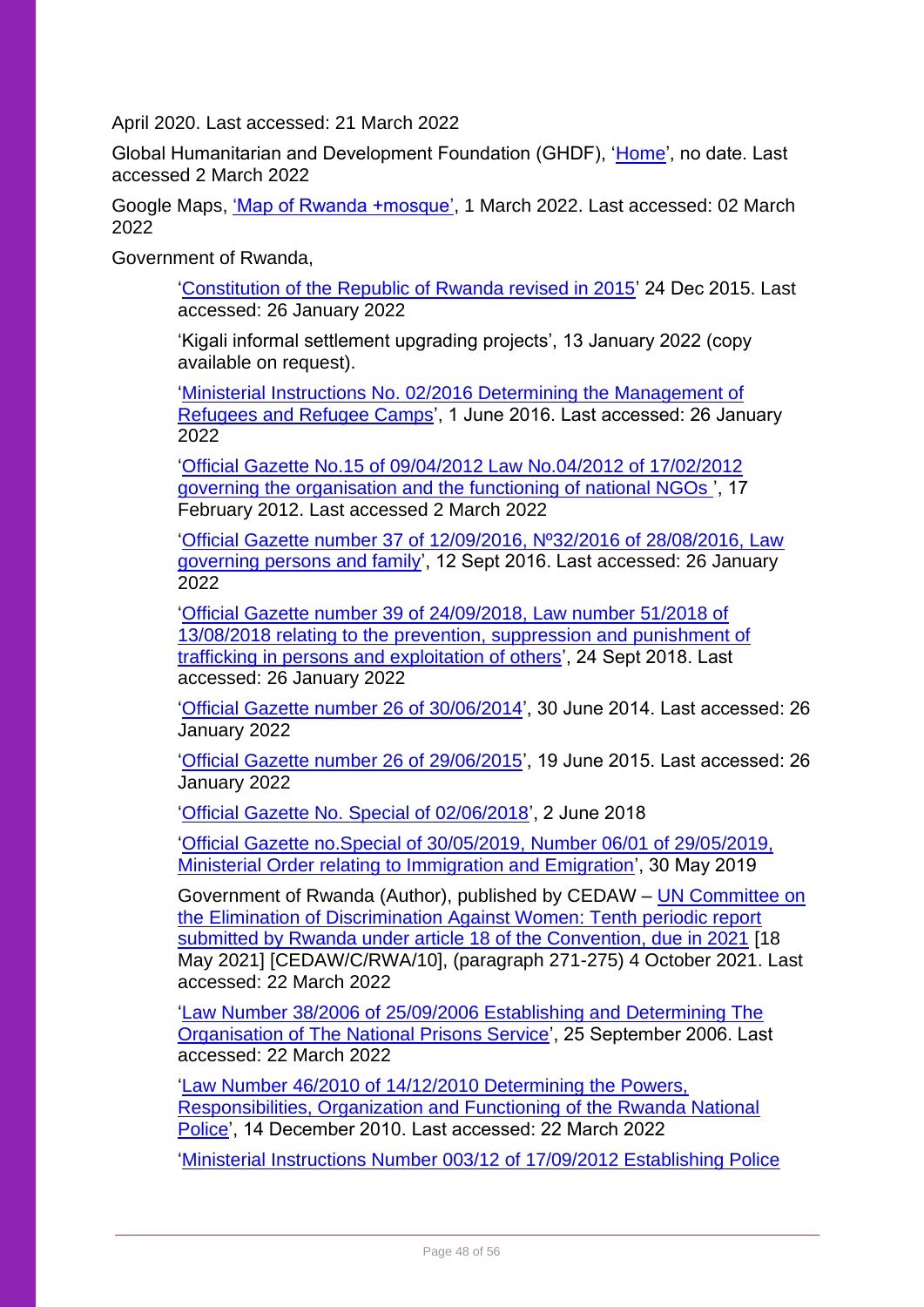[Code of Conduct'](https://police.gov.rw/uploads/tx_download/Amategeko.pdf), 17 September 2012. Last accessed: 22 March 2022

The Guardian, ['Rwandan police chief accused of sexual assault of child refugee at](https://www.theguardian.com/global-development/2020/apr/27/rwandan-police-chief-accused-of-sexual-assault-of-child-refugee-at-un-centre)  [UN centre'](https://www.theguardian.com/global-development/2020/apr/27/rwandan-police-chief-accused-of-sexual-assault-of-child-refugee-at-un-centre), 27 April 2020. Last accessed: 17 March 2022

Health Development Initiative, HDI, ['Situation of Female Sex Workers and LGBTI](https://hdirwanda.org/research/)  [Persons in Rwanda'](https://hdirwanda.org/research/), 3 July 2020. Last accessed: 22 March 2022

Human Rights Watch (HRW),

['Rwanda: crackdown on opposition, media intensifies'](https://www.hrw.org/news/2021/10/19/rwanda-crackdown-opposition-media-intensifies), 19 October 2021. Last accessed 2 March 2022

[Rwanda: Politically Closed Elections'](https://www.hrw.org/news/2017/08/18/rwanda-politically-closed-elections), 18 August 2017. Last accessed: 22 March 2022

['Rwanda: Wave of Free Speech Prosecutions'](https://www.hrw.org/news/2022/03/16/rwanda-wave-free-speech-prosecutions), 16 March 2022. Last accessed: 16 March 2022

['World Report 2022 –](https://www.hrw.org/world-report/2022/country-chapters/rwanda) Rwanda', 13 January 2022. Last accessed: 16 March 2022

['Rwanda: Round Ups-Linked to Commonwealth Meeting'](https://www.hrw.org/news/2021/09/27/rwanda-round-ups-linked-commonwealth-meeting), 27 September 2021. Last accessed: 18 March 2022

['Rwanda: Ensure Justice Over Kizito Mihigo Death'](https://www.hrw.org/news/2020/02/20/rwanda-ensure-justice-over-kizito-mihigo-death), 20 February 2020. Last accessed: 16 March 2022

ILGA,

['State-sponsored homophobia: global legislation overview update 2020',](https://ilga.org/state-sponsored-homophobia-report-2020-global-legislation-overview) December 2020. Last accessed: 16 March 2022

['About us',](https://ilga.org/member-organisations) no date. Last accessed: 16 March 2022

'LGBTI Organisations [In Rwanda Unite Under Coalition.](https://www.kuchutimes.com/2020/08/lgbti-organisations-in-rwanda-unite-under-coalition/)', 10 August 2020

Immigration and Refugee Board of Canada (IRB),

['Rwanda: Treatment by authorities of President Kagamé's opponents who](https://www.ecoi.net/en/document/2010441.html)  [supported Diane Rwigara during the August 2017 electoral period \(2017-May](https://www.ecoi.net/en/document/2010441.html)  [2019\) \[RWA106286.FE\]'](https://www.ecoi.net/en/document/2010441.html), 10 May 2019. Last accessed: 17 March 2022

['Rwanda: Treatment of people who have opposed the Rwandan government](https://www.ecoi.net/en/document/2061337.html)  [in the past, including their family members \(2000–July 2021\)](https://www.ecoi.net/en/document/2061337.html)  [\[RWA200729.E\]'](https://www.ecoi.net/en/document/2061337.html), 26 August 2021. Last accessed: 17 March 2022

['Responses to Information Requests, Rwanda: Situation of persons of diverse](https://www.justice.gov/eoir/page/file/1437281/download?msclkid=d4a83edaa9c311ec9903dc0db1714297)  sexual orientation and gender identity and expression (SOGIE) including their [treatment by society and state authorities: state protection and support](https://www.justice.gov/eoir/page/file/1437281/download?msclkid=d4a83edaa9c311ec9903dc0db1714297)  [services \(2019 -](https://www.justice.gov/eoir/page/file/1437281/download?msclkid=d4a83edaa9c311ec9903dc0db1714297) August 2021)', 29 September 2021. Last accessed: 22 March 2022

The International Lesbian, Gay, Bisexual, Trans and Intersex Association (ILGA), ['State-sponsored homophobia: global legislation overview](https://ilga.org/state-sponsored-homophobia-report-2020-global-legislation-overview) update 2020', Dec 2020

Institute for Economics and Peace, ['Global Peace Index 2021'](https://www.visionofhumanity.org/wp-content/uploads/2021/06/GPI-2021-web-1.pdf), June 2021. Last accessed: 26 January 2022

International Organization for Migration (IOM), ['Republic of Rwanda profile 2021:](https://publications.iom.int/system/files/pdf/MGI-Rwanda-2021.pdf)  [Migration governance indicators'](https://publications.iom.int/system/files/pdf/MGI-Rwanda-2021.pdf), 2021. Last accessed: 26 January 2022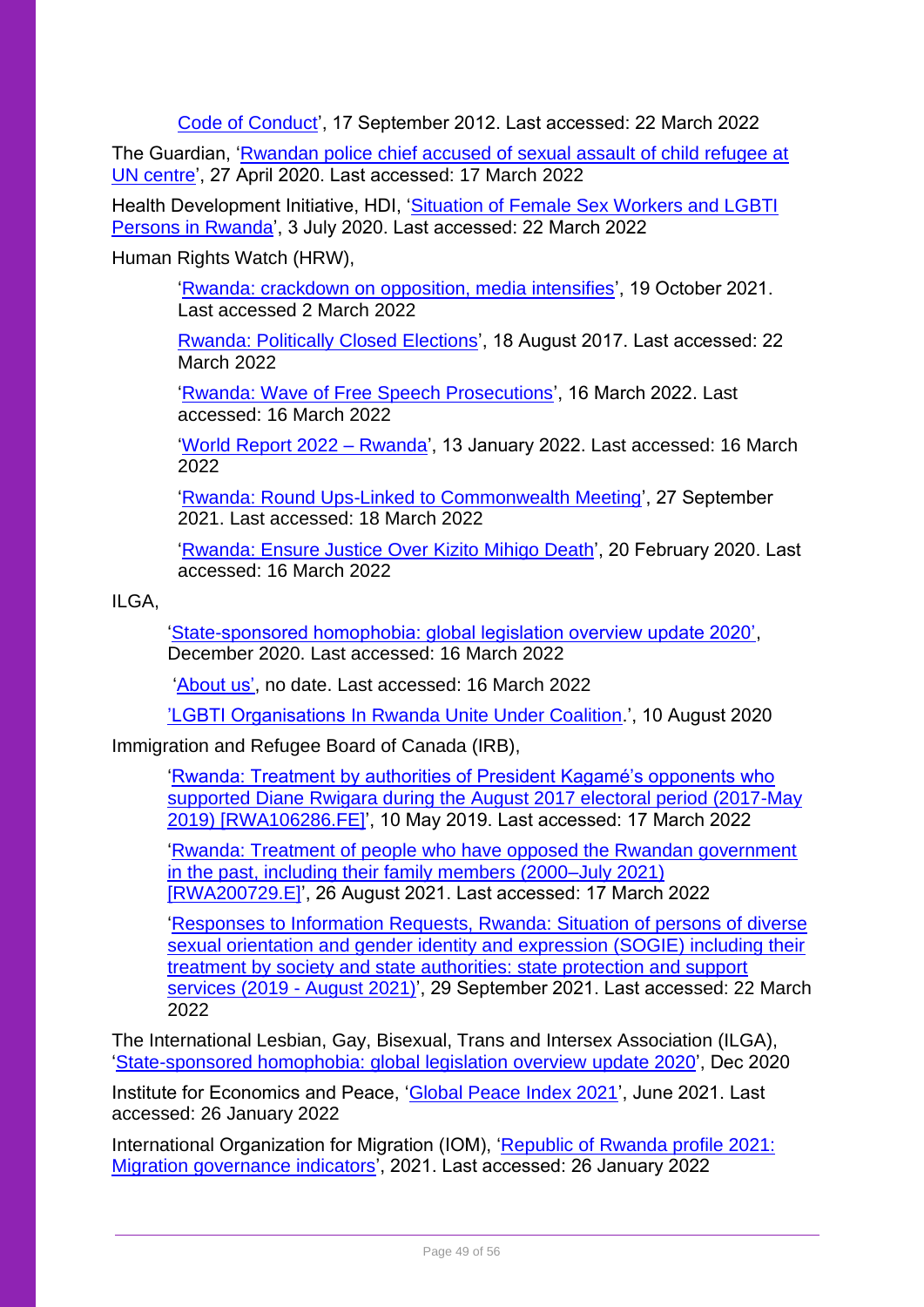Islamic Cultural Center Kigali on Twitter.com, ['@CenterKigali',](https://twitter.com/centerkigali?lang=en) 1 March 2021. Last accessed: 02 March 20

Overseas Security Advisory Council OSAC, ['Rwanda 2022 Crime & Safety Report'](https://www.osac.gov/Content/Report/15058502-b7f8-4a27-bb1c-1c9286d10fc6) 9 February 2022. Last accessed: 16 March 2022

KT Press,

['Homosexuality isn't our problem says President Kagame'](https://www.ktpress.rw/2016/09/homosexuality-isnt-our-problem-says-president-kagame/), 25 Sept 2016. Last accessed: 26 January 2022

['Nyarugenge Bans Speakers On Mosques',](https://www.ktpress.rw/2018/03/nyarugenge-bans-speakers-on-mosques/) 14 March 2018. Last accessed: 02 March 2022

['Rwanda Welcomes S. Africa Law Barring Refugees From Engaging In](https://www.ktpress.rw/2020/01/rwanda-welcomes-s-africa-law-barring-refugees-from-engaging-in-politics/)  [Politics'](https://www.ktpress.rw/2020/01/rwanda-welcomes-s-africa-law-barring-refugees-from-engaging-in-politics/), 6 January 2020. Last accessed: 21 March 2022

'"We Will Rein It In" – [President Kagame Weighs In On Police Brutality](https://www.ktpress.rw/2020/09/we-will-rein-it-in-president-kagame-weighs-in-on-police-brutality-debate/)  [Debate'](https://www.ktpress.rw/2020/09/we-will-rein-it-in-president-kagame-weighs-in-on-police-brutality-debate/), 7 September 2020. Last accessed: 18 March 2022

Kuchu Times,

['About'](https://www.kuchutimes.com/about/), nd. Last accessed: 22 March 2022

['LGBTI Organisations in Rwanda Unite Under Coalition'](https://www.kuchutimes.com/2020/08/lgbti-organisations-in-rwanda-unite-under-coalition/?msclkid=3c6a76a3a9c111eca543159aaabf858a), 10 August 2020. Last accessed: 22 March 2022

Laws on The Right of Peaceful Assembly, ['Rwanda'](https://www.rightofassembly.info/country/rwanda), no date. Last accessed: 22 March 2022

Legal Aid Forum (LAF),

['Annual report 2020'](https://legalaidrwanda.org/spip.php?rubrique25), no date. Last accessed 2 March 2022

['Lawyers make case for GBV victims, refugees'](https://legalaidrwanda.org/spip.php?article208), 30 Nov 2020. Last accessed: 26 January 2022

LGBTI/sex worker coalition, 'Universal Periodic Review Third Cycle - Rwanda - Stakeholder's information' JG5 - [Joint Submission 5,](https://www.ohchr.org/en/hr-bodies/upr/uprrw-stakeholders-info-s37) June 2020. Last accessed: 26 January 2022

Minority Rights Group International, ['Rwanda Twa',](https://minorityrights.org/minorities/twa-2/#:~:text=The%20Twa%20people%20(or%20Batwa,forest%20peoples%20of%20Central%20Africa.&text=Twa%20are%20dispersed%20throughout%20the%20country%20in%20small%20groups.) October 2020. Last accessed: 26 January 2022

National Commission for Children, ['Home'](https://ncc.gov.rw/home/), no date. Last accessed: 26 January 2022

National Commission for Human Rights (NCHR),

['About the NCHR –](http://www.cndp.org.rw/index.php?id=24) Mission', no date. Last accessed: 22 March 2022

['Annual activity report, July 2019 to June 2020'](http://www.cndp.org.rw/fileadmin/user_upload/Annual_Report_2019-2020.pdf), no date. Last accessed: 26January 2022

['Power to file legal actions'](http://www.cndp.org.rw/index.php?id=260), no date. Last accessed: 17 March 2022

The National Council of Persons with Disabilities, ['Mission of NCPD'](http://www.ncpd.gov.rw/about-the-ncpd/mission), no date. Last accessed: 26 January 2022

National Public Prosecution Authority, (NPPA)

'About us – [background',](https://www.nppa.gov.rw/index.php?id=11&L=1) no date. Last accessed: 22 March 2022

['NPPA Quarterly progressive report July –](https://www.nppa.gov.rw/index.php?id=118&L=1&id=118) December 2017', March 2018. Last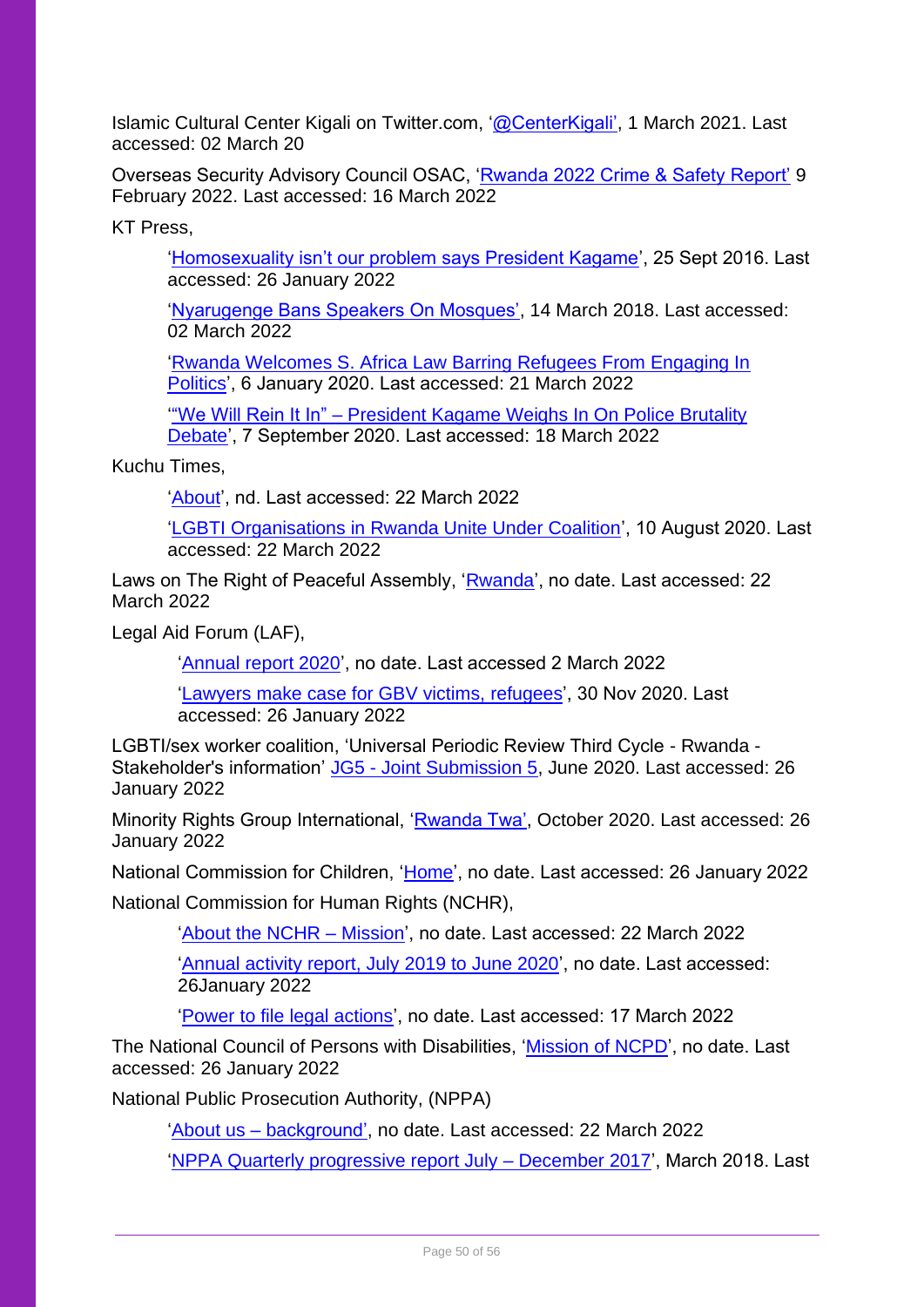accessed: 22 March 2022

['NPPA Quarterly progressive report July –](https://nppa.gov.rw/fileadmin/templates/templates_new/documents/1._IBIKORWA_BY_INGENZI_BYAGEZWEHO_N_UBUSHINJACYAHA_BUKURU_MU_GIHEMBWE_CYA_MBERE__Nyakanga_-_Nzeli_2020_.pdf) September 2020', no date. Last accessed: 22 March 2022

National Institute of Statistics of Rwanda (NISR),

['Rwanda Demographic and Health Survey of 2019/2020',](https://dhsprogram.com/publications/publication-fr370-dhs-final-reports.cfm?cssearch=448117_1) September 2021. Last accessed: 22 March 2022

['Rwanda Demographic and Health Survey of 2014/2015'](https://dhsprogram.com/publications/publication-fr316-dhs-final-reports.cfm), March 2016. Last accessed: 22 March 2022

Never Again Rwanda, ['Understanding Human Trafficking in Rwanda: Causes,](https://neveragainrwanda.org/wp-content/uploads/2017/08/NAR.IOM_.GOV_Understanding-Human-Trafficking-in-Rwanda-Causes-Effects-and-Impact-Baseline-Report.pdf)  [Effects, and Impact'](https://neveragainrwanda.org/wp-content/uploads/2017/08/NAR.IOM_.GOV_Understanding-Human-Trafficking-in-Rwanda-Causes-Effects-and-Impact-Baseline-Report.pdf), August 2019. Last accessed: 26 January 2022

The New Times, ['Covid-19: Only few mosques reopened for public prayers',](https://www.newtimes.co.rw/news/covid-19-only-few-mosques-reopened-public-prayers) 23 July 2020. Last accessed: 02 March 2022

Organisation for Economic Co-operation and Development (OECD), ['Social](https://www.genderindex.org/country-profiles/)  [Institutions and Gender Index',](https://www.genderindex.org/country-profiles/) 2019. Last accessed: 22 March 2022

OutRight Action International, ['Kagame: Rwanda has no problems with gays'](https://outrightinternational.org/content/kagame-rwanda-has-no-problems-gays), 24 Sept 2016. Last accessed: 26 January 2022

Plan International, ['Rwanda home'](https://plan-international.org/rwanda), no date. Last accessed 2 March 2022

PolicingLaw.info,

['About'](https://www.policinglaw.info/about), last updated March 2021. Last accessed: 22 March 2022

['Rwanda'](https://www.policinglaw.info/country/rwanda), last updated April 2021. Last accessed: 22 March 2022

Republic of Rwanda Ministry of Gender and Family Promotion (MIGEPROF),

['Tenth periodic report of the Republic of Rwanda on the implementation status](https://www.migeprof.gov.rw/fileadmin/user_upload/Migeprof/Publications/Reports/Rwanda_s_10th_Periodic_Report_on_the_implementation_of_CEDAW-2021.pdf)  [of the UN Convention on the elimination of all forms of discrimination against](https://www.migeprof.gov.rw/fileadmin/user_upload/Migeprof/Publications/Reports/Rwanda_s_10th_Periodic_Report_on_the_implementation_of_CEDAW-2021.pdf)  [women \(CEDAW\)'](https://www.migeprof.gov.rw/fileadmin/user_upload/Migeprof/Publications/Reports/Rwanda_s_10th_Periodic_Report_on_the_implementation_of_CEDAW-2021.pdf), May 2021. Last accessed: 26 January 2022

['Report on CEDAW'](https://www.migeprof.gov.rw/fileadmin/user_upload/Migeprof/Publications/Reports/Rwanda_s_10th_Periodic_Report_on_the_implementation_of_CEDAW-2021.pdf) (page 7), May 2021. Last accessed: 22 March 2022

['Gender promotion',](https://www.migeprof.gov.rw/gender-promotion) no date. Last accessed: 22 March 2022

['The fight against GBV concerns every Rwandan',](https://www.migeprof.gov.rw/news) 10 December 2021. Last accessed: 22 March 2022

Republic of Rwanda Ministry of Public Service and Labor, 'National labour mobility [policy'](https://www.mifotra.gov.rw/fileadmin/user_upload/Mifotra/Publication/_POLICIES/FINAL_LABOUR_MOBILITY_POLICY.pdf), 2019. Last accessed: 26 January 2022

Republic of Rwanda Ministry in Charge of Emergency Management (MINEMA),

['Refugee management'](https://www.minema.gov.rw/refugees-management), no date. Last accessed: 26 January 2022

['Statement by the Minister in charge of emergency management on World](https://www.minema.gov.rw/news-detail/statement-by-the-minister-in-charge-of-emergency-management-on-world-refugee-day-20-june-2020)  [Refugee Day'](https://www.minema.gov.rw/news-detail/statement-by-the-minister-in-charge-of-emergency-management-on-world-refugee-day-20-june-2020), 20 June 2020. Last accessed: 26 January 2022

['Jya Mbere project/Socio-economic inclusion of refugees and host](https://www.minema.gov.rw/fileadmin/user_upload/Minema/Publications/Reports/Jya_Mbere_project_Quarter_two_2020-2021_Report.pdf)  [communities project, Quarter 2 progress report, Oct to Dec 2020'](https://www.minema.gov.rw/fileadmin/user_upload/Minema/Publications/Reports/Jya_Mbere_project_Quarter_two_2020-2021_Report.pdf), March 2021. Last accessed: 26 January 2022

['Jya Mbere project launches construction of classrooms'](https://www.minema.gov.rw/news-detail/jya-mbere-project-launches-construction-of-classrooms), no date. Last accessed: 26 January 2022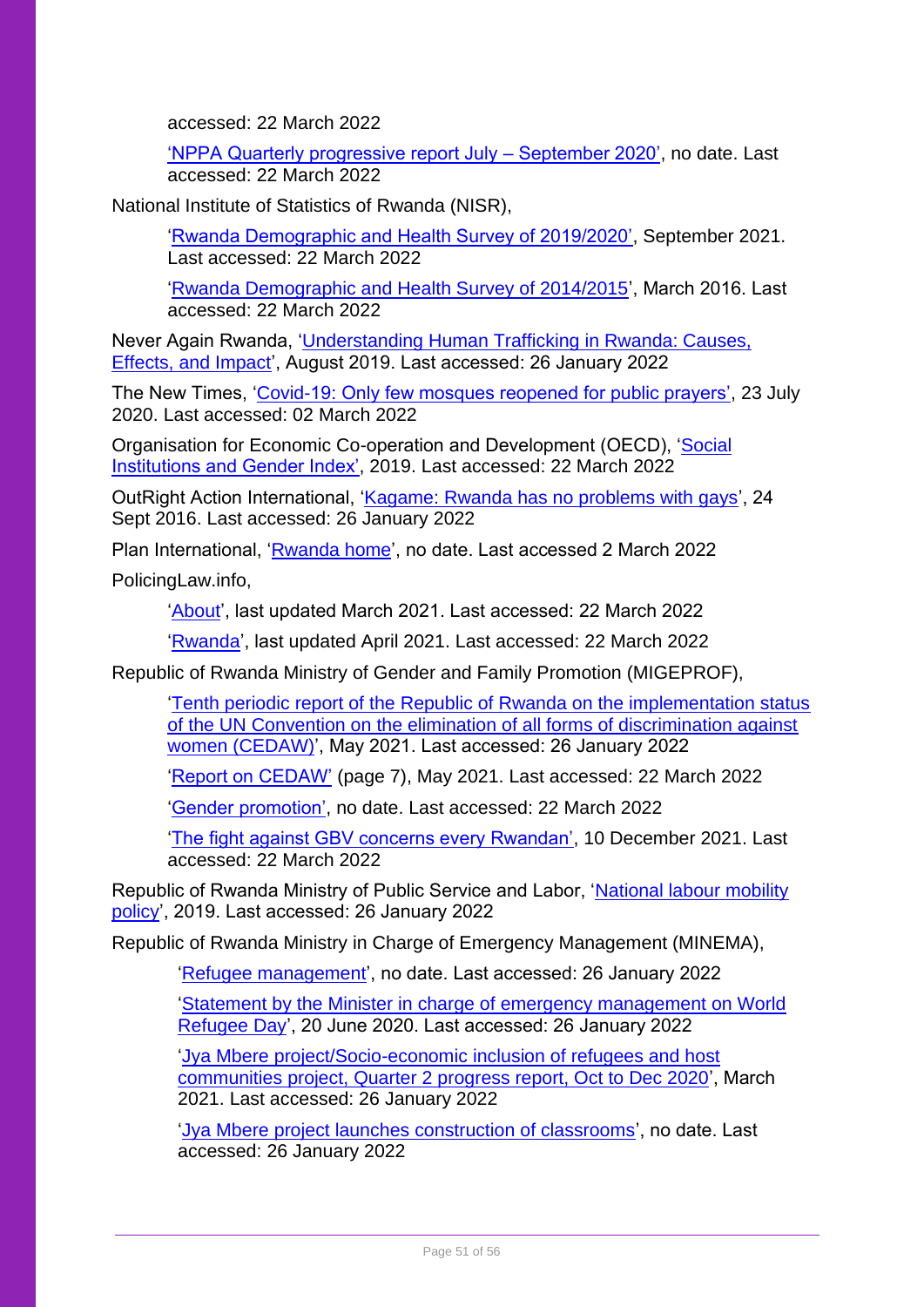[Jya Mbere Project/Socio-Economic Inclusion of Refugees and Host](https://www.minema.gov.rw/fileadmin/user_upload/Minema/Publications/Reports/2020-2021_Jya_Mbere_Project_Annual_Progress_Report.pdf)  [Communities Project \(SEIRHCP\) Annual Progress Report July 1, 2020-June](https://www.minema.gov.rw/fileadmin/user_upload/Minema/Publications/Reports/2020-2021_Jya_Mbere_Project_Annual_Progress_Report.pdf)  [30, 2021'](https://www.minema.gov.rw/fileadmin/user_upload/Minema/Publications/Reports/2020-2021_Jya_Mbere_Project_Annual_Progress_Report.pdf), 30 September 2021. Last accessed: 18 March 2022

['Fourth group of refugees and asylum seekers from Libya safely](https://www.minema.gov.rw/news-detail/fourth-group-of-refugees-and-asylum-seekers-from-libya-safely-arrived-in-rwanda-1) arrived in [Rwanda'](https://www.minema.gov.rw/news-detail/fourth-group-of-refugees-and-asylum-seekers-from-libya-safely-arrived-in-rwanda-1), no date. Last accessed: 26 January 2022

['First group of 493 Burundian refugees voluntarily repatriated'](https://www.minema.gov.rw/news-detail/first-group-of-493-burundian-refugees-voluntarily-repatriated), no date. Last accessed: 26 January 2022

['The single project implementation unit',](https://www.minema.gov.rw/business-development) no date. Last accessed: 26 January 2022

['MINEMA and UNHCR joint strategy on economic inclusion of refugees and](https://www.minema.gov.rw/fileadmin/user_upload/Minema/Publications/Ministry_Projects_Documents/JOINT_STRATEGY_ON_ECONOMIC_INCLUSION_OF_REFUGEES_AND_HOST_COMMUNITIES_2021-2024.pdf)  [host communities in Rwanda 2021 to 2024'](https://www.minema.gov.rw/fileadmin/user_upload/Minema/Publications/Ministry_Projects_Documents/JOINT_STRATEGY_ON_ECONOMIC_INCLUSION_OF_REFUGEES_AND_HOST_COMMUNITIES_2021-2024.pdf), May 2021. Last accessed: 26 January 2022

['The single project implementation unit',](https://www.minema.gov.rw/business-development) no date. Last accessed: 22 March 2022

['Ministerial Instructions No 02/2016 of 01/06/2016 Determining the](https://www.minema.gov.rw/fileadmin/user_upload/Minema/Publications/Laws_and_Policies/Ministerial_instructions_relating_to_the_management_of_refugees_and_refugee_camps.pdf)  [Management of Refugees and Refugee Camps'](https://www.minema.gov.rw/fileadmin/user_upload/Minema/Publications/Laws_and_Policies/Ministerial_instructions_relating_to_the_management_of_refugees_and_refugee_camps.pdf), 1 June 2016. Last accessed: 18 March 2022

Republic of Rwanda Directorate General of Immigration and Emigration (DGIE), ['Requirements for refugee travel document application'](https://www.migration.gov.rw/our-services/refugee/), no date. Last accessed: 26 January 2022

Republic of Rwanda Ministry of Defence, 'President Kagame Inaugurates Karama Model Village to Mark Liberation Day', 3 July 2019. Last accessed: 26 January 2022

Republic of Rwanda Ministry of Justice, ['Introduction to the third Universal Periodic](https://www.minijust.gov.rw/fileadmin/user_upload/Minijust/Speechs/25.01.2021_Statement_of_GoR_at_the_3rd_UPR_report.pdf)  [Review \(UPR\) Report of Rwanda presented in accordance with UNGA Resolution](https://www.minijust.gov.rw/fileadmin/user_upload/Minijust/Speechs/25.01.2021_Statement_of_GoR_at_the_3rd_UPR_report.pdf)  [5/1'](https://www.minijust.gov.rw/fileadmin/user_upload/Minijust/Speechs/25.01.2021_Statement_of_GoR_at_the_3rd_UPR_report.pdf), 25 January 2021. Last accessed: 21 March 2022

Reuters,

['Brave and hopeful LGBT+ Rwandans prepare for their first Pride'](https://www.reuters.com/article/us-rwanda-lgbt-rights-trfn-idUSKCN2E526F), 29 June 2021. Last accessed: 26 January 2022

'INTERVIEW - [Rwandan gospel singer shrugs off backlash to coming out](https://www.reuters.com/article/rwanda-lgbt-music-idUSL3N26E1K3?msclkid=1993ce51a9d311ec8f3842a7af63f61a)  [hoping to help others'](https://www.reuters.com/article/rwanda-lgbt-music-idUSL3N26E1K3?msclkid=1993ce51a9d311ec8f3842a7af63f61a), 23 September 2019. Last accessed: 22 March 2022

Rwanda Governance Board (RGB),

['Non-governmental organisations'](https://www.rgb.rw/1/civil-society-faith-based-and-political-organisations/non-governmental-organisations), no date. Last accessed 2 March 2022

['Political organisations'](https://www.rgb.rw/1/civil-society-faith-based-and-political-organisations/political-organisastions), no date. Last accessed: 22 March 2022

Rwanda Investigation Bureau (RIB), ['What we investigate',](https://www.rib.gov.rw/index.php?id=293) no date. Last accessed: 22 March 2022

Rwanda Muslim Community, @islamrwanda, Tweet ['Notification The leadership of](https://twitter.com/islamrwanda/status/1293979194486067201)  [#RMC is pleased to inform Muslims that 2 mosques in @Nyarugenge District Masjid](https://twitter.com/islamrwanda/status/1293979194486067201)  [Madina and Markaz \(known As at Khadafi's\) will be open for Idjuma prayer effective](https://twitter.com/islamrwanda/status/1293979194486067201)  [tomorrow August 14, 2020. Muslims are urged to abide by the COVID-19 guidelines.'](https://twitter.com/islamrwanda/status/1293979194486067201) 13 August 2020. Last accessed: 02 March 2022

Rwanda National Police,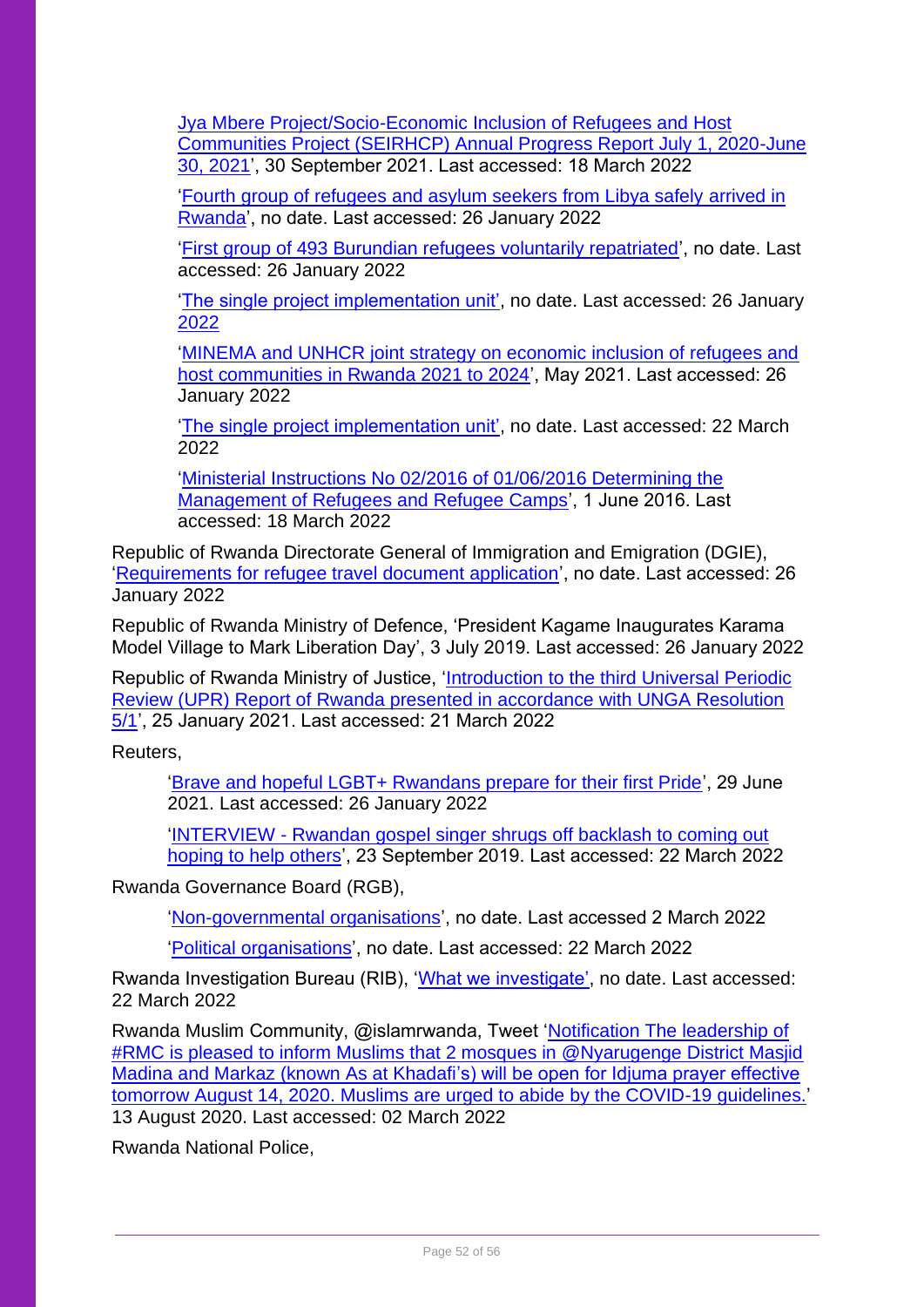[website,](https://www.police.gov.rw/home/) no date. Last accessed: 22 March 2022. Last accessed: 22 March 2022

['Rwandan Isange One Stop model to tackle gender based violence](https://police.gov.rw/media-archives/news-detail/?tx_news_pi1%5Bnews%5D=7160&tx_news_pi1%5Bcontroller%5D=News&tx_news_pi1%5Baction%5D=detail&cHash=084e6ef4e87a946023cd9f96074cd2db)  [spotlighted at INTERPOL General Assembly', 5](https://police.gov.rw/media-archives/news-detail/?tx_news_pi1%5Bnews%5D=7160&tx_news_pi1%5Bcontroller%5D=News&tx_news_pi1%5Baction%5D=detail&cHash=084e6ef4e87a946023cd9f96074cd2db) November 2015. Last accessed: 22 March 2022

['RNP conducts workshop for media practitioners, youth volunteers on GBV](https://www.police.gov.rw/media-archives/news-detail/news/rnp-conducts-workshop-for-media-practitioners-youth-volunteers-on-gbv-prevention/)  [prevention',](https://www.police.gov.rw/media-archives/news-detail/news/rnp-conducts-workshop-for-media-practitioners-youth-volunteers-on-gbv-prevention/) 28 September 2021. Last accessed: 22 March 2022

['Citizen Complaint or Compliment Form'](https://police.gov.rw/e-policing/citizen-complaint/), no date. Last accessed: 22 March 2022

Rwanda Today, [''Pandemic hits Rwanda's sexual minorities harder',](https://rwandatoday.africa/rwanda/news/pandemic-hits-rwanda-s-sexual-minorities-harder--3231252?msclkid=87884dbea9cd11ec874e3777533c6fce) 16 December 2020. Last accessed: 22 March 2022

Rwanda Utilities Regulatory Authority (RURA),

['Background'](https://www.rura.rw/index.php?id=44), no date. Last accessed: 16 March 2022

['Complaints handling procedures'](https://www.rura.rw/index.php?id=126), no date. Last accessed: 16 March 2022

Rwandan Lives Matter, ['Anonymous Men'](https://www.rwandanlivesmatter.site/victim/566), 28 April 2021. Last accessed: 21 March 2022

Swedish International Development Agency, ['The Rights of LGBTI People in](https://www.bing.com/newtabredir?url=https%3A%2F%2Fsidase-wp-files-prod.s3.eu-north-1.amazonaws.com%2Fapp%2Fuploads%2F2021%2F05%2F07084831%2Frights-of-lgbt-persons-rwanda.pdf)  [Rwanda'](https://www.bing.com/newtabredir?url=https%3A%2F%2Fsidase-wp-files-prod.s3.eu-north-1.amazonaws.com%2Fapp%2Fuploads%2F2021%2F05%2F07084831%2Frights-of-lgbt-persons-rwanda.pdf), page 2, December 2014. Last accessed: 21 March 2022

UHAI – EASHRI, ['AGACIRO: A Landscape Analysis of the Human Rights of Sex](https://globalphilanthropyproject.org/2017/09/11/uhai-landscape-analyses/)  [Workers and LGBT Communities in Rwanda''](https://globalphilanthropyproject.org/2017/09/11/uhai-landscape-analyses/), 2017

Umurimo, ['Gikondo community center manager'](https://umurimo.com/jobs/article/gikondo-community-center-manager-1-pfr), 22 December 2019. Last accessed 2 March 2022

UN High Commissioner for Refugees (UNHCR),

['A new approach to refugee integration bears fruit in Rwanda'](https://www.unhcr.org/uk/news/stories/2021/12/61b853c64/new-approach-refugee-integration-bears-fruit-rwanda.html), 14 December 2021. Last accessed 22 March 2022

['An overview of how the Global Compact on Refugees is being turned into](https://globalcompactrefugees.org/article/rwanda)  [action in Rwanda'](https://globalcompactrefugees.org/article/rwanda), 15 March 2021. Last accessed: 26 January 2022

['Community-based health insurance for urban refugees and refugee](https://globalcompactrefugees.org/article/community-based-health-insurance-urban-refugees-and-refugee-students-rwanda)  [students in Rwanda'](https://globalcompactrefugees.org/article/community-based-health-insurance-urban-refugees-and-refugee-students-rwanda), 24 June 2020. Last accessed: 26 January 2022

['East and Horn of Africa and the Great Lakes Region: Operational Update:](https://data2.unhcr.org/en/documents/details/87965)  April - [June 2021'](https://data2.unhcr.org/en/documents/details/87965), 28 July 2021. Last accessed: 26 January 2022

['East and Horn of Africa and Great Lakes: Stepped-up](https://data2.unhcr.org/en/documents/details/87949) Livelihoods Strategic [Directions 2021 to 2025'](https://data2.unhcr.org/en/documents/details/87949), 1 July 2021. Last accessed: 26 January 2022

['Guidelines on International Protection No. 11: Prima Facie Recognition of](https://www.unhcr.org/558a62299.html)  [Refugee Status'](https://www.unhcr.org/558a62299.html), 24 June 2015

['Health insurance in Rwanda: "The COVID-19 response is accessible to](https://globalcompactrefugees.org/article/health-insurance-rwanda-covid-19-response-accessible-nationals-and-refugees-alike)  [nationals and refugees alike"](https://globalcompactrefugees.org/article/health-insurance-rwanda-covid-19-response-accessible-nationals-and-refugees-alike)', 24 June 2020. Last accessed: 26 January 2022

['Help: Rwanda documentation'](https://help.unhcr.org/rwanda/services/documentation/), no date. Last accessed: 26 January 2022 ['Help: Rwanda legal assistance'](https://help.unhcr.org/rwanda/services/legal-assistance/), no date. Last accessed: 26 January 2022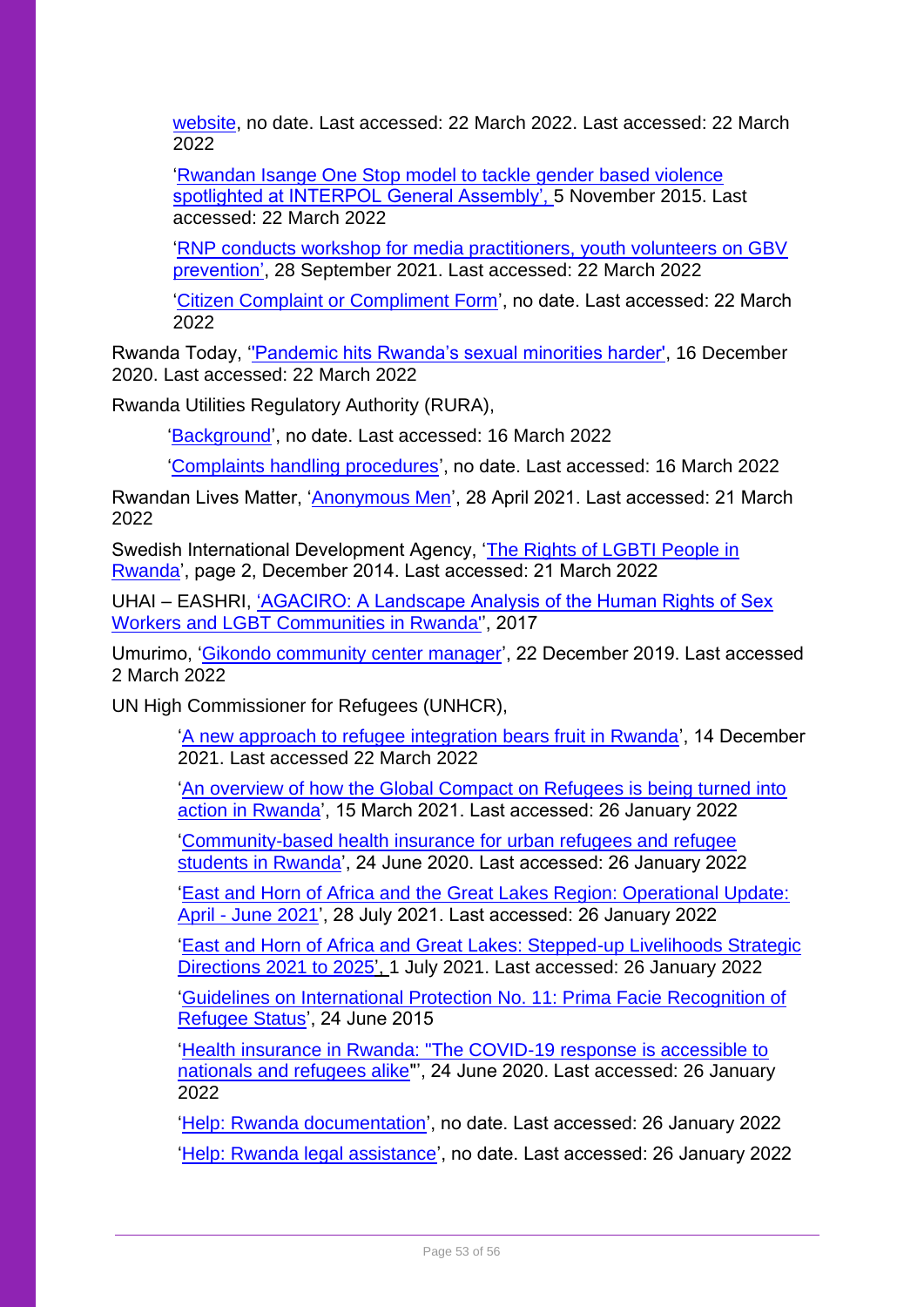['Inclusion of refugees into the Rwandese national education system'](https://globalcompactrefugees.org/article/inclusion-refugees-rwandese-national-education-system), 18 March 2020. Last accessed: 26 January 2022

['Operational Data Portal: Rwanda'](https://data2.unhcr.org/en/country/rwa), 31 August 2021. Last accessed: 26 January 2022

['Operational update: Rwanda May 2021'](https://data2.unhcr.org/en/documents/details/87473), 26 June 2021. Last accessed: 26 January 2022

Operational update – [Rwanda Nov-Dec 2021'](https://reporting.unhcr.org/rwanda), November – December 2021. Last accessed: 22 March 2022

['Refugee data finder](https://www.unhcr.org/refugee-statistics/download/?url=E1ZxP4)', data downloaded 23 Aug 2021. Last accessed: 26 January 2022

['Rwanda country refugee response plan Jan to Dec 2021'](https://reporting.unhcr.org/sites/default/files/2021%20Rwanda%20Country%20Refugee%20Response%20Plan.pdf), 19 April 2021. Last accessed: 26 January 2022

['Submission by the UNHCR for the Office of the High Commissioner for](https://www.refworld.org/type,COUNTRYREP,UNHCR,RWA,607763c64,0.html)  [Human Rights' Compilation Report, Universal Periodic Review: 3rd Cycle,](https://www.refworld.org/type,COUNTRYREP,UNHCR,RWA,607763c64,0.html)  [37th Session, Rwanda'](https://www.refworld.org/type,COUNTRYREP,UNHCR,RWA,607763c64,0.html), July 2020. Last accessed: 26 January 2022

['The Government of Rwanda and the UN Refugee Agency launch the](https://www.unhcr.org/rw/13674-the-government-of-rwanda-and-the-un-refugee-agency-launch-the-issuance-of-machine-readable-refugee-travel-documents.html)  [issuance of Machine Readable Refugee Travel Documents'](https://www.unhcr.org/rw/13674-the-government-of-rwanda-and-the-un-refugee-agency-launch-the-issuance-of-machine-readable-refugee-travel-documents.html), 10 Oct 2018. Last accessed: 26 January 2022

['UNHCR Rwanda fact sheet March 2021'](https://data2.unhcr.org/en/documents/details/85742), 26 March 2021. Last accessed: 26 January 2022

['Women refugee entrepreneurs are pushing for self-reliance in Rwanda'](https://globalcompactrefugees.org/article/women-refugee-entrepreneurs-are-pushing-self-reliance-rwanda), 8 March 2021. Last accessed: 26 January 2022

UN Committee Against Torture (UNCAT), ['Concluding observations on the second](https://www.ecoi.net/en/document/1420887.html)  [periodic report of Rwanda \[CAT/C/RWA/CO/2\]'](https://www.ecoi.net/en/document/1420887.html), 21 December 2017. Last accessed: 17 March 2022

UN Committee on Migrant Workers (CMW), ['Second periodic report submitted by](https://www.ecoi.net/en/document/2024479.html)  [Rwanda under article 73 of the Convention pursuant to the simplified reporting](https://www.ecoi.net/en/document/2024479.html)  [procedure, due in 2017 \[16 January 2020\] \[CMW/C/RWA/2\]'](https://www.ecoi.net/en/document/2024479.html), 30 January 2020. Last accessed: 17 March 2022

UN Human Rights Council,

['Working Group on the Universal Periodic Review Thirty-seventh session,](https://www.ohchr.org/EN/HRBodies/UPR/Pages/RWindex.aspx)  [Summary of Stakeholders' submissions on Rwanda](https://www.ohchr.org/EN/HRBodies/UPR/Pages/RWindex.aspx) 

[A/HRC/WG.6/37/RWA/3'](https://www.ohchr.org/EN/HRBodies/UPR/Pages/RWindex.aspx), 16 Nov 2020. Last accessed: 26 January 2022

'Working group on the UPR 37<sup>th</sup> [session, compilation on Rwanda A/HRC](https://documents-dds-ny.un.org/doc/UNDOC/GEN/G20/306/60/PDF/G2030660.pdf?OpenElement) [/WG.6/37/RWA/2'](https://documents-dds-ny.un.org/doc/UNDOC/GEN/G20/306/60/PDF/G2030660.pdf?OpenElement), 13 November 2020. Last accessed: 26 January 2022

['National report submitted in accordance with paragraph 5 of the annex to](https://digitallibrary.un.org/record/3894142?ln=en)  [Human Rights Council resolution 16/21: Rwanda A/HRC/WG.6/37/RWA/1',](https://digitallibrary.un.org/record/3894142?ln=en) 9 Nov 2020. Last accessed: 26 January 2022

UN Office of the High Commissioner for Human Rights (OCHCR),

['The Core International Human Rights Instruments and their monitoring](https://www.ohchr.org/EN/ProfessionalInterest/Pages/CoreInstruments.aspx)  [bodies'](https://www.ohchr.org/EN/ProfessionalInterest/Pages/CoreInstruments.aspx), no date. Last accessed: 26 January 2022

['Status of ratification interactive dashboard'](https://indicators.ohchr.org/), no date. Last accessed: 26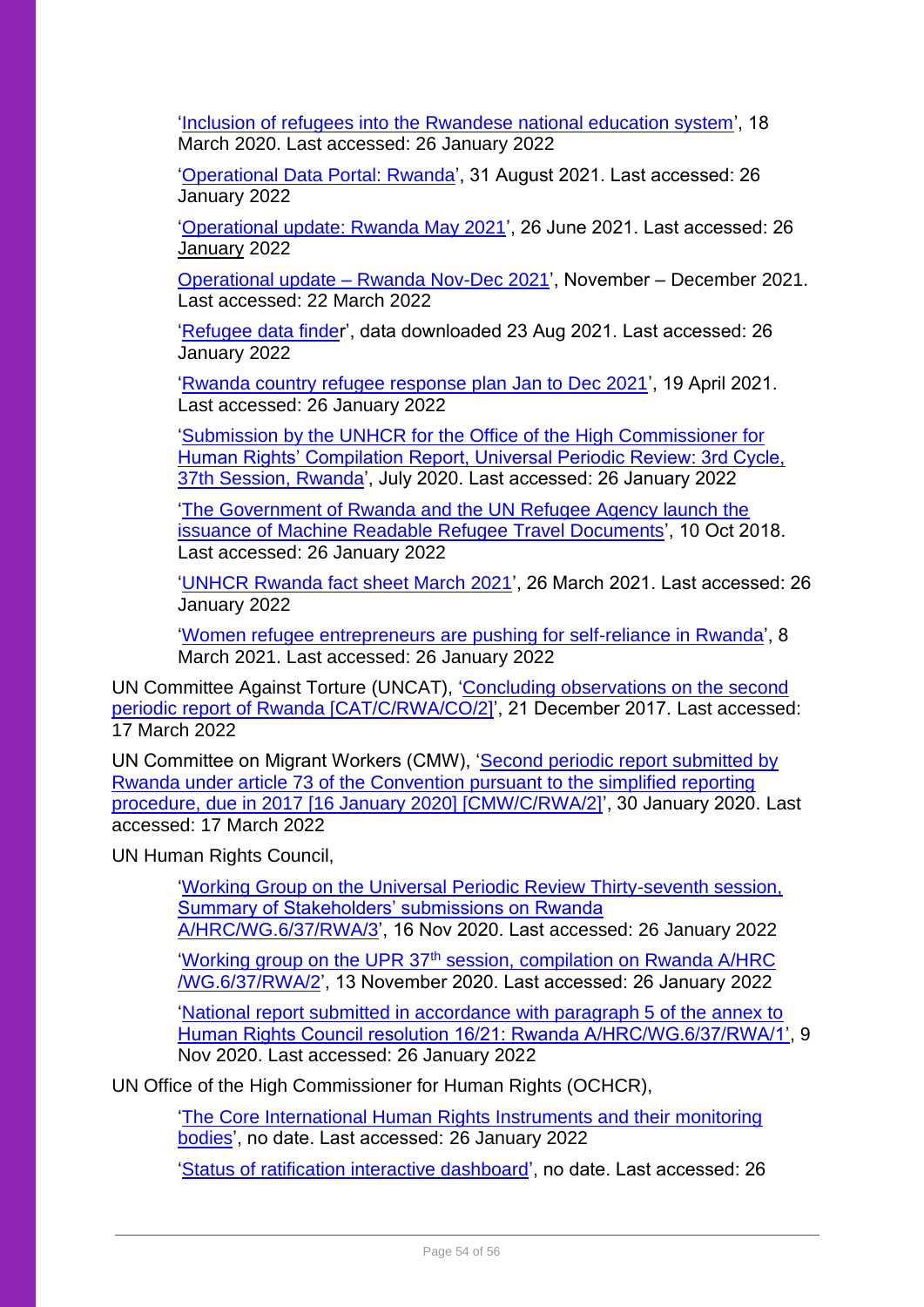January 2022

['In Dialogue with Rwanda, Committee on the Rights of Migrant Workers](https://www.ohchr.org/en/press-releases/2021/09/dialogue-rwanda-committee-rights-migrant-workers-welcomes-adoption?LangID=E&NewsID=27557)  [Welcomes Adoption of Progressive Legislation and Asks about Migrants in](https://www.ohchr.org/en/press-releases/2021/09/dialogue-rwanda-committee-rights-migrant-workers-welcomes-adoption?LangID=E&NewsID=27557)  [Irregular Situations'](https://www.ohchr.org/en/press-releases/2021/09/dialogue-rwanda-committee-rights-migrant-workers-welcomes-adoption?LangID=E&NewsID=27557), 28 September 2021. Last accessed: 17 March 2022

['Human Rights Council Working Group on the Universal Periodic Review](https://www.ohchr.org/en/hr-bodies/upr/rw-index)  [Thirty-seventh session 18–29 January 2021 Summary of Stakeholders'](https://www.ohchr.org/en/hr-bodies/upr/rw-index)  submissions on Rwanda\* Report of the Office of the United Nations High [Commissioner for Human Rights',](https://www.ohchr.org/en/hr-bodies/upr/rw-index) 16 November 2020. Last accessed: 16 March 2022

UN Rwanda, ['Rwanda: 1000 hills and a big heart'](https://rwanda.un.org/en/110419-rwanda-1000-hills-and-big-heart), 15 January 2021. Last accessed 22 March 2022

UNICEF, UN Children's Fund (Author), published by ReliefWeb: [Towards Ending](https://data.unicef.org/resources/towards-ending-child-marriage/)  [Child Marriage: Global trends and profiles of progress,](https://data.unicef.org/resources/towards-ending-child-marriage/) October 2021. Last accessed: 22 March 2022

USAID, ['Country dashboard Rwanda'](https://idea.usaid.gov/cd/rwanda/democracy-human-rights-and-governance), no date. Last accessed: 26 January 2022 United States Department of State (USSD),

['2020 Country Reports on Human Rights Practices: Rwanda'](https://www.state.gov/reports/2020-country-reports-on-human-rights-practices/rwanda/), 30 March 2021. Last accessed: 26 January 2022

['2021 Trafficking in Persons Report: Rwanda'](https://www.state.gov/reports/2021-trafficking-in-persons-report/rwanda/), 1 July 2021. Last accessed: 26 January 2022

['2020 Report on International Religious Freedom: Rwanda',](https://www.state.gov/reports/2020-report-on-international-religious-freedom/rwanda/) 12 May 2021. Last accessed: 02 March 2022

Vice News, ['Rwanda's Transgender Community Face Violent Detentions For Being](https://www.vice.com/en/article/4adxv9/rwandas-transgender-community-face-violent-detentions-for-being-trans?msclkid=61c2b684a9df11ecb7dc68e1b392971c)  [Trans'](https://www.vice.com/en/article/4adxv9/rwandas-transgender-community-face-violent-detentions-for-being-trans?msclkid=61c2b684a9df11ecb7dc68e1b392971c), 20 November 2020. Last accessed: 22 March 2022

World Bank, ['World Bank supports improved basic services and economic](https://www.worldbank.org/en/news/press-release/2021/06/23/world-bank-supports-improved-basic-services-and-economic-opportunities-for-refugees-and-host-communities-in-rwanda)  [opportunities for refugees and host communities in Rwanda'](https://www.worldbank.org/en/news/press-release/2021/06/23/world-bank-supports-improved-basic-services-and-economic-opportunities-for-refugees-and-host-communities-in-rwanda), 23 June 2021. Last accessed 22 March 2022

World Economic Forum, ['Global Gender Gap report 2021',](https://www.weforum.org/reports/global-gender-gap-report-2021) 30 March 2021. Last accessed: 22 March 2022

World Food Programme,

['Refugees worldwide face rising hunger due to funding gaps amidst Covid-](https://www.wfp.org/news/refugees-worldwide-face-rising-hunger-due-funding-gaps-amidst-covid-19)[19'](https://www.wfp.org/news/refugees-worldwide-face-rising-hunger-due-funding-gaps-amidst-covid-19), 18 June 2021. Last accessed: 26 January 2022

['WFP Eastern Africa: regional refugee update June 2021'](https://reliefweb.int/sites/reliefweb.int/files/resources/RBN%20Refugee%20Update%20June%202021.pdf), 15 July 2021

[Xe Currency Converter,](https://www.xe.com/currencyconverter/convert/?Amount=300000&From=RWF&To=GBP) 21 March 2022. Last accessed: 22 March 2022

[Back to Contents](#page-3-0)

## <span id="page-54-0"></span>**Sources consulted but not cited**

All Africa, ['Rwanda: Justice Minister Vows to Crack Down on Corrupt Officials'](https://allafrica.com/stories/202007090015.html), 9 July 2020. Last accessed: 21 March 2022

Congressional Research Service, ['Rwanda: In Brief'](https://sgp.fas.org/crs/row/R44402.pdf), 23 February 2021. Last accessed: 22 March 2022